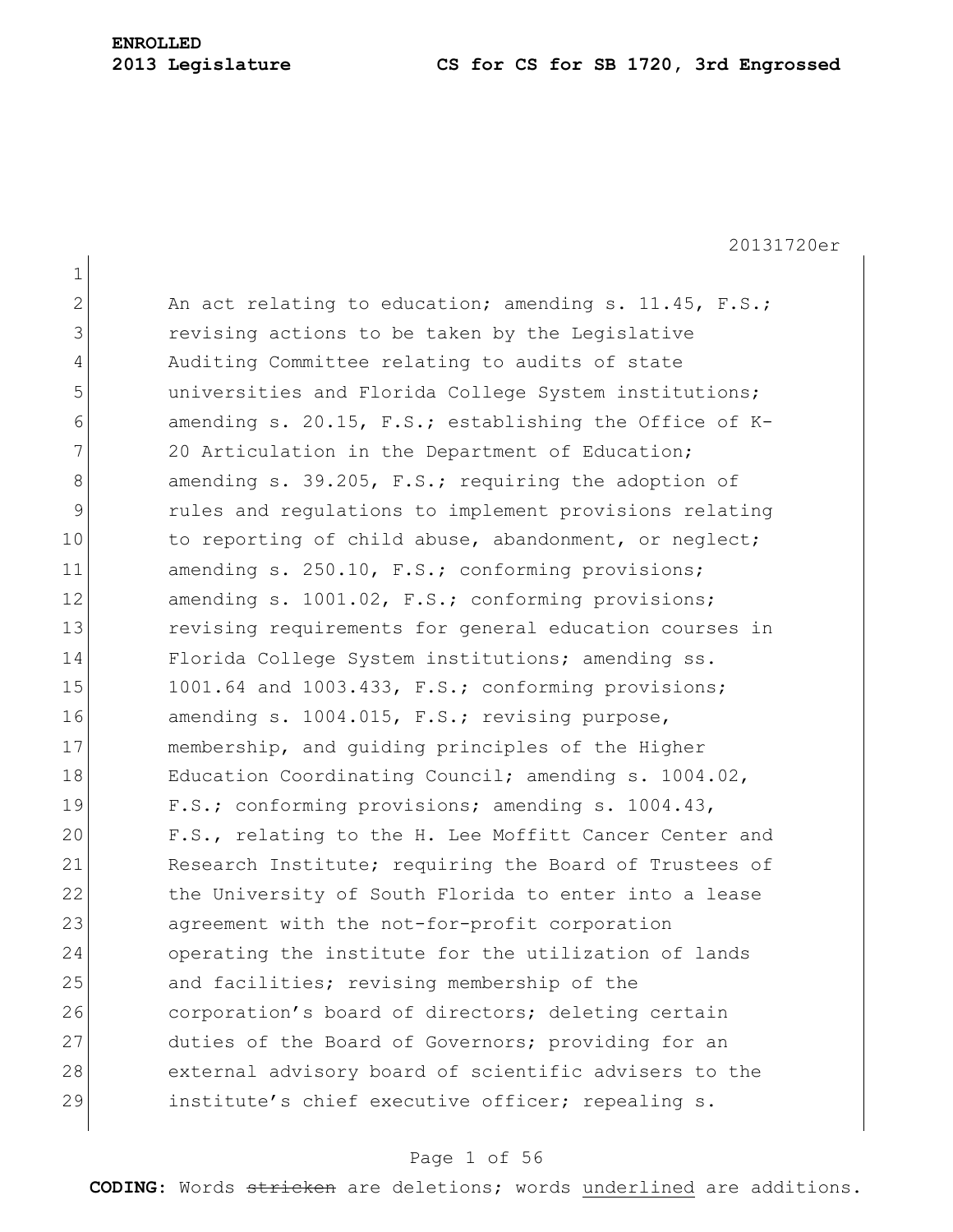20131720er 30 1004.58, F.S., relating to the Leadership Board for 31 Applied Research and Public Service; amending s. 32 1004.93, F.S.; conforming provisions; amending s. 33 1005.22, F.S.; revising the duties of the Commission 34 for Independent Education with regard to collecting 35 and distributing current data regarding institutions 36 licensed by the commission; providing reporting 37 **requirements;** requiring the commission to annually 38 report the data to the department by a specified date; 39 amending s. 1007.01, F.S.; revising duties of the 40 Articulation Coordinating Committee relating to 41 collecting and reporting statewide education data; 42 amending s. 1007.25, F.S.; authorizing revision of 43 postsecondary general education core course options 44 under certain circumstances; increasing the required 45 number of semester hours of general education 46 coursework; amending s. 1007.263, F.S.; requiring each 47 Florida College System institution board of trustees 48 to establish policies to notify students about 49 developmental education options; amending s. 1007.271, 50 F.S.; conforming provisions; creating s. 1008.02, 51 F.S.; providing definitions relating to assessment and 52 accountability for the K-20 education system; amending 53 s. 1008.30, F.S.; revising requirements for the common 54 placement test to assess basic computation and 55 communication skills of students who intend to enter a 56 public postsecondary education degree program; 57 providing that certain students shall not be required 58 to take the test; requiring the State Board of

## Page 2 of 56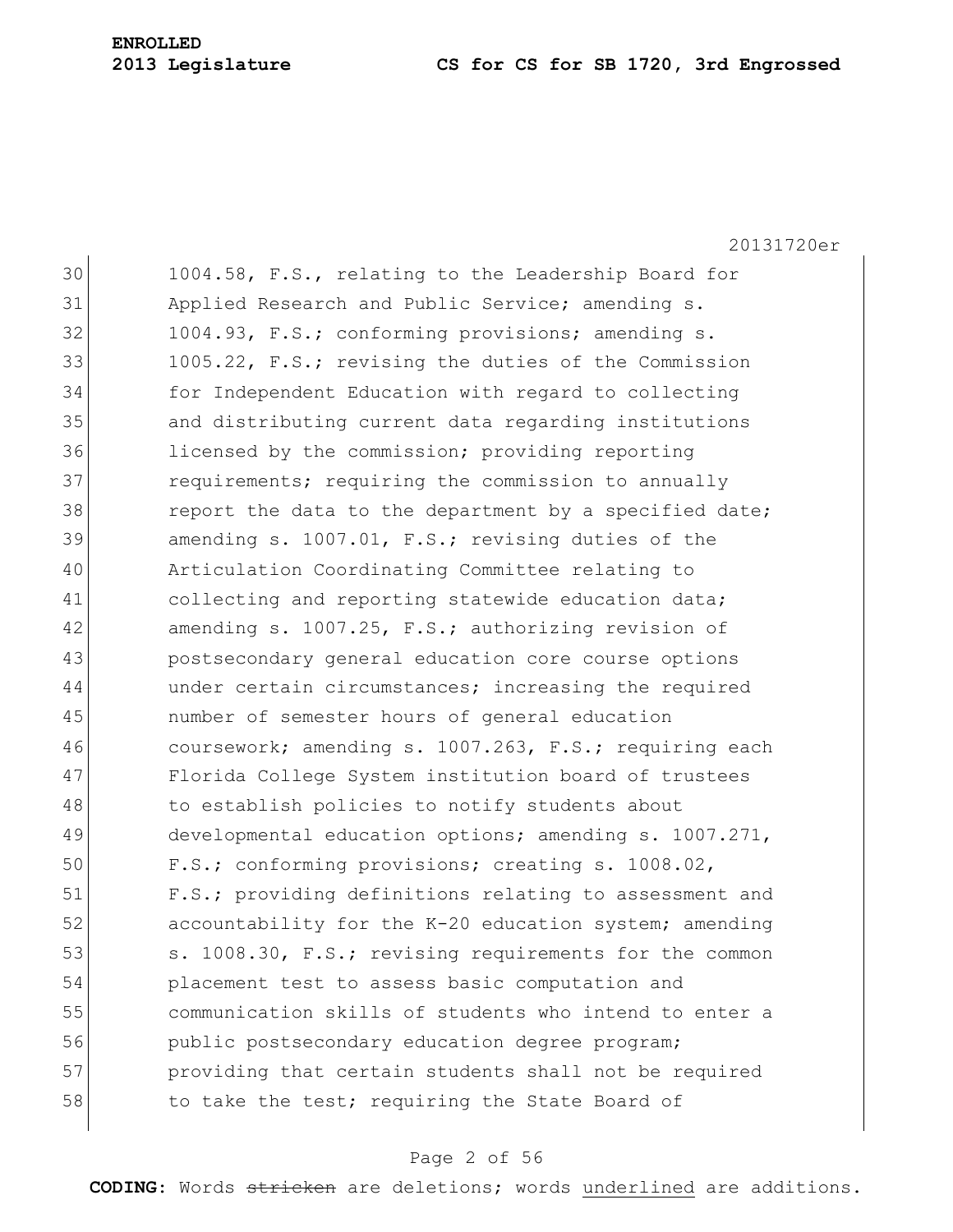20131720er

59 Education to establish test scores to demonstrate 60 college readiness; requiring the approval of meta-61 majors and academic pathways for student progression; 62 requiring Florida College System institutions to 63 deliver developmental education strategies, develop a 64 plan to implement developmental education, and report 65 student success; amending s. 1008.31, F.S.; requiring 66 the Board of Governors to make data available to the 67 Department of Education to be integrated into the K-20 68 data warehouse; requiring the Commissioner of 69 Education to have access to certain data; requiring 70 certain educational institutions to annually provide 71 data from the prior year to the K-20 data warehouse or 72 to the department; amending s. 1008.32, F.S.; revising 73 provisions relating to State Board of Education 74 oversight enforcement authority; creating s. 1008.322, 75 F.S.; providing that the Board of Governors shall 76 oversee the performance of state university boards of 77 trustees in the enforcement of laws, rules, and 78 regulations; providing responsibilities for compliance 79 by state universities; authorizing specified actions 80 by the Board of Governors for noncompliance; amending 81 s. 1008.34, F.S.; revising provisions relating to 82 schools that are assigned school grades, including 83 collocated schools; amending s. 1008.341, F.S.; 84 revising provisions relating to alternative schools 85 that are assigned a school improvement rating; 86 **revising the student data used in determining an** 87 alternative school's school improvement rating;

## Page 3 of 56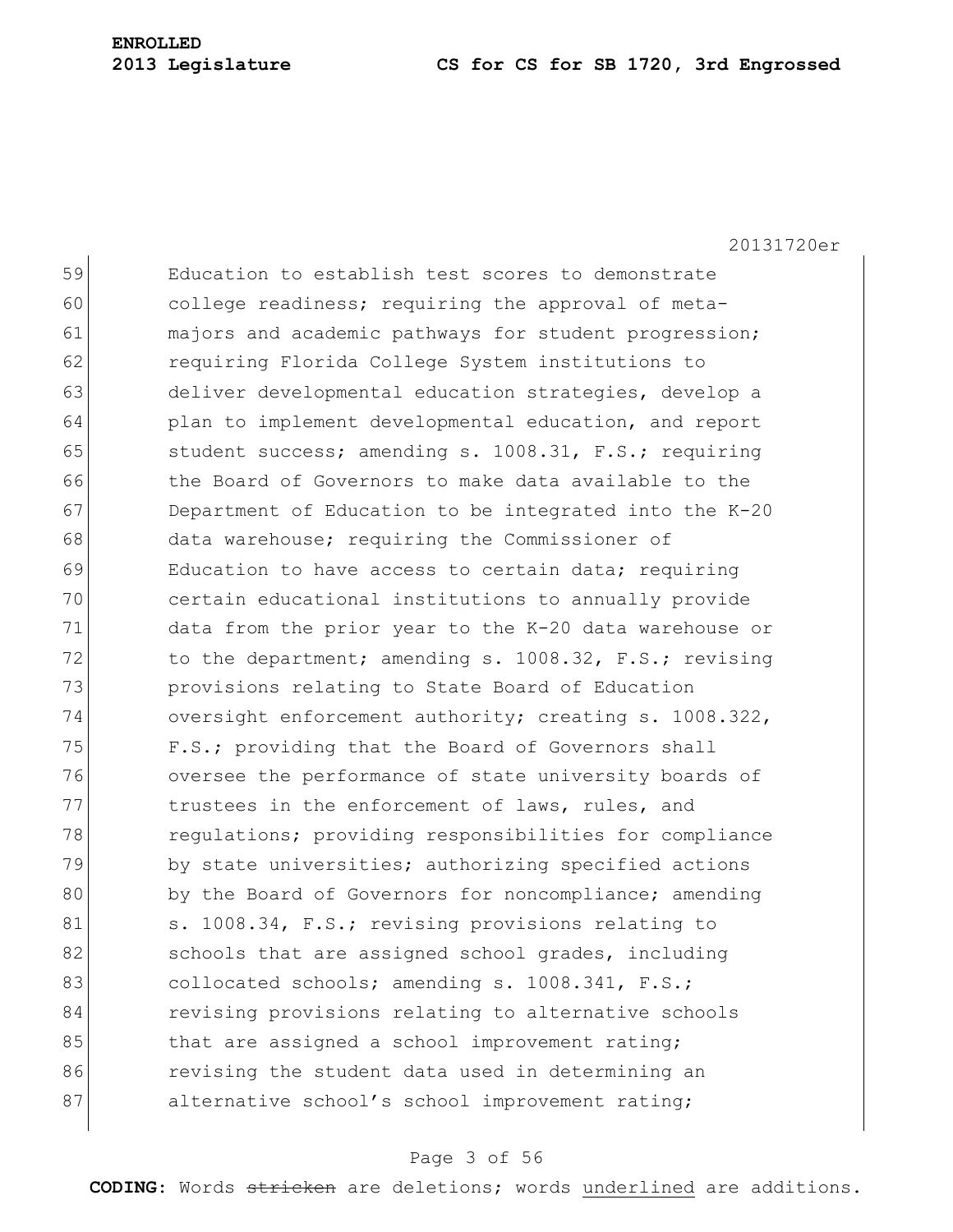20131720er

| 88  | providing requirements for the content and                |
|-----|-----------------------------------------------------------|
| 89  | distribution of student report cards for alternative      |
| 90  | schools; amending s. 1008.37, F.S.; conforming            |
| 91  | provisions; amending s. 1008.385, F.S.; requiring the     |
| 92  | commissioner to provide information relating to master    |
| 93  | school identification numbers for purposes of the         |
| 94  | comprehensive management information system; amending     |
| 95  | ss. 1009.22 and 1009.23, F.S.; conforming provisions;     |
| 96  | amending s. 1009.25, F.S.; revising provisions            |
| 97  | relating to fee exemptions; amending ss. 1009.28,         |
| 98  | 1009.40, and 1009.53, F.S.; conforming provisions;        |
| 99  | amending s. 1009.531, F.S.; deleting an eligibility       |
| 100 | requirement for a Florida Bright Futures Scholarship      |
| 101 | Program award; amending s. 1009.73, F.S.; conforming      |
| 102 | provisions; amending s. 1009.89, F.S.; deleting an        |
| 103 | eligibility requirement for a William L. Boyd, IV,        |
| 104 | Florida resident access grant; amending s. 1009.891,      |
| 105 | F.S.; deleting an eligibility requirement for an          |
| 106 | Access to Better Learning and Education grant;            |
| 107 | amending s. 1011.84, F.S.; conforming provisions;         |
| 108 | providing a directive to the Division of Law Revision     |
| 109 | and Information; providing an effective date.             |
| 110 |                                                           |
| 111 | Be It Enacted by the Legislature of the State of Florida: |
| 112 |                                                           |
| 113 | Section 1. Paragraph (j) of subsection (7) of section     |
| 114 | 11.45, Florida Statutes, is amended to read:              |
| 115 | 11.45 Definitions; duties; authorities; reports; rules.-  |
| 116 | (7) AUDITOR GENERAL REPORTING REQUIREMENTS.-              |
|     |                                                           |

## Page 4 of 56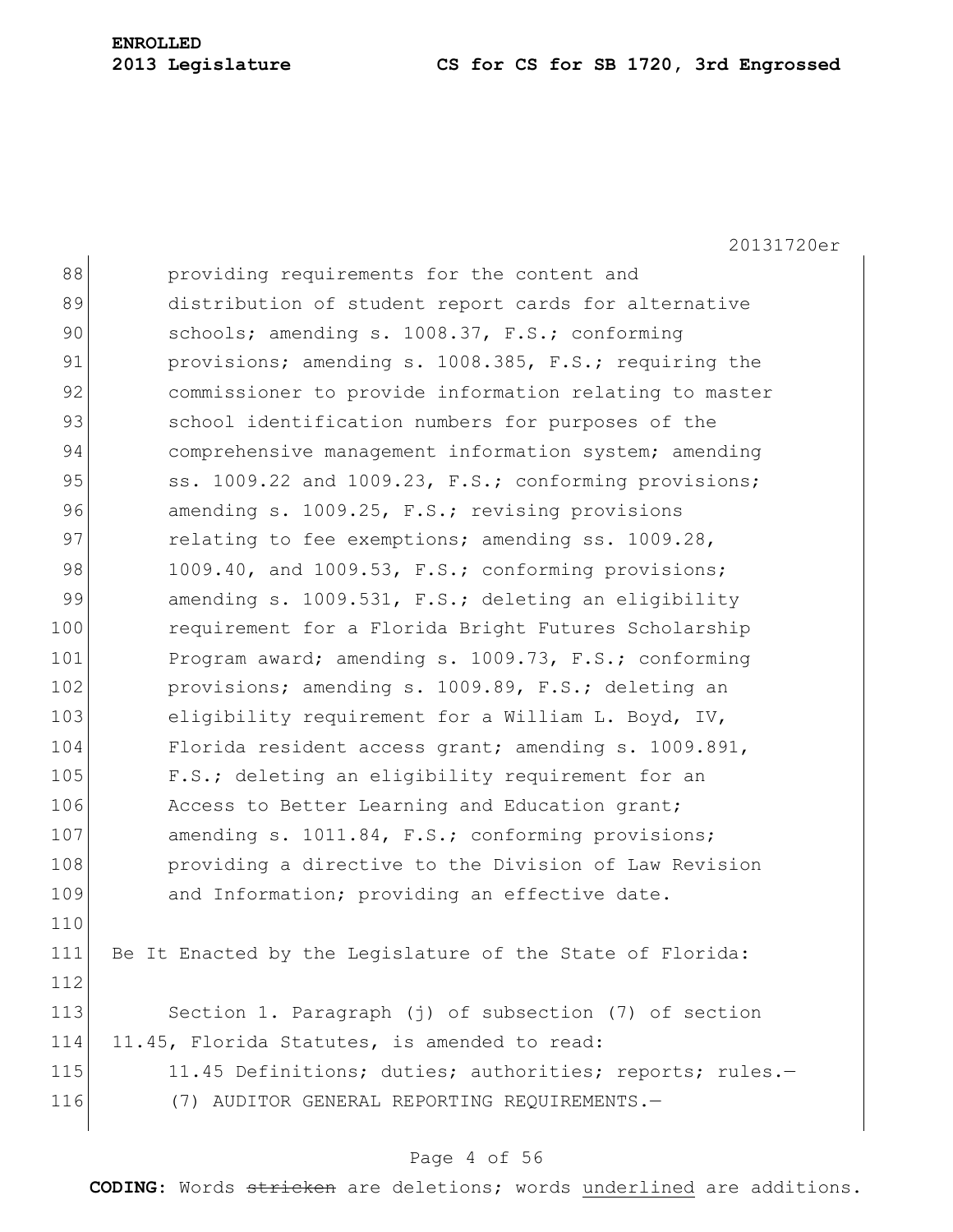117 (j) The Auditor General shall notify the Legislative 118 Auditing Committee of any financial or operational audit report 119 prepared pursuant to this section which indicates that a state 120 university or Florida College System institution has failed to 121 take full corrective action in response to a recommendation that 122 was included in the two preceding financial or operational audit 123 reports.

124 1. The committee may direct the governing body of the state 125 university or Florida College System institution to provide a 126 written statement to the committee explaining why full 127 corrective action has not been taken or, if the governing body 128 intends to take full corrective action, describing the 129 corrective action to be taken and when it will occur.

130 2. If the committee determines that the written statement 131 is not sufficient, the committee may require the chair of the 132 governing body of the state university or Florida College System 133 institution, or the chair's designee, to appear before the 134 committee.

135 3. If the committee determines that the state university or 136 Florida College System institution has failed to take full 137 corrective action for which there is no justifiable reason or 138 has failed to comply with committee requests made pursuant to 139 this section, the committee shall refer the matter to the State 140 Board of Education or the Board of Governors, as appropriate, to 141 proceed in accordance with s. 1008.32 or s. 1008.322, 142 respectively may proceed in accordance with s. 11.40(2).

143 Section 2. Paragraph (h) of subsection (3) of section 144 20.15, Florida Statutes, is redesignated as paragraph (i), and a 145 new paragraph (h) is added to that subsection, to read:

## Page 5 of 56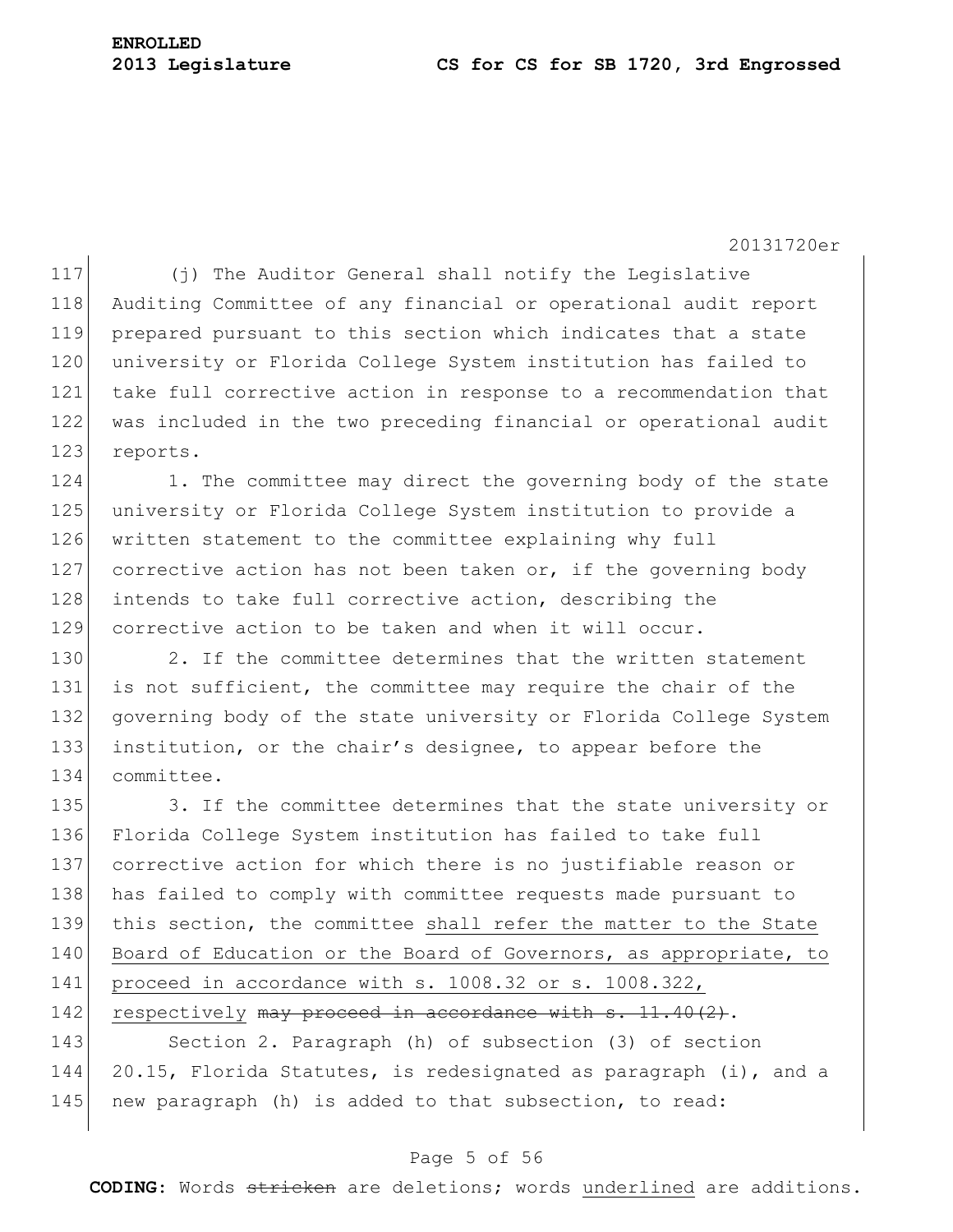| <b>ENROLLED</b> |                  |  |
|-----------------|------------------|--|
|                 | 2013 Legislature |  |

20131720er 146 20.15 Department of Education.—There is created a 147 Department of Education. 148 (3) DIVISIONS.—The following divisions of the Department of 149 Education are established: 150 (h) Office of K-20 Articulation. 151 Section 3. Subsection (10) is added to section 39.205, 152 Florida Statutes, to read: 153 39.205 Penalties relating to reporting of child abuse, 154 abandonment, or neglect.-155 (10) The State Board of Education shall adopt rules to 156 implement this section as it relates to Florida College System 157 institutions; the Commission for Independent Education shall 158 adopt rules to implement this section as it relates to nonpublic 159 colleges, universities, and schools; and the Board of Governors 160 shall adopt regulations to implement this section as it relates 161 to state universities. 162 Section 4. Paragraph (b) of subsection (7) of section 163 250.10, Florida Statutes, is amended to read: 164 250.10 Appointment and duties of the Adjutant General.-165 (7) The Adjutant General shall develop an education 166 assistance program for members in good standing of the Florida 167 National Guard who enroll in an authorized course of study at a 168 public or nonpublic institution of higher learning in the state 169 which has been accredited by an accrediting body recognized by 170 the United States Department of Education or licensed by the 171 Commission for Independent Education. This program shall be 172 known as the Educational Dollars for Duty program (EDD). 173 (b) The program shall define those members of the Florida 174 National Guard who are ineligible to participate in the program

## Page 6 of 56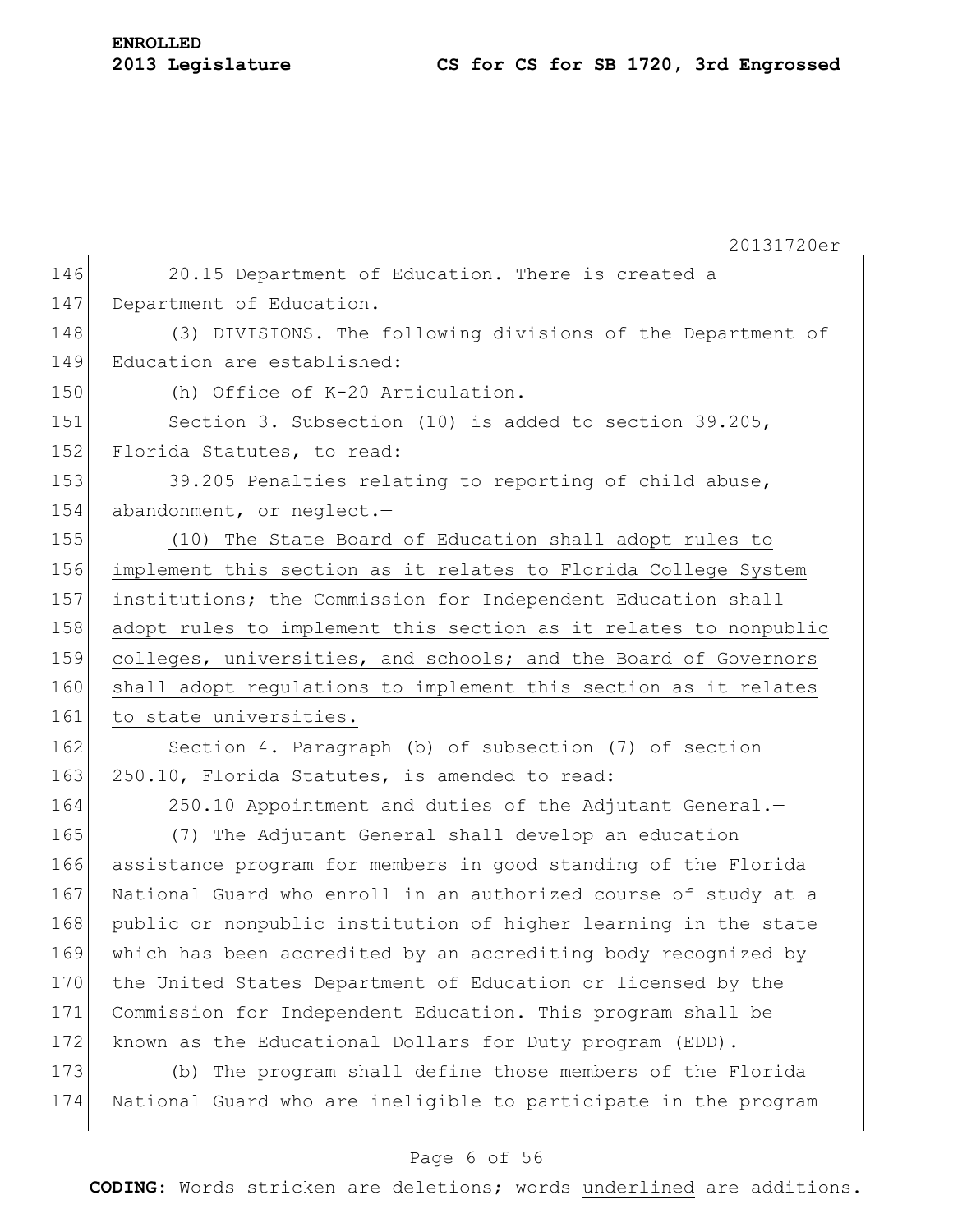|     | 20131720er                                                            |
|-----|-----------------------------------------------------------------------|
| 175 | and those courses of study which are not authorized for the           |
| 176 | program.                                                              |
| 177 | 1. Ineligible members include, but are not limited to, any            |
| 178 | member, commissioned officer, warrant officer, or enlisted            |
| 179 | person who has obtained a master's degree using the program.          |
| 180 | 2. Courses not authorized include noncredit courses,                  |
| 181 | courses that do not meet degree requirements, courses that do         |
| 182 | not meet requirements for completion of career training, or           |
| 183 | other courses as determined by program definitions.                   |
| 184 | 3. Developmental education College-preparatory courses are            |
| 185 | authorized for the program.                                           |
| 186 | Section 5. Paragraphs (g) and (h) of subsection $(4)$ ,               |
| 187 | subsection $(5)$ , and paragraph $(d)$ of subsection $(6)$ of section |
| 188 | 1001.02, Florida Statutes, are amended to read:                       |
| 189 | 1001.02 General powers of State Board of Education.-                  |
| 190 | (4) The State Board of Education shall:                               |
| 191 | (g) Specify, by rule, the college credit courses that may             |
| 192 | be taken by Florida College System institution students               |
| 193 | concurrently enrolled in college-preparatory instruction.             |
| 194 | (g) $(h)$ Adopt and submit to the Legislature a 3-year list of        |
| 195 | priorities for fixed-capital-outlay projects. The State Board of      |
| 196 | Education may not amend the 3-year list of priorities of the          |
| 197 | Board of Governors.                                                   |
| 198 | (5) The State Board of Education is responsible for                   |
| 199 | reviewing and administering the state program of support for the      |
| 200 | Florida College System institutions and, subject to existing          |
| 201 | law, shall establish the tuition and out-of-state fees for            |
| 202 | developmental education college-preparatory instruction and for       |
| 203 | credit instruction that may be counted toward an associate in         |
|     |                                                                       |

## Page 7 of 56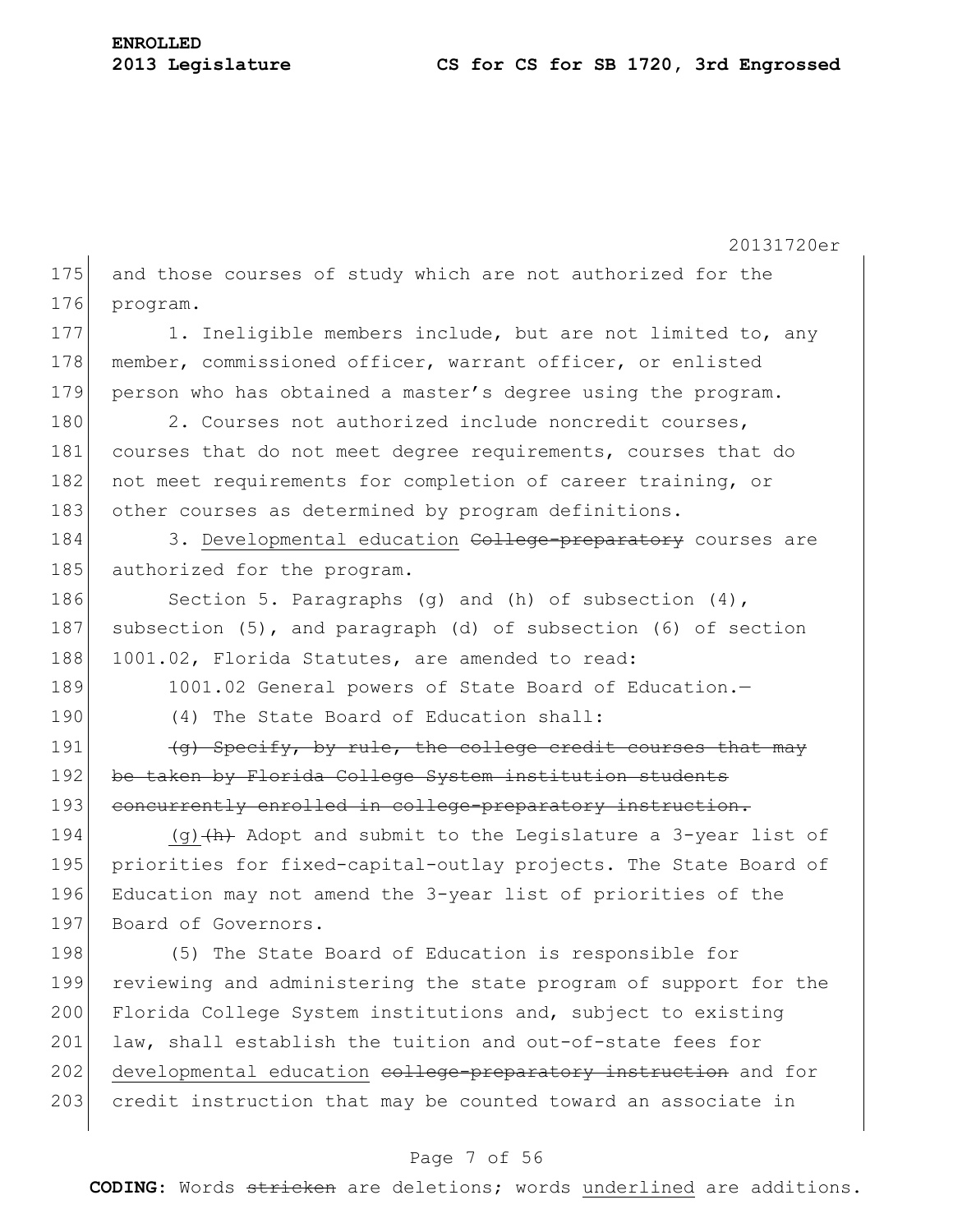228

20131720er

204 arts degree, an associate in applied science degree, or an 205 associate in science degree.

206 (6) The State Board of Education shall prescribe minimum 207 standards, definitions, and quidelines for Florida College 208 System institutions that will ensure the quality of education, 209 coordination among the Florida College System institutions and 210 state universities, and efficient progress toward accomplishing 211 the Florida College System institution mission. At a minimum, 212 these rules must address:

213 (d) Provisions for curriculum development, graduation 214 requirements, college calendars, and program service areas. 215 These provisions must include rules that:

216 1. Provide for the award of an associate in arts degree to 217 a student who successfully completes 60 semester credit hours at 218 the Florida College System institution.

 2. Require all of the credits accepted for the associate in arts degree to be in the statewide course numbering system as 221 credits toward a baccalaureate degree offered by a state university or a Florida College System institution.

223 3. Beginning with students initially entering a Florida 224 College System institution in 2014-2015 and thereafter, Require 225 no more than 36  $30$  semester credit hours in general education 226 courses in the subject areas of communication, mathematics, 227 social sciences, humanities, and natural sciences.

 The rules should encourage Florida College System institutions 230 to enter into agreements with state universities that allow Florida College System institution students to complete upper-division-level courses at a Florida College System institution.

## Page 8 of 56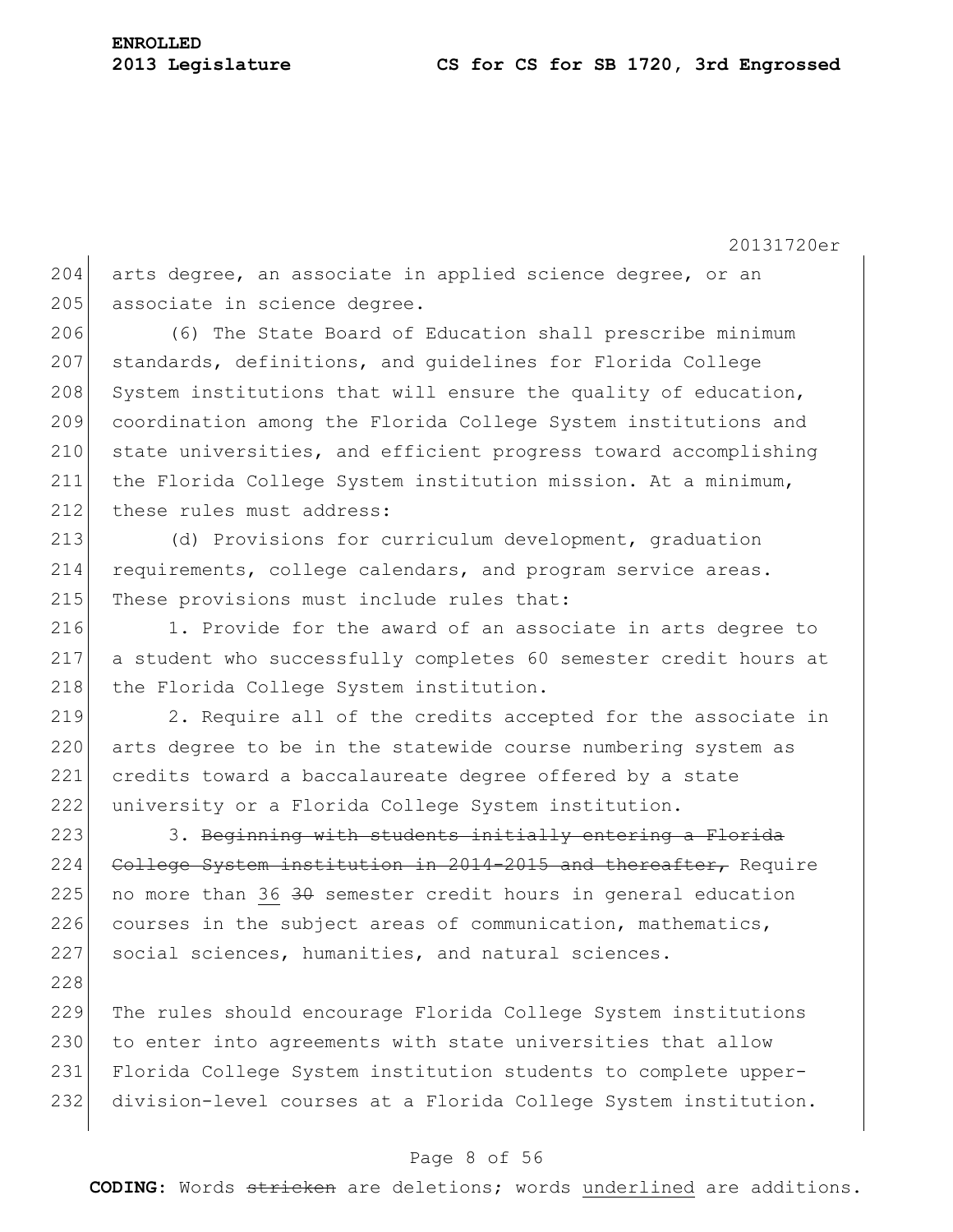20131720er 233 An agreement may provide for concurrent enrollment at the 234 Florida College System institution and the state university and 235 may authorize the Florida College System institution to offer an 236 upper-division-level course or distance learning. 237 Section 6. Subsection (9) of section 1001.64, Florida 238 Statutes, is amended to read: 239 1001.64 Florida College System institution boards of  $240$  trustees; powers and duties.-241 (9) A board of trustees may contract with the board of 242 trustees of a state university for the Florida College System 243 institution to provide developmental education college-244 preparatory instruction on the state university campus. 245 Section 7. Subsection (2) of section 1003.433, Florida 246 Statutes, is amended to read: 247 1003.433 Learning opportunities for out-of-state and out-248 of-country transfer students and students needing additional 249 instruction to meet high school graduation requirements.-250 (2) Students who earn the required 24 credits have met all 251 requirements for the standard high school diploma except for 252 passage of any must-pass assessment under s. 1003.4282 or s. 253 1008.22 the grade 10 FCAT or an alternate assessment by the end 254 of grade 12 must be provided the following learning 255 opportunities: 256 (a) Participation in an accelerated high school equivalency 257 diploma preparation program during the summer. 258 (b) Upon receipt of a certificate of completion, be allowed 259 to take the College Placement Test and be admitted to 260 developmental education remedial or credit courses at a Florida 261 College System institution, as appropriate.

### Page 9 of 56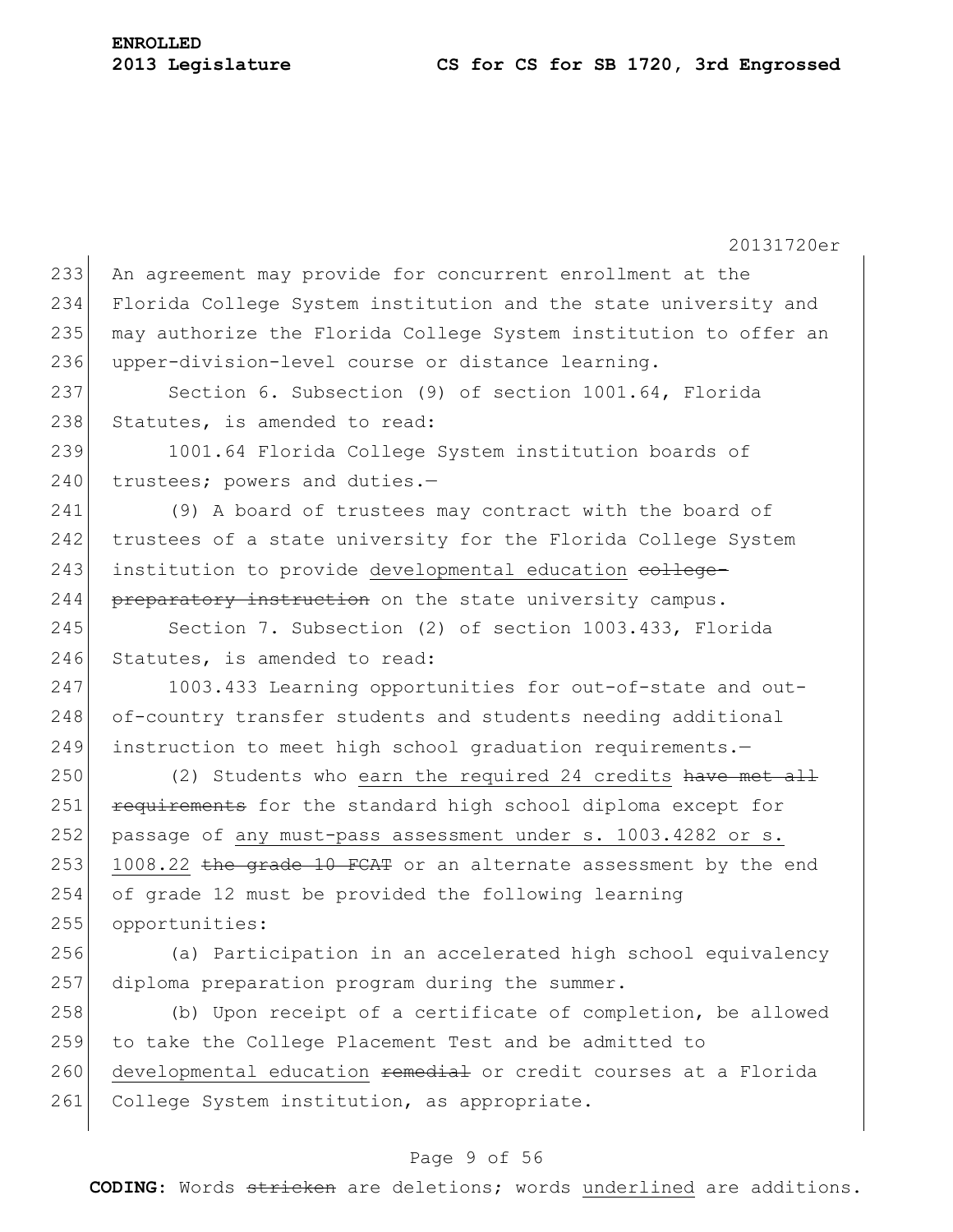20131720er 262 (c) Participation in an adult general education program as 263 provided in s. 1004.93 for such time as the student requires to 264 master English, reading, mathematics, or any other subject 265 required for high school graduation. Students attending adult 266 basic, adult secondary, or vocational-preparatory instruction 267 are exempt from any requirement for the payment of tuition and  $268$  fees, including lab fees, pursuant to s. 1009.25. A student 269 attending an adult general education program shall have the 270 opportunity to take the grade 10 FCAT an unlimited number of 271 times in order to receive a standard high school diploma. 272 Section 8. Section 1004.015, Florida Statutes, is amended  $273$  to read: 274 1004.015 Higher Education Coordinating Council. 275 (1) The Higher Education Coordinating Council is created 276 for the purposes of identifying unmet needs; and facilitating 277 solutions to disputes regarding the creation of new degree 278 programs and the establishment of new institutes, campuses, or 279 centers; and facilitating solutions to data issues identified by 280 the Articulation Coordinating Committee pursuant to s. 1007.01 281 to improve the K-20 education performance accountability system. 282 (2) Members of the council shall include: 283 (a) One member of the Board of Governors, appointed by the 284 chair of the Board of Governors The Commissioner of Education. 285 (b) The Chancellor of the State University System. 286 (c) The Chancellor of the Florida College System. 287 (d) One member of the State Board of Education, appointed 288 by the chair of the State Board of Education. 289  $\vert$  (e)  $\vert$   $\vert$  The Executive Director of the Florida Association of 290 Postsecondary Schools and Colleges Commission for Independent

## Page 10 of 56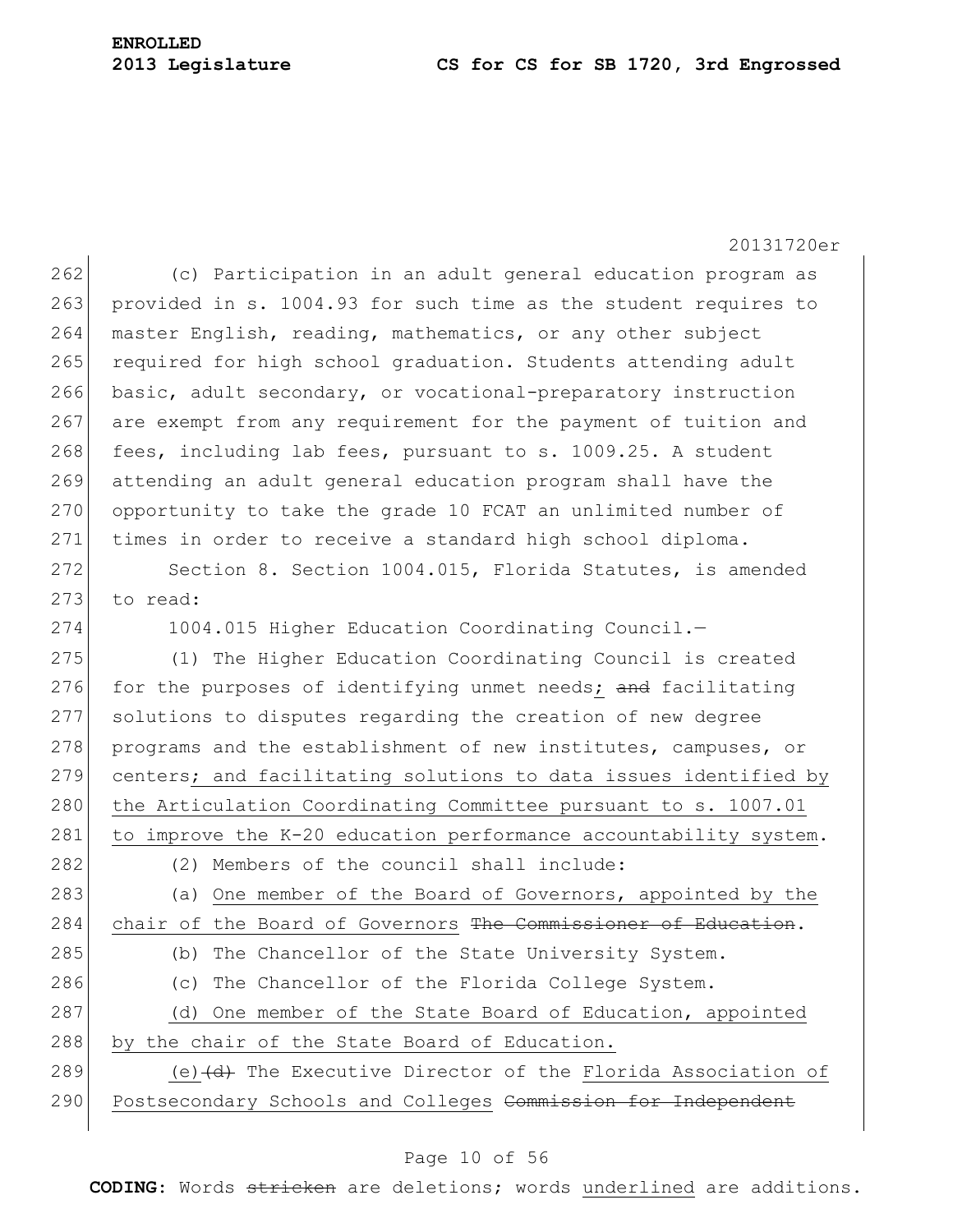|     | 20131720er                                                       |
|-----|------------------------------------------------------------------|
| 291 | Education.                                                       |
| 292 | $(f)$ (f) $(e)$ The president of the Independent Colleges and    |
| 293 | Universities of Florida.                                         |
| 294 | (g) The president of Workforce Florida, Inc., or his or her      |
| 295 | designee.                                                        |
| 296 | (h) The president of Enterprise Florida, Inc., or a              |
| 297 | designated member of the Stakeholders Council appointed by the   |
| 298 | president.                                                       |
| 299 | (i) $(f)$ Three Two representatives of the business community,   |
| 300 | one appointed by the President of the Senate, and one appointed  |
| 301 | by the Speaker of the House of Representatives, and one          |
| 302 | appointed by the Governor, who are committed to developing and   |
| 303 | enhancing world class workforce infrastructure necessary for     |
| 304 | Florida's citizens to compete and prosper in the ever-changing   |
| 305 | economy of the 21st century.                                     |
| 306 | (3) Appointed members shall serve 2-year terms, and a            |
| 307 | single chair shall be elected annually by a majority of the      |
| 308 | members.                                                         |
| 309 | $(4)$ $(3)$ The council shall serve as an advisory board to the  |
| 310 | Legislature, the State Board of Education, and the Board of      |
| 311 | Governors. Recommendations of the council shall be consistent    |
| 312 | with the following quiding principles:                           |
| 313 | (a) To achieve within existing resources a seamless              |
| 314 | academic educational system that fosters an integrated continuum |
| 315 | of kindergarten through graduate school education for Florida's  |
| 316 | students.                                                        |
| 317 | (b) To promote consistent education policy across all            |
| 318 | educational delivery systems, focusing on students.              |
| 319 | (c) To promote substantially improved articulation across        |
|     |                                                                  |

## Page 11 of 56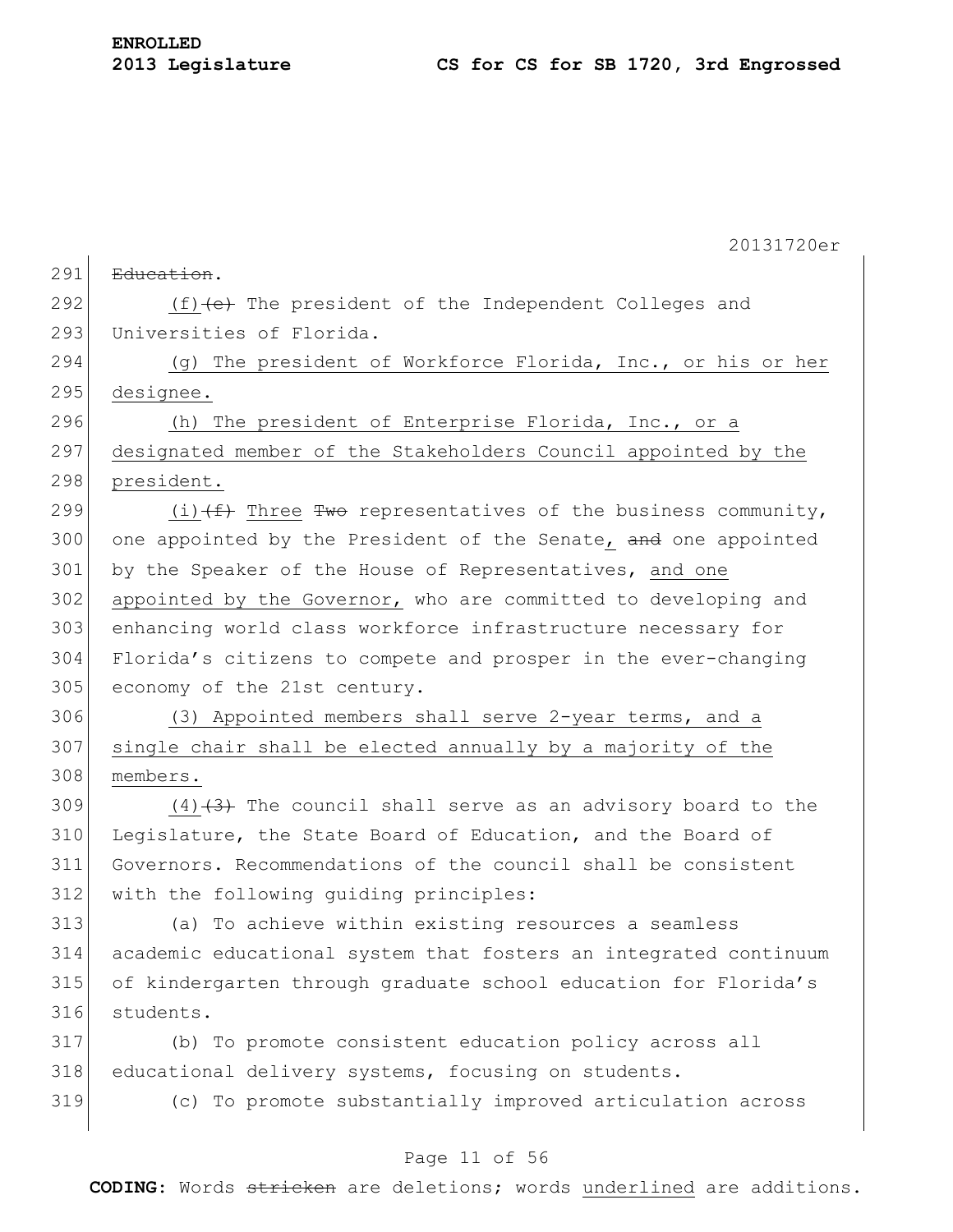320 all educational delivery systems.

 (d) To promote a system that maximizes educational access and allows the opportunity for a high-quality education for all Floridians.

 (e) To promote a system of coordinated and consistent transfer of credit and data collection for improved accountability purposes between the educational delivery 327 systems.

 (5)  $\left(4\right)$  The council shall annually by December 31 submit to the Governor, the President of the Senate, the Speaker of the 330 House of Representatives, the Board of Governors, and the State Board of Education a report outlining its recommendations relating to:

 (a) The primary core mission of public and nonpublic postsecondary education institutions in the context of state 335 access demands and economic development goals.

 (b) Performance outputs and outcomes designed to meet annual and long-term state goals, including, but not limited to, increased student access, preparedness, retention, transfer, and completion. Performance measures must be consistent across 340 sectors and allow for a comparison of the state's performance to that of other states.

 (c) The state's articulation policies and practices to ensure that cost benefits to the state are maximized without jeopardizing quality. The recommendations shall consider return on investment for both the state and students and propose systems to facilitate and ensure institutional compliance with 347 state articulation policies.

(d) Workforce development education, specifically

## Page 12 of 56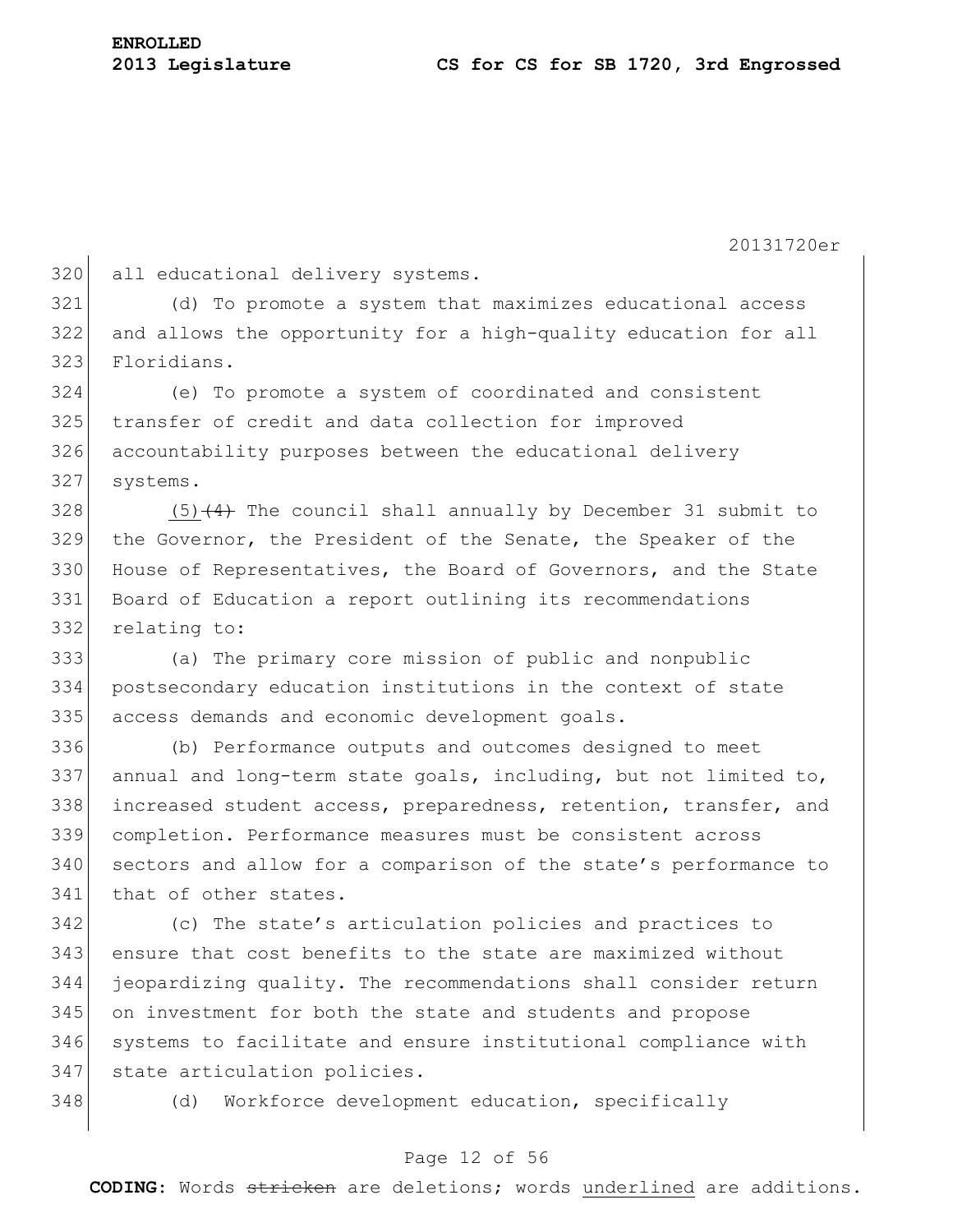20131720er 349 recommending improvements to the consistency of workforce 350 education data collected and reported by Florida College System 351 institutions and school districts, including the establishment 352 of common elements and definitions for any data that is used for 353 state and federal funding and program accountability. 354 (6)  $(5)$  The Office of K-20 Articulation, in collaboration 355 with the Board of Governors and the Division of Florida 356 Colleges, Department of Education shall provide administrative 357 support for the council. 358 Section 9. Subsection (11) of section 1004.02, Florida 359 Statutes, is amended to read: 360 1004.02 Definitions.—As used in this chapter: 361 (11) "Developmental education College-preparatory 362 instruction" means instruction courses through which a high 363 school graduate who applies for any college credit program may 364 attain the communication and computation skills necessary to 365 successfully complete enroll in college credit instruction. 366 Section 10. Subsections  $(1)$ ,  $(2)$ ,  $(4)$ , and  $(6)$  and 367 paragraph (f) of subsection (5) of section 1004.43, Florida 368 Statutes, are amended to read: 369 1004.43 H. Lee Moffitt Cancer Center and Research 370 Institute.—There is established the H. Lee Moffitt Cancer Center 371 and Research Institute, a statewide resource for basic and

372 clinical research and multidisciplinary approaches to patient  $373$  care.

 (1) The Board of Trustees of the University of South 375 Florida Governors shall enter into a lease an agreement for the utilization of the lands and facilities on the campus of the University of South Florida to be known as the H. Lee Moffitt

## Page 13 of 56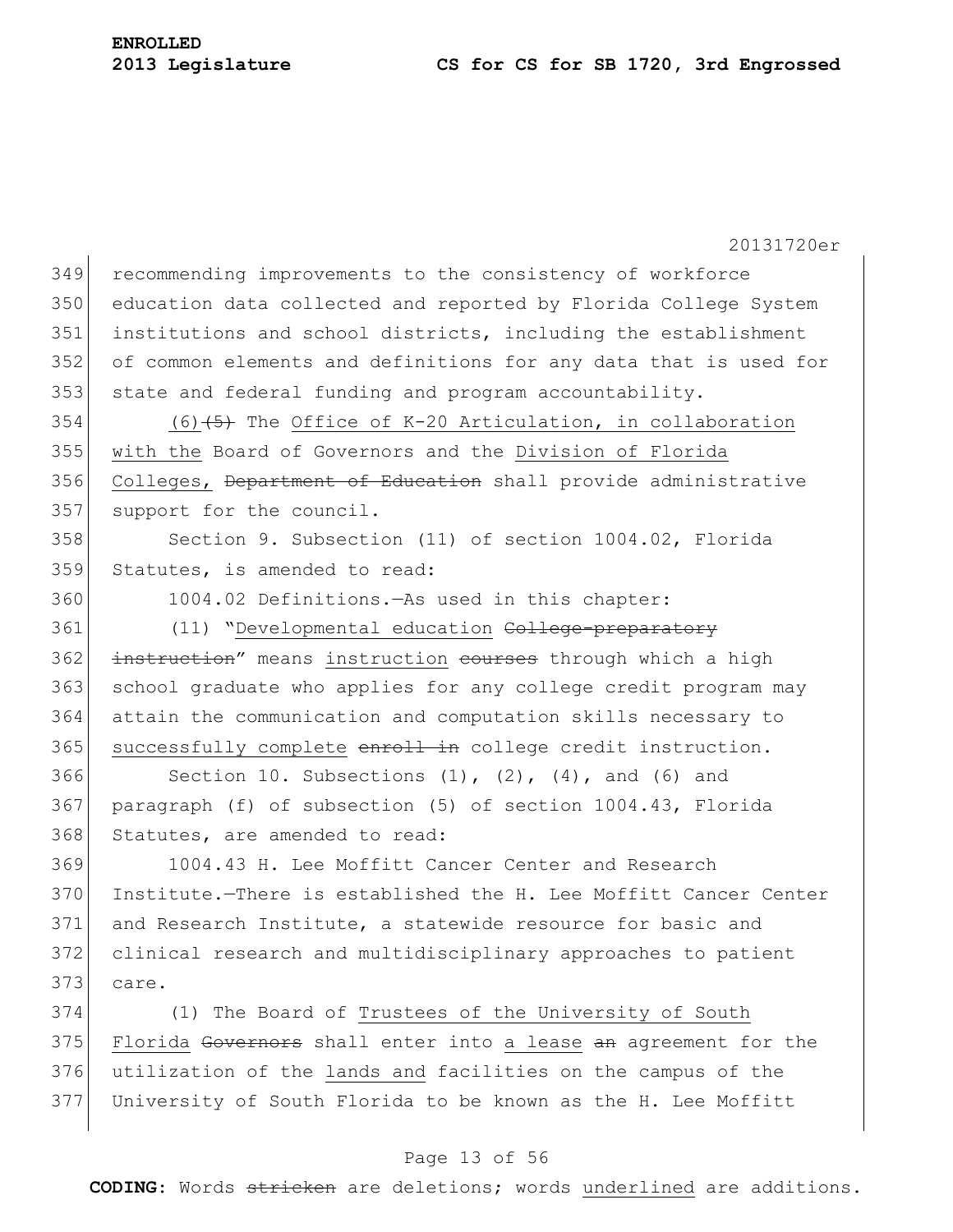20131720er 378 Cancer Center and Research Institute, including all furnishings, 379 equipment, and other chattels used in the operation of such 380 facilities, with a Florida not-for-profit corporation organized 381 solely for the purpose of governing and operating the H. Lee 382 Moffitt Cancer Center and Research Institute. The lease 383 agreement with the not-for-profit corporation shall be rent free 384 as long as the not-for-profit corporation and its subsidiaries 385 utilize the lands and facilities primarily for research, 386 education, treatment, prevention, and early detection of cancer 387 or for teaching and research programs conducted by state 388 universities or other accredited medical schools or research 389 institutes. The lease agreement shall provide for review of 390 construction plans and specifications by the University of South 391 Florida for consistency with the university's campus master 392 plan, impact on the university's utilities infrastructure, 393 compliance with applicable building codes and general design 394 characteristics, and compatibility with university architecture,  $395$  as appropriate. The not-for-profit corporation may, with the 396 prior approval of the Board of Governors, create either for-397 profit or not-for-profit corporate subsidiaries, or both, to 398 fulfill its mission. The not-for-profit corporation and any 399 approved not-for-profit subsidiary shall be conclusively deemed 400 corporations primarily acting as instrumentalities of the state, 401 pursuant to s. 768.28(2), for purposes of sovereign immunity. 402 For-profit subsidiaries of the not-for-profit corporation may 403 not compete with for-profit health care providers in the 404 delivery of radiation therapy services to patients. The not-for-405 profit corporation and its subsidiaries are authorized to 406 receive, hold, invest, and administer property and any moneys

#### Page 14 of 56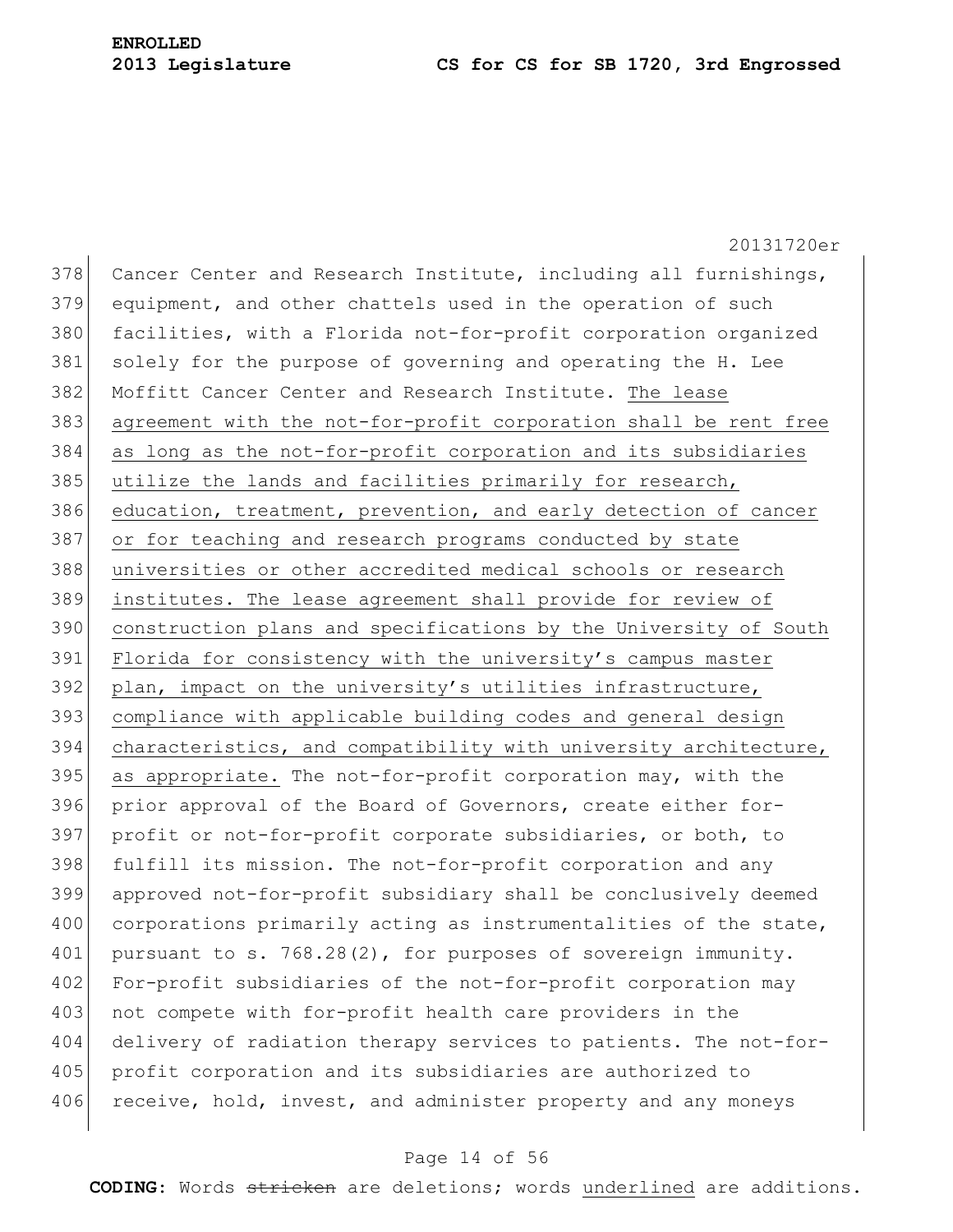20131720er 407 received from private, local, state, and federal sources, as 408 well as technical and professional income generated or derived 409 from practice activities of the institute, for the benefit of 410 the institute and the fulfillment of its mission. The affairs of 411 the corporation shall be managed by a board of directors who 412 shall serve without compensation. The President of the 413 University of South Florida and the chair of the Board of 414 Governors, or his or her designee, shall be directors of the 415 not-for-profit corporation, together with 5 representatives of 416 the state universities and no more than 14 nor fewer than 10 417 directors who are not medical doctors or state employees. Each 418 director shall have only one vote, shall serve a term of 3 419 years, and may be reelected to the board. Other than the 420 President of the University of South Florida and the chair of 421 the Board of Governors, directors shall be elected by a majority 422 vote of the board. The chair of the board of directors shall be 423 selected by majority vote of the directors.

 $424$  (2) The Board of Governors shall provide in the agreement 425 with the not-for-profit corporation for the following:

 $|426|$  (a) Approval of the articles of incorporation of the not-427 for-profit corporation by the Board of Governors.

428 (b) Approval of the articles of incorporation of any not-429 for-profit corporate subsidiary created by the not-for-profit 430 corporation.

 $431$  (c) Utilization of lands, facilities, and personnel by the 432 not-for-profit corporation and its subsidiaries for research, 433 education, treatment, prevention, and the early detection of 434 cancer and for mutually approved teaching and research programs 435 conducted by the state universities or other accredited medical

## Page 15 of 56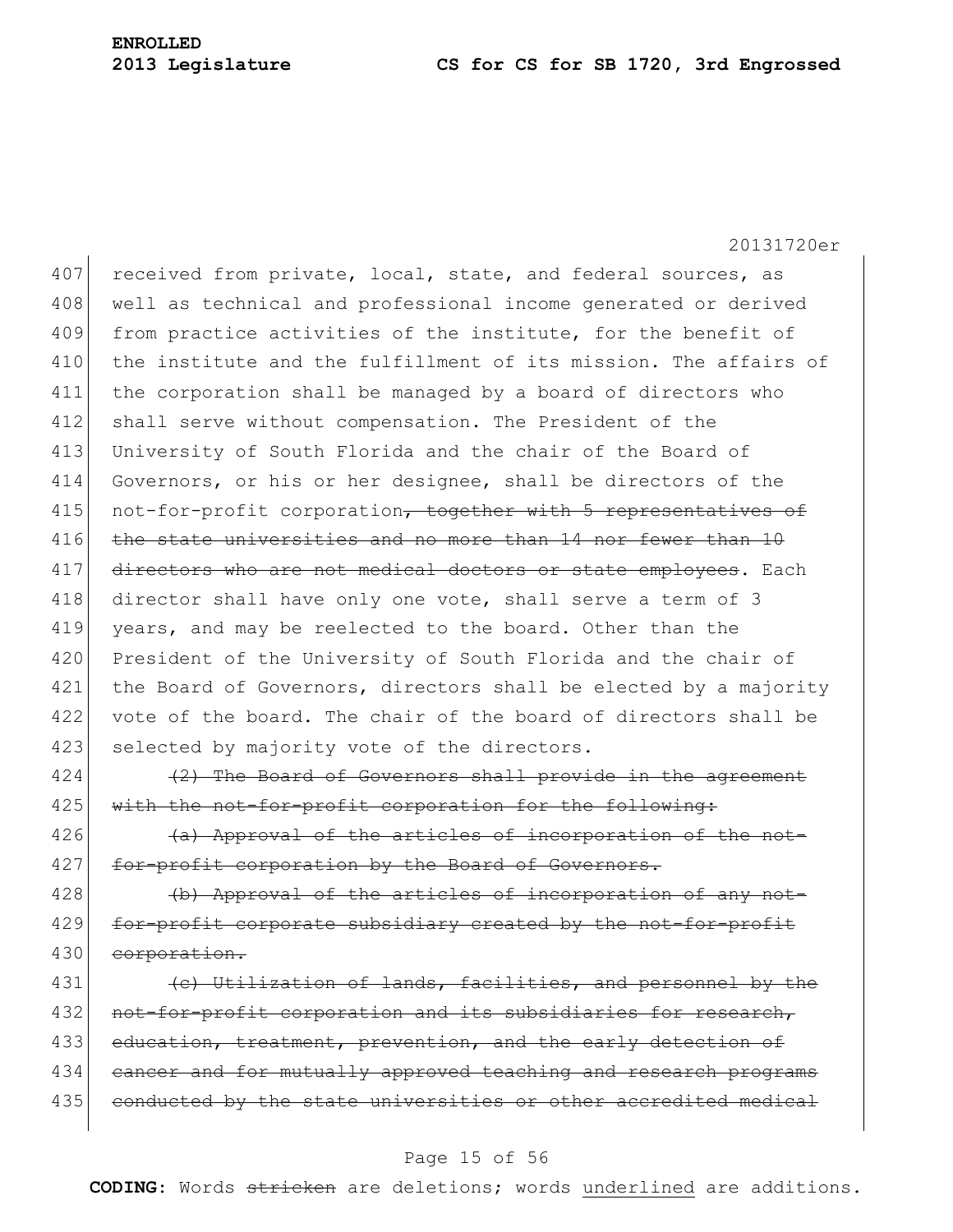## 436 schools or research institutes.

437 (2)  $\left(\frac{d}{d}\right)$  The not-for-profit corporation shall cause to be 438 prepared Preparation of an annual financial audits audit of the 439 not-for-profit corporation's accounts and records and the 440 accounts and records of any subsidiaries to be conducted by an 441 independent certified public accountant. The annual audit report 442 shall include a management letter, as defined in s. 11.45, and 443 shall be submitted to the Auditor General and the Board of 444 Governors. The Board of Governors, the Auditor General, and the 445 Office of Program Policy Analysis and Government Accountability 446 shall have the authority to require and receive from the not-447 for-profit corporation and any subsidiaries or from their 448 independent auditor any detail or supplemental data relative to 449 the operation of the not-for-profit corporation or subsidiary.

450  $\left\{\n e\right\}$  Provision by The not-for-profit corporation and its 451 subsidiaries shall provide of equal employment opportunities to 452 all persons regardless of race, color, religion, sex, age, or 453 national origin.

454 (4) In the event that the agreement between the not-for-455 profit corporation and the Board of Trustees of the University 456 of South Florida Governors is terminated for any reason, the 457 Board of Governors shall resume governance and operation of such 458 facilities.

459 (5) The institute shall be administered by a chief 460 executive officer who shall serve at the pleasure of the board 461 of directors of the not-for-profit corporation and who shall 462 have the following powers and duties subject to the approval of 463 the board of directors:

464 (f) The chief executive officer shall report annually have

## Page 16 of 56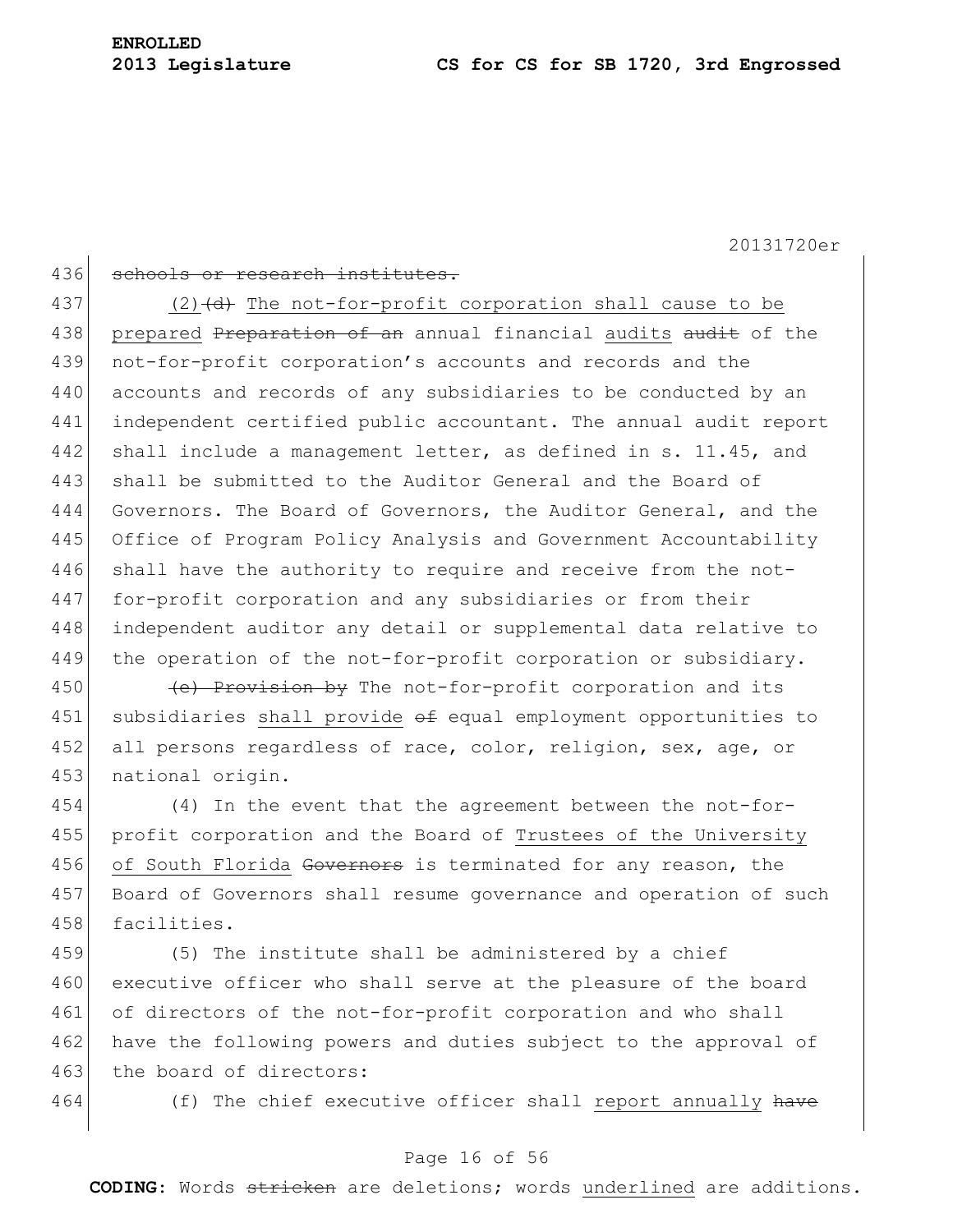465 a reporting relationship to the Board of Governors or its 466 designee on the educational activities of the not-for-profit 467 corporation.

468 (6) The board of directors of the not-for-profit 469 corporation shall create an external advisory board a council of 470 scientific advisers to the chief executive officer comprised of 471 leading researchers, physicians, and scientists. This board 472 council shall review programs and recommend research priorities 473 and initiatives so as to maximize the state's investment in the 474 institute. The board council shall be appointed by the board of 475 directors of the not-for-profit corporation. Each member of the 476 board council shall be appointed to serve a 2-year term and may  $477$  be reappointed to the board council.

478 Section 11. Section 1004.58, Florida Statutes, is repealed. 479 Section 12. Paragraphs (c) and (d) of subsection (4) of 480 section 1004.93, Florida Statutes, are amended to read:

481 1004.93 Adult general education.-

482 (4)

483 (c) The State Board of Education shall define, by rule, the 484 levels and courses of instruction to be funded through the 485 developmental education college-preparatory program. The state 486 board shall coordinate the establishment of costs for 487 developmental education college-preparatory courses, the 488 establishment of statewide standards that define required levels 489 of competence, acceptable rates of student progress, and the 490 maximum amount of time to be allowed for completion of 491 developmental education college-preparatory instruction. 492 Developmental education College-preparatory instruction is part 493 of an associate in arts degree program and may not be funded as

### Page 17 of 56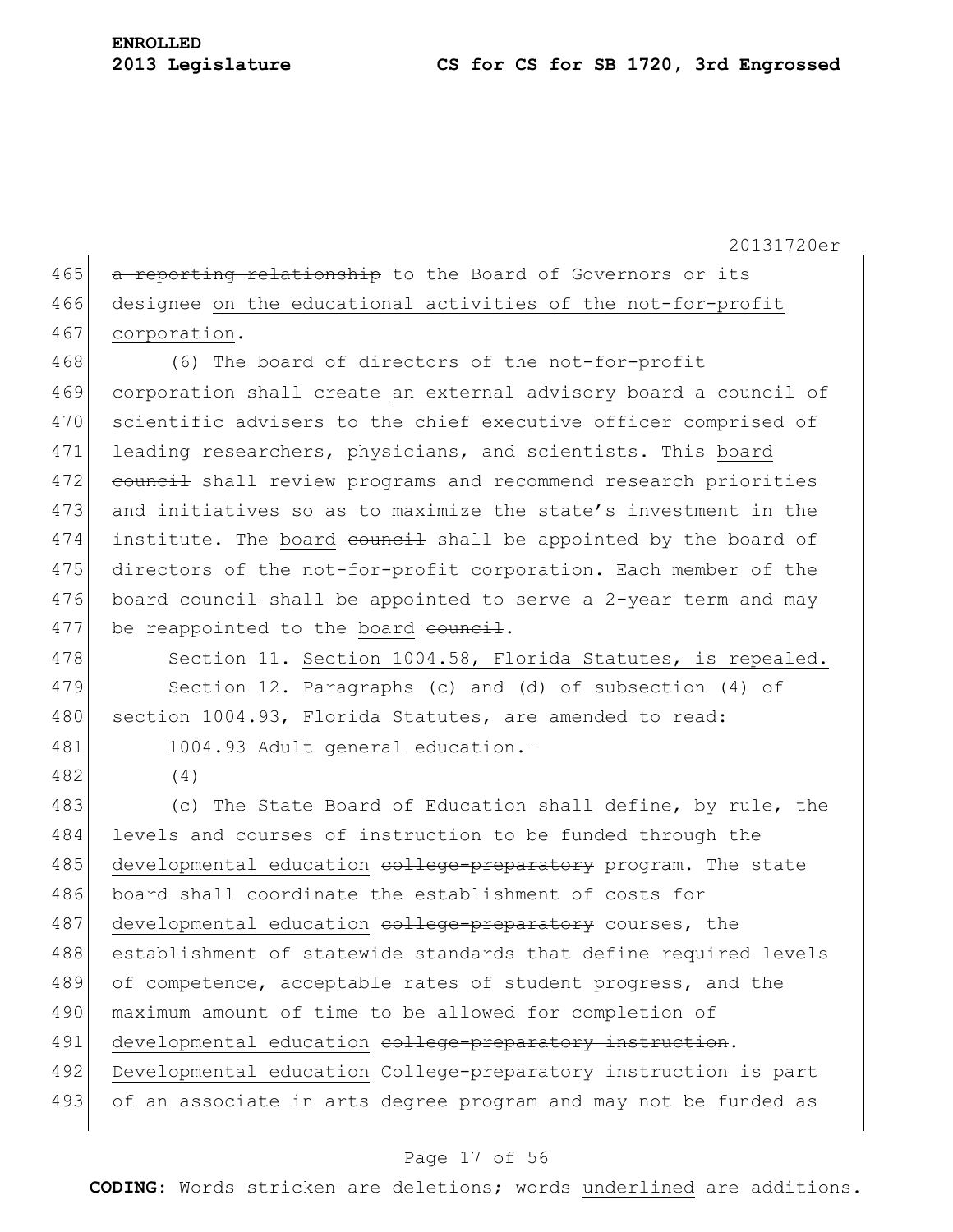494 an adult career education program.

495 (d) Expenditures for developmental education college-496 preparatory and lifelong learning students shall be reported 497 separately. Allocations for developmental education college-498 preparatory courses shall be based on proportional full-time 499 equivalent enrollment. Program review results shall be included 500 in the determination of subsequent allocations. A student shall 501 be funded to enroll in the same developmental education college-502 preparatory class within a skill area only twice, after which 503 time the student shall pay 100 percent of the full cost of 504 instruction to support the continuous enrollment of that student 505 in the same class; however, students who withdraw or fail a 506 class due to extenuating circumstances may be granted an 507 exception only once for each class, provided approval is granted 508 according to policy established by the board of trustees. Each 509 Florida College System institution shall have the authority to 510 review and reduce payment for increased fees due to continued 511 enrollment in a developmental education college-preparatory 512 class on an individual basis contingent upon the student's 513 financial hardship, pursuant to definitions and fee levels 514 established by the State Board of Education. Developmental 515 education College-preparatory and lifelong learning courses do 516 not generate credit toward an associate or baccalaureate degree. 517 Section 13. Paragraph (i) of subsection (1) of section 518 1005.22, Florida Statutes, is amended to read:

- 519 1005.22 Powers and duties of commission.—
- 

520 (1) The commission shall:

521 (i) Serve as a central agency for collecting and 522 distributing current information regarding institutions licensed

## Page 18 of 56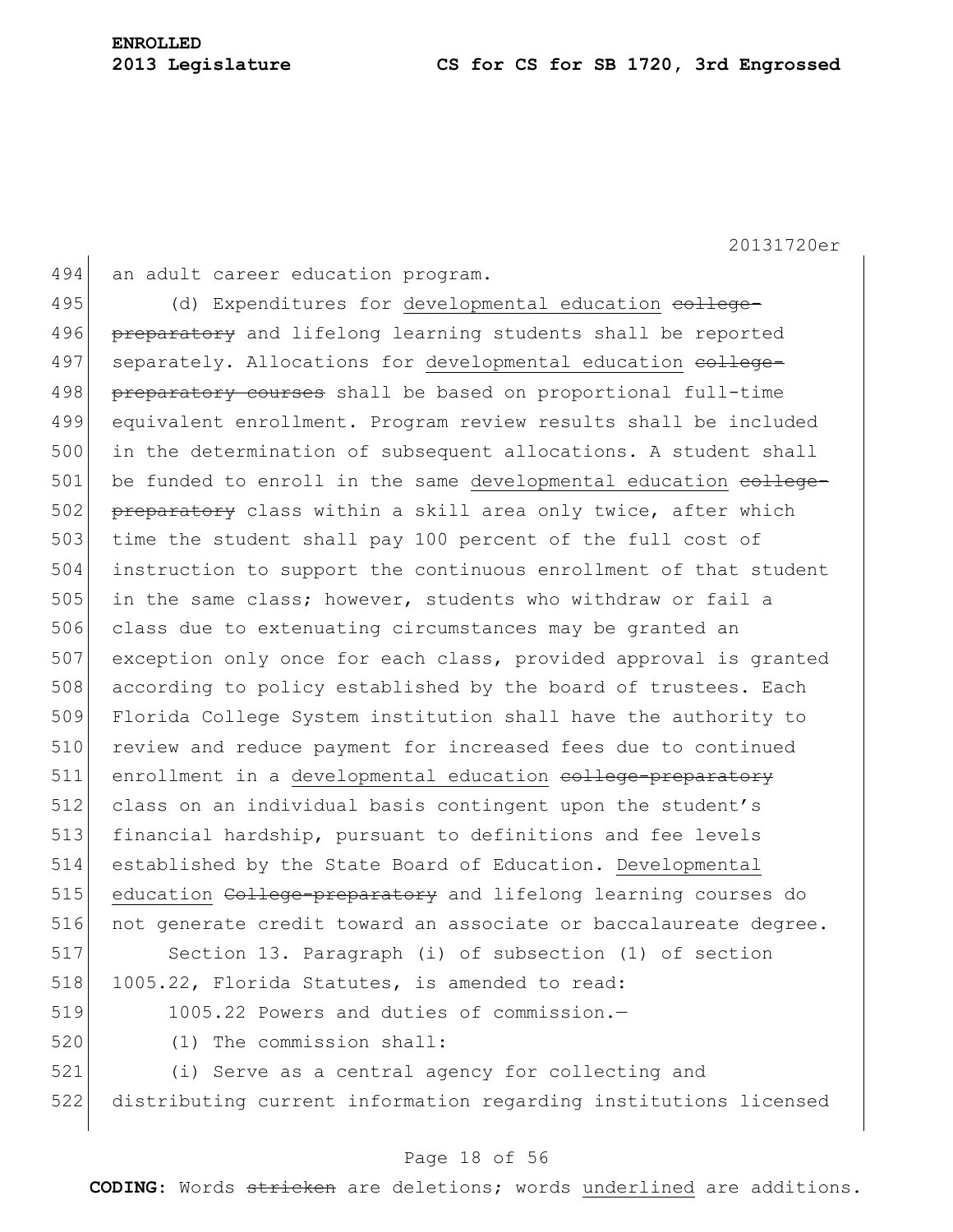20131720er 523 by the commission. The commission shall annually collect, and 524 all institutions licensed by the commission shall annually 525 report, student-level data from the prior year for each student 526 who receives state funds, in a format prescribed by the 527 Department of Education. At a minimum, data from the prior year 528 must shall be reported annually and include retention rates, 529 transfer rates, completion rates, graduation rates, employment 530 and placement rates, and earnings of graduates. By December 31, 531 2013, the commission shall report the data for the 2012-2013 532 academic year to the Department of Education. By October 1 of 533 each year thereafter, the commission shall report the data to 534 the department. 535 Section 14. Subsection (3) of section 1007.01, Florida 536 Statutes, is amended to read: 537 1007.01 Articulation; legislative intent; purpose; role of 538 the State Board of Education and the Board of Governors; 539 Articulation Coordinating Committee.— 540 (3) The Commissioner of Education, in consultation with the 541 Chancellor of the State University System, shall establish the 542 Articulation Coordinating Committee, which shall make 543 recommendations related to statewide articulation policies and

544 issues regarding access, quality, and reporting of data 545 maintained by the K-20 data warehouse, established pursuant to 546 ss. 1001.10 and 1008.31, to the Higher Education Coordination 547 Council, the State Board of Education, and the Board of 548 Governors. The committee shall consist of two members each 549 representing the State University System, the Florida College 550 System, public career and technical education, publie K-12 551 education, and nonpublic postsecondary education and one member

## Page 19 of 56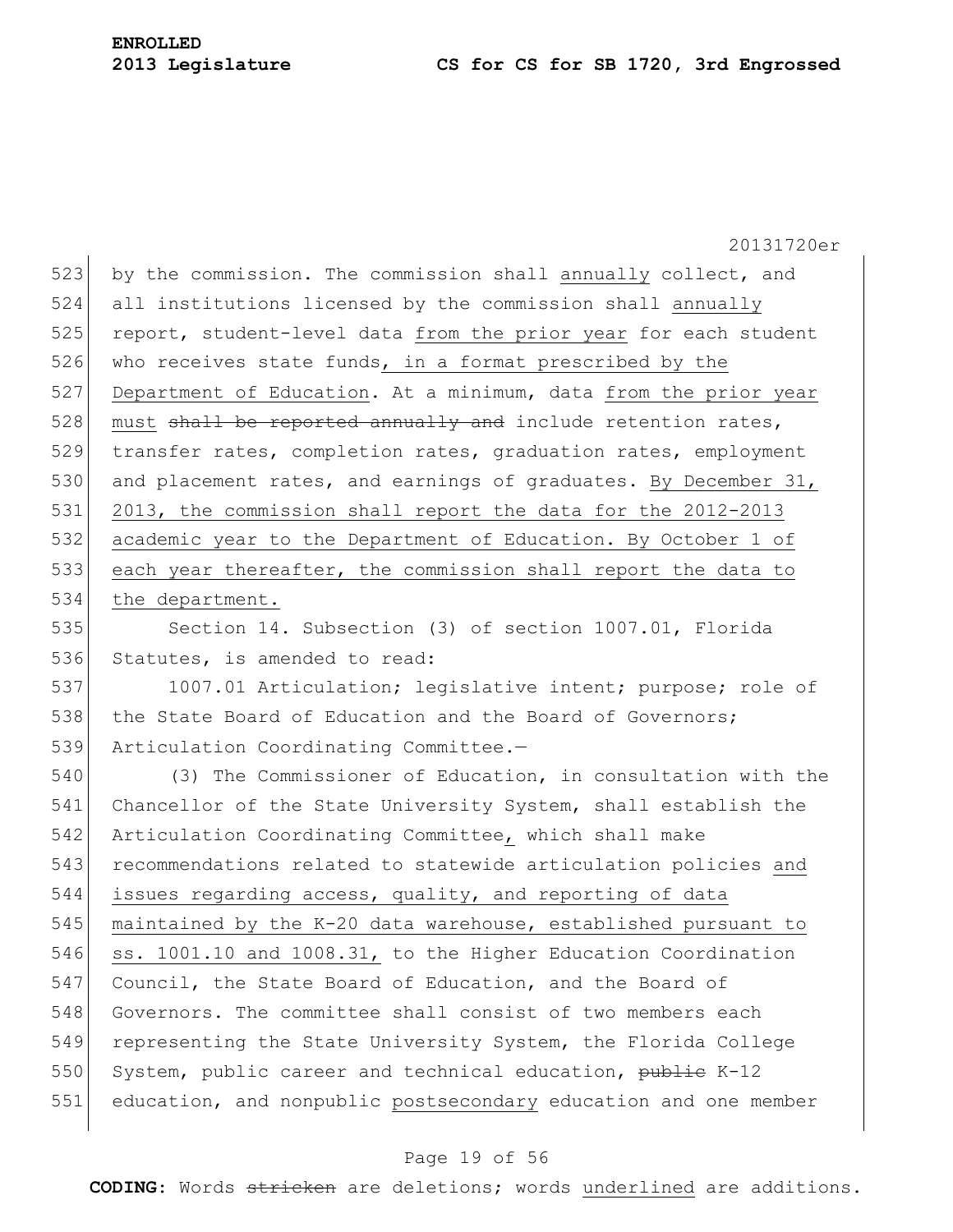552 representing students. The chair shall be elected from the 553 membership. The Office of K-20 Articulation shall provide 554 administrative support for the committee. The committee shall:

 (a) Monitor the alignment between the exit requirements of one education system and the admissions requirements of another education system into which students typically transfer and make 558 recommendations for improvement.

559 (b) Propose guidelines for interinstitutional agreements 560 between and among public schools, career and technical education 561 centers, Florida College System institutions, state 562 universities, and nonpublic postsecondary institutions.

563 (c) Annually recommend dual enrollment course and high 564 school subject area equivalencies for approval by the State 565 Board of Education and the Board of Governors.

566 (d) Annually review the statewide articulation agreement 567 pursuant to s. 1007.23 and make recommendations for revisions.

568 (e) Annually review the statewide course numbering system, 569 the levels of courses, and the application of transfer credit 570 requirements among public and nonpublic institutions 571 participating in the statewide course numbering system and 572 identify instances of student transfer and admissions 573 difficulties.

574 (f) Annually publish a list of courses that meet common 575 general education and common degree program prerequisite 576 requirements at public postsecondary institutions identified 577 pursuant to s. 1007.25.

578 (g) Foster timely collection and reporting of statewide 579 education data Examine statewide data regarding articulation to 580 identify issues and make recommendations to improve articulation

### Page 20 of 56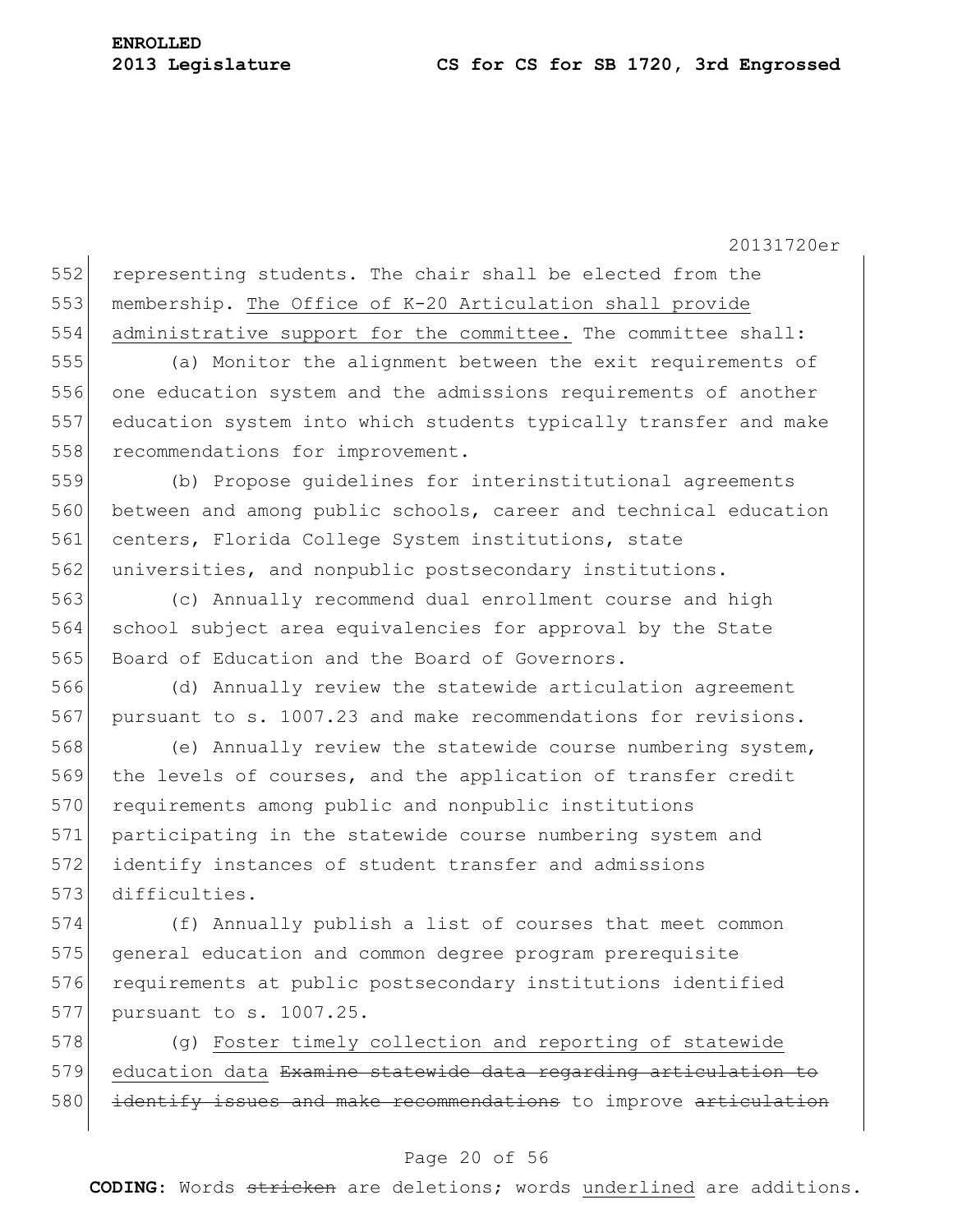20131720er 581 throughout the K-20 education performance accountability system 582 pursuant to ss. 1001.10 and 1008.31, including, but not limited 583 to, data quality, accessibility, and protection of student 584 records. 585 (h) Recommend roles and responsibilities of public 586 education entities in interfacing with the single, statewide 587 computer-assisted student advising system established pursuant 588 to s. 1006.73. 589 Section 15. Subsections (3), (6), (7), (8), and (10) of 590 section 1007.25, Florida Statutes, are amended to read: 591 1007.25 General education courses; common prerequisites; 592 other degree requirements.— 593 (3) The chair of the State Board of Education and the chair 594 of the Board of Governors, or their designees, shall jointly 595 appoint faculty committees to identify statewide general 596 education core course options. General education core course 597 options shall consist of a maximum of five courses within each 598 of the subject areas of communication, mathematics, social 599 sciences, humanities, and natural sciences. The core courses may 600 be revised, or the five-course maximum within each subject area 601 may be exceeded, if approved by the State Board of Education and 602 the Board of Governors, as recommended by the subject area 603 faculty committee and approved by the Articulation Coordinating 604 Committee as necessary for a subject area. Each general 605 education core course option must contain high-level academic 606 and critical thinking skills and common competencies that 607 students must demonstrate to successfully complete the course. 608 Beginning with students initially entering a Florida College 609 System institution or state university in 2015-2016 2014-2015

### Page 21 of 56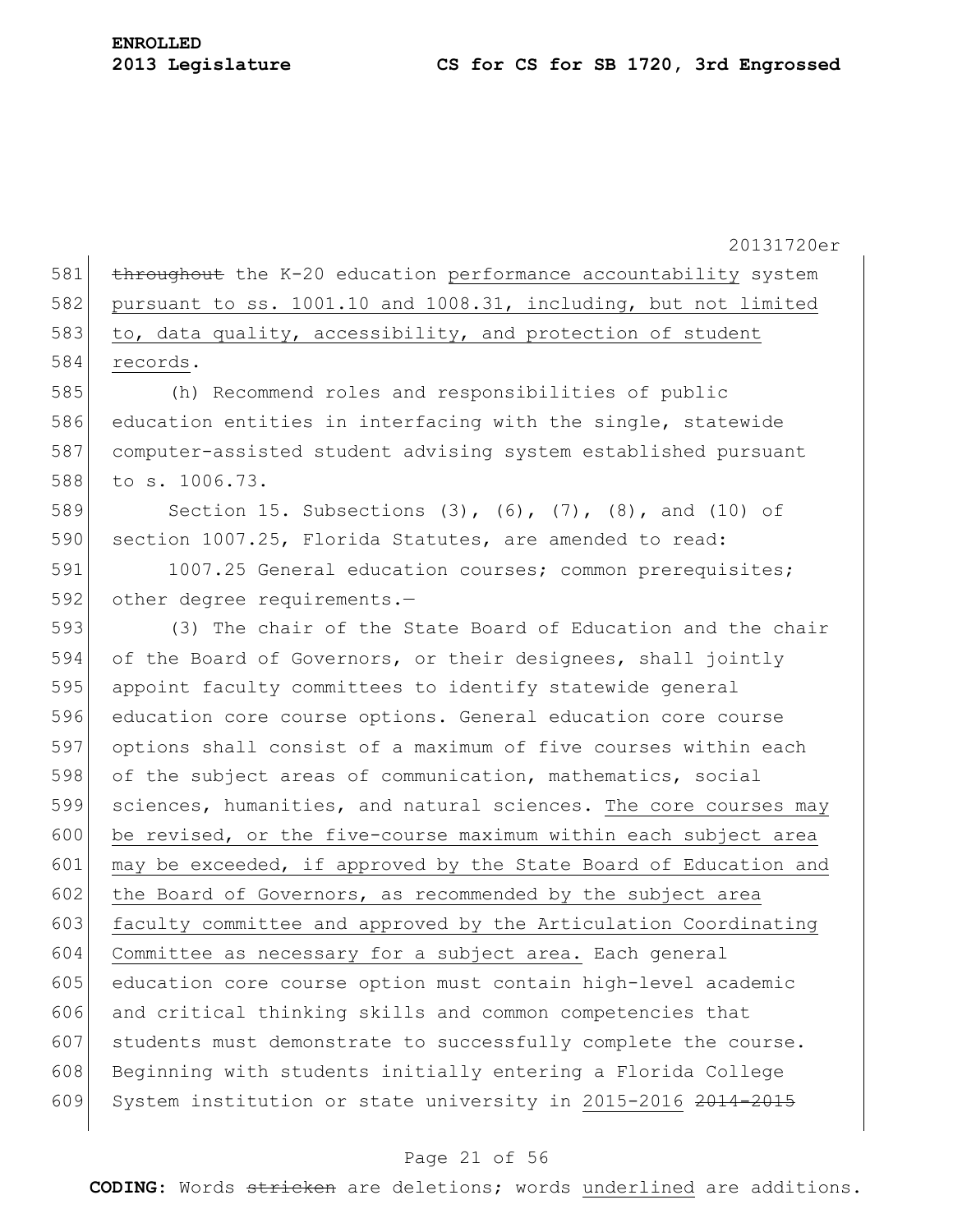610 and thereafter, each student must complete at least one identified core course in each subject area as part of the general education course requirements. All public postsecondary 613 educational institutions shall  $\theta$  offer and accept these courses as meeting general education core course requirements. The remaining general education course requirements shall be identified by each institution and reported to the department by their statewide course number. The general education core course options shall be adopted in rule by the State Board of Education and in regulation by the Board of Governors.

 (6) The universities and Florida College System institutions shall work with their school districts to ensure that high school curricula coordinate with the general education 623 curricula and to prepare students for college-level work. General education curricula for associate in arts programs shall be identified by each institution and, beginning with students initially entering a Florida College System institution or state 627 university in 2014-2015 and thereafter, shall include 36 30 628 semester hours in the subject areas of communication, mathematics, social sciences, humanities, and natural sciences.

630 (7) An associate in arts degree shall require no more than 631 60 semester hours of college credit and, beginning with students 632 initially entering a Florida College System institution or state 633 university in 2014-2015 and thereafter, include 36 30 semester 634 hours of general education coursework. Beginning with students 635 initially entering a Florida College System institution or state 636 university in 2014-2015 and thereafter, coursework for an 637 associate in arts degree shall include and demonstration of 638 competency in a foreign language pursuant to s. 1007.262. Except

## Page 22 of 56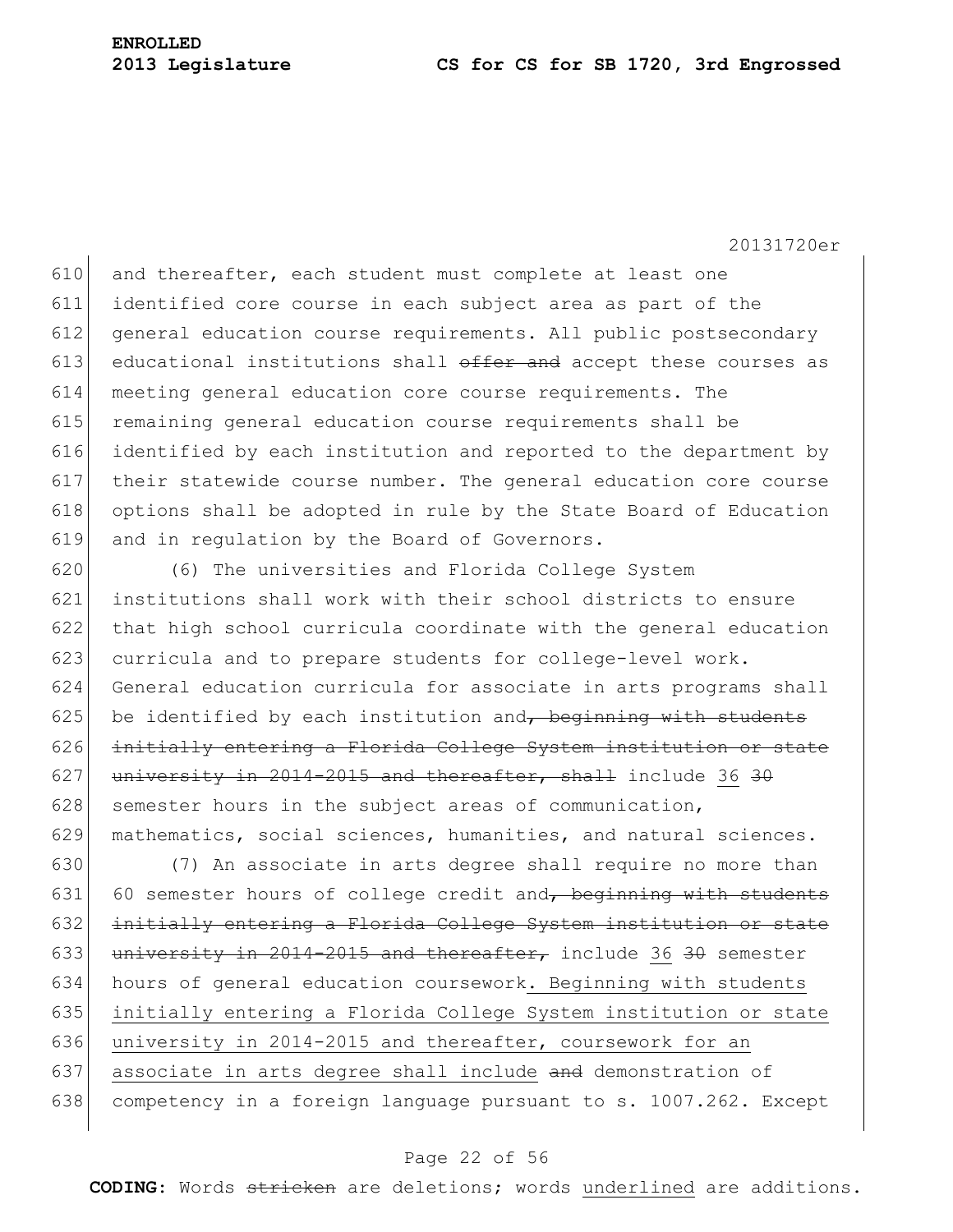639 for developmental education college-preparatory coursework 640 required pursuant to s. 1008.30, all required coursework shall 641 count toward the associate in arts degree or the baccalaureate 642 degree.

643 (8) A baccalaureate degree program shall require no more 644 than 120 semester hours of college credit and, beginning with 645 students initially entering a Florida College System institution 646 or state university in 2014-2015 and thereafter, include 36 30 647 semester hours of general education coursework, unless prior 648 approval has been granted by the Board of Governors for 649 baccalaureate degree programs offered by state universities and 650 by the State Board of Education for baccalaureate degree 651 programs offered by Florida College System institutions.

 (10) Students at state universities may request associate 653 in arts certificates if they have successfully completed the minimum requirements for the degree of associate in arts (A.A.). The university must grant the student an associate in arts degree if the student has successfully completed minimum requirements for college-level communication and computation 658 skills adopted by the State Board of Education and 60 academic 659 semester hours or the equivalent within a degree program area, 660 including 36 and, beginning with students initially entering a Florida College System institution or state university in 2014-  $2015$  and thereafter, include 30 semester hours in general 663 education courses in the subject areas of communication, mathematics, social sciences, humanities, and natural sciences, consistent with the general education requirements specified in the articulation agreement pursuant to s. 1007.23.

667 Section 16. Section 1007.263, Florida Statutes, is amended

## Page 23 of 56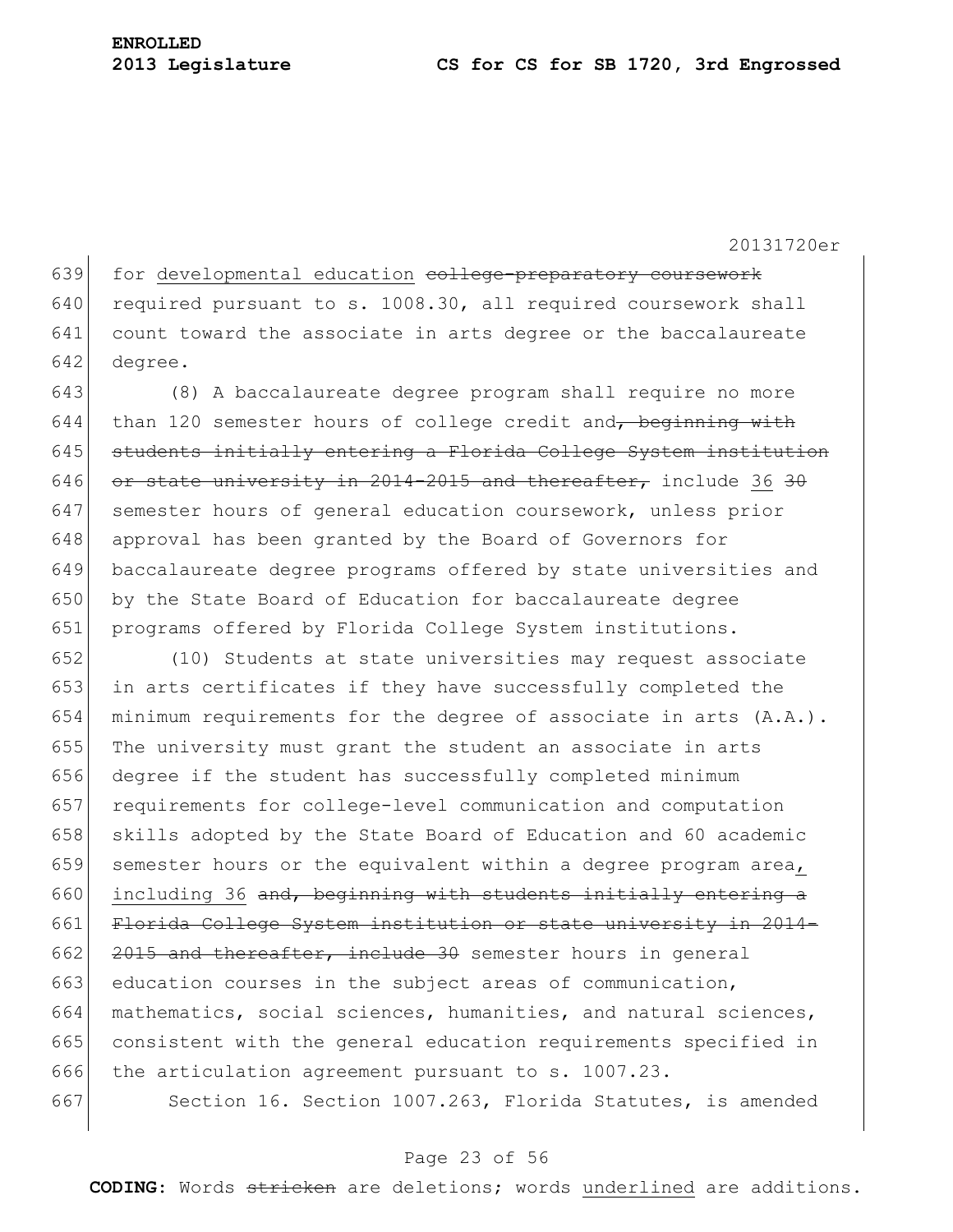668 to read: 669 1007.263 Florida College System institutions; admissions of 670 students. - Each Florida College System institution board of 671 trustees is authorized to adopt rules governing admissions of 672 students subject to this section and rules of the State Board of 673 Education. These rules shall include the following: 674 (1) Admissions counseling shall be provided to all students 675 entering college or career credit programs. For students who are 676 not otherwise exempt from testing under s. 1008.30, counseling 677 must use Counseling shall utilize tests to measure achievement 678 of college-level communication and computation competencies by  $679$  all students entering college credit programs or tests to 680 measure achievement of basic skills for career education 681 programs as prescribed in s. 1004.91. Counseling includes 682 providing developmental education options for students whose 683 assessment results, determined under s. 1008.30, indicate that 684 they need to improve communication or computation skills that 685 are essential to perform college-level work.

686 (2) Admission to associate degree programs is subject to 687 minimum standards adopted by the State Board of Education and 688 shall require:

689 (a) A standard high school diploma, a high school 690 equivalency diploma as prescribed in s. 1003.435, previously 691 demonstrated competency in college credit postsecondary 692 coursework, or, in the case of a student who is home educated, a 693 signed affidavit submitted by the student's parent or legal 694 guardian attesting that the student has completed a home 695 education program pursuant to the requirements of  $s. 1002.41$ . 696 Students who are enrolled in a dual enrollment or early

## Page 24 of 56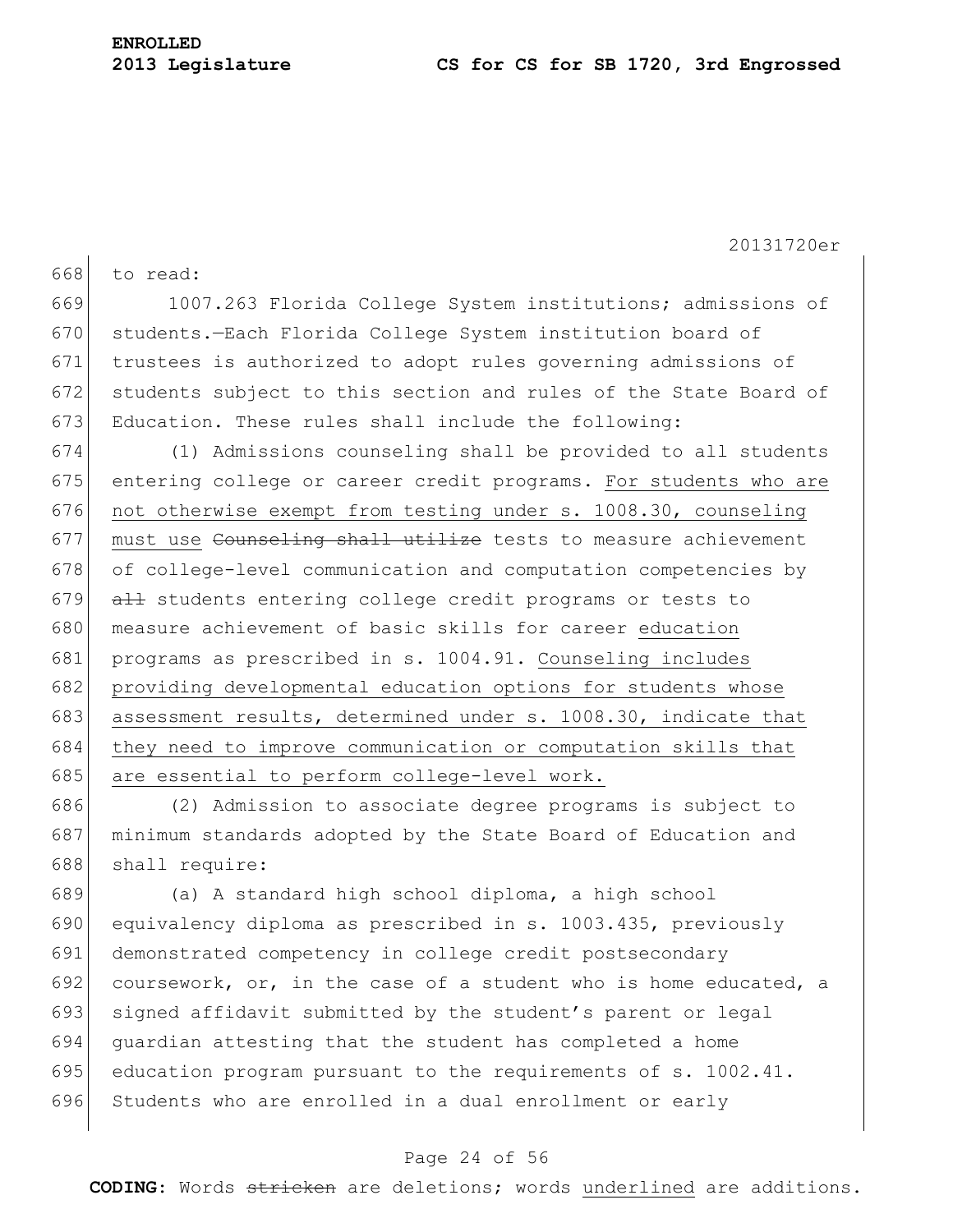20131720er 697 admission program pursuant to s. 1007.271 are exempt from this 698 requirement. 699 (b) A demonstrated level of achievement of college-level 700 communication and computation skills. 701 (c) Any other requirements established by the board of 702 trustees. 703 (3) Admission to other programs within the Florida College 704 System institution shall include education requirements as 705 established by the board of trustees. 706 (4) A student who has been awarded a special diploma as 707 defined in s. 1003.438 or a certificate of completion as defined 708 in s. 1003.43(10) is eligible to enroll in certificate career 709 education programs. 710 (5) A student with a documented disability may be eligible 711 for reasonable substitutions, as prescribed in ss. 1007.264 and 712 1007.265. 713 714 Each board of trustees shall establish policies that notify 715 students about developmental education options for improving 716 their communication or computation skills that are essential to 717 performing college-level work, including tutoring, extended time 718 in gateway courses, free online courses and place students into, 719 adult basic education, adult secondary education, or other 720 instructional programs that provide students with alternatives 721 to traditional college-preparatory instruction, including 722 private provider instruction. A student is prohibited from 723 enrolling in additional college-level courses until the student 724 scores above the cut-score on all sections of the common 725 placement test.

## Page 25 of 56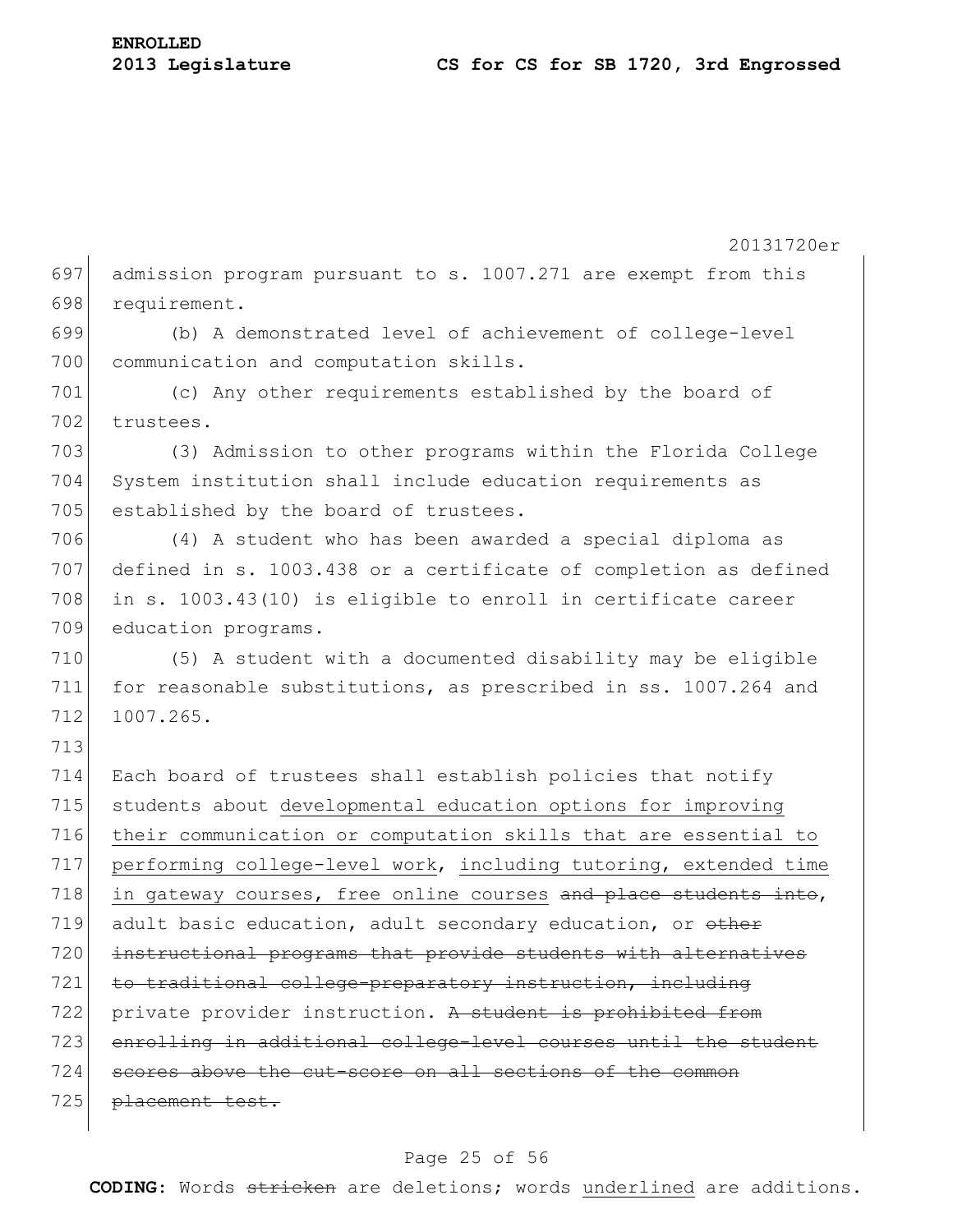20131720er 726 Section 17. Subsections (2) and (14) of section 1007.271, 727 Florida Statutes, are amended to read: 728 1007.271 Dual enrollment programs.-729  $(2)$  For the purpose of this section, an eligible secondary 730 student is a student who is enrolled in a Florida public 731 secondary school or in a Florida private secondary school which 732 is in compliance with s.  $1002.42(2)$  and provides a secondary 733 curriculum pursuant to s. 1003.428, s. 1003.429, or s. 1003.43. 734 Students who are eligible for dual enrollment pursuant to this 735 section may enroll in dual enrollment courses conducted during 736 school hours, after school hours, and during the summer term. 737 However, if the student is projected to graduate from high 738 school before the scheduled completion date of a postsecondary 739 course, the student may not register for that course through 740 dual enrollment. The student may apply to the postsecondary 741 institution and pay the required registration, tuition, and fees 742 if the student meets the postsecondary institution's admissions 743 requirements under s. 1007.263. Instructional time for dual 744 enrollment may vary from 900 hours; however, the school district 745 may only report the student for a maximum of 1.0 FTE, as 746 provided in s. 1011.61(4). Any student enrolled as a dual 747 enrollment student is exempt from the payment of registration, 748 tuition, and laboratory fees. Vocational-preparatory 749 instruction, developmental education college-preparatory 750 instruction, and other forms of precollegiate instruction, as 751 well as physical education courses that focus on the physical 752 execution of a skill rather than the intellectual attributes of 753 the activity, are ineligible for inclusion in the dual 754 enrollment program. Recreation and leisure studies courses shall

## Page 26 of 56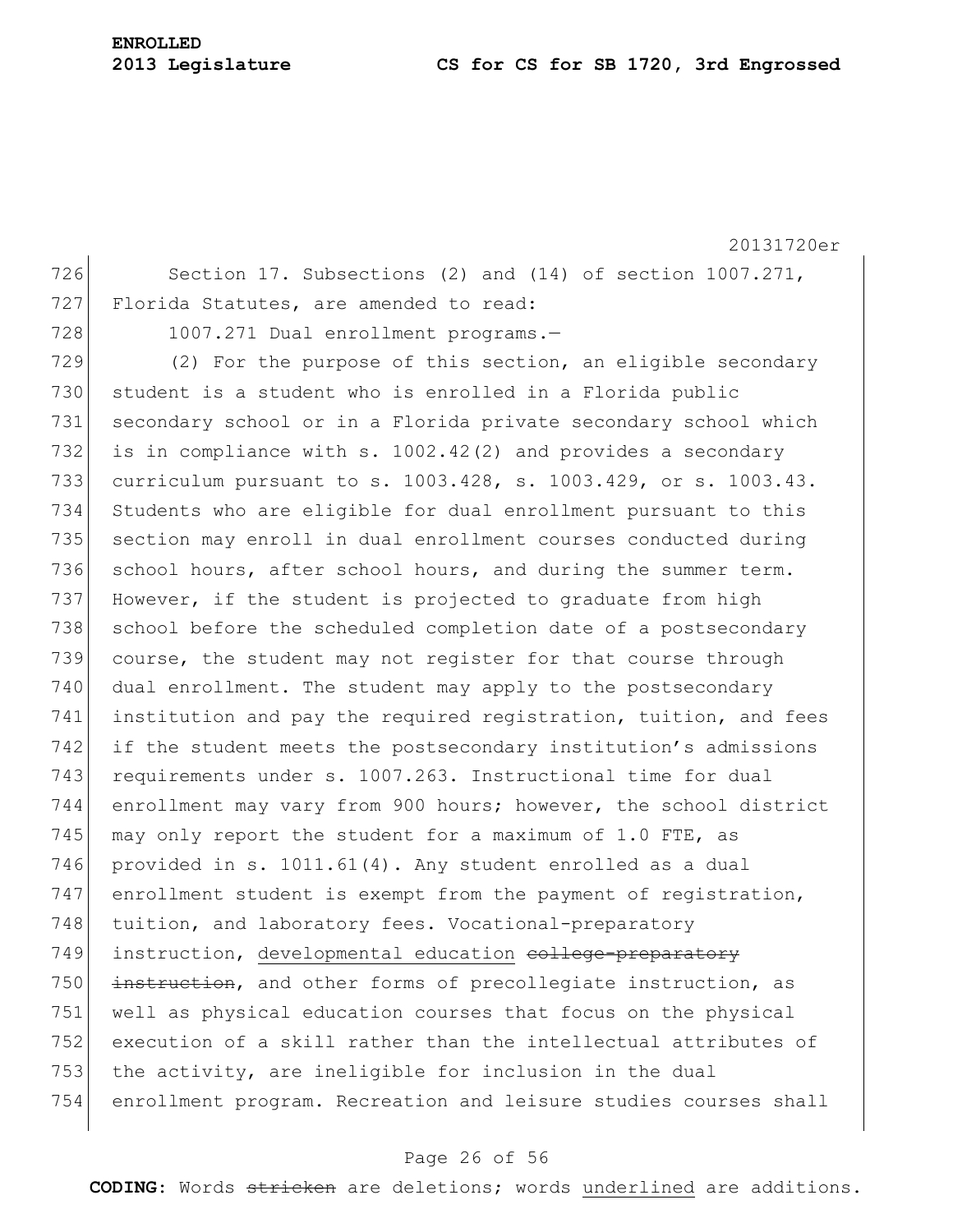755 be evaluated individually in the same manner as physical 756 education courses for potential inclusion in the program.

757 (14) The Department of Education shall approve any course 758 for inclusion in the dual enrollment program that is contained 759 within the statewide course numbering system. However, 760 developmental education college-preparatory and other forms of 761 precollegiate instruction, and physical education and other 762 courses that focus on the physical execution of a skill rather 763 than the intellectual attributes of the activity, may not be so 764 approved but must be evaluated individually for potential 765 inclusion in the dual enrollment program. This subsection may 766 not be construed to mean that an independent postsecondary 767 institution eligible for inclusion in a dual enrollment or early 768 admission program pursuant to s. 1011.62 must participate in the 769 statewide course numbering system developed pursuant to s. 770 1007.24 to participate in a dual enrollment program.

771 Section 18. Section 1008.02, Florida Statutes, is created 772 to read:

773 1008.02 Definitions.—As used in this chapter, the term: (1) "Developmental education" means instruction through 775 which a high school graduate who applies for any college credit program may attain the communication and computation skills necessary to successfully complete college credit instruction. 778 Developmental education may be delivered through a variety of accelerated and corequisite strategies and includes any of the following: (a) Modularized instruction that is customized and targeted

782 to address specific skills gaps.

783 (b) Compressed course structures that accelerate student

## Page 27 of 56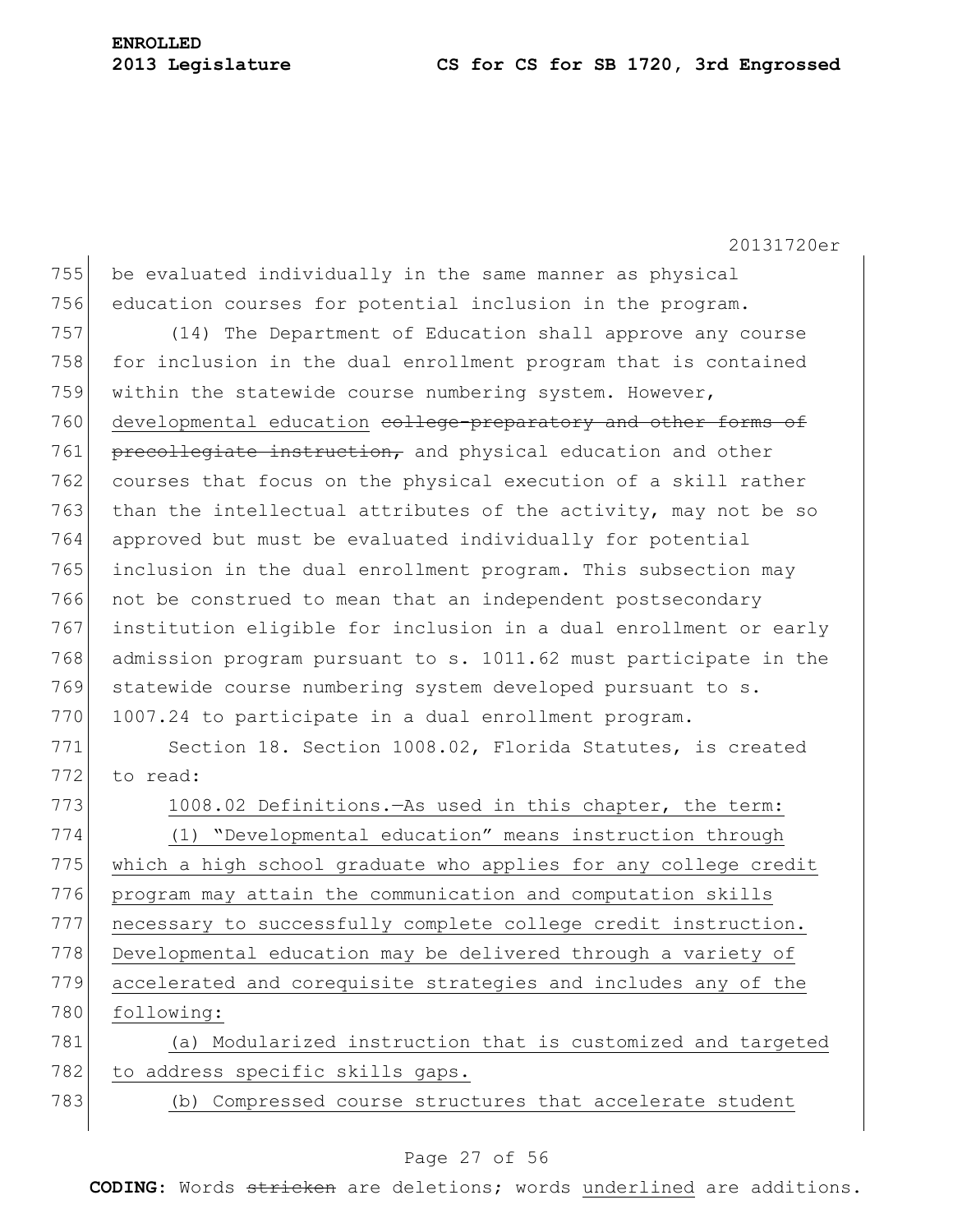20131720er 784 progression from developmental instruction to college-level 785 coursework. 786 (c) Contextualized developmental instruction that is 787 related to meta-majors. 788 (d) Corequisite developmental instruction or tutoring that 789 supplements credit instruction while a student is concurrently 790 enrolled in a credit-bearing course. 791 (2) "Gateway course" means the first course that provides 792 transferable, college-level credit allowing a student to 793 progress in his or her program of study. 794 (3) "Meta-major" means a collection of programs of study or 795 academic discipline groupings that share common foundational 796 skills. 797 Section 19. Section 1008.30, Florida Statutes, is amended 798 to read: 799 1008.30 Common placement testing for public postsecondary 800 education.-801 (1) The State Board of Education, in conjunction with the 802 Board of Governors, shall develop and implement a common 803 placement test for the purpose of assessing the basic 804 computation and communication skills of students who intend to 805 enter a degree program at any public postsecondary educational 806 institution. Alternative assessments that may be accepted in 807 lieu of the common placement test shall also be identified in 808 rule. Public postsecondary educational institutions shall 809 provide appropriate modifications of the test instruments or 810 test procedures for students with disabilities.  $811$  (2) The common placement testing program shall include  $at - a$  $812$  minimum the following: the capacity to diagnose basic

## Page 28 of 56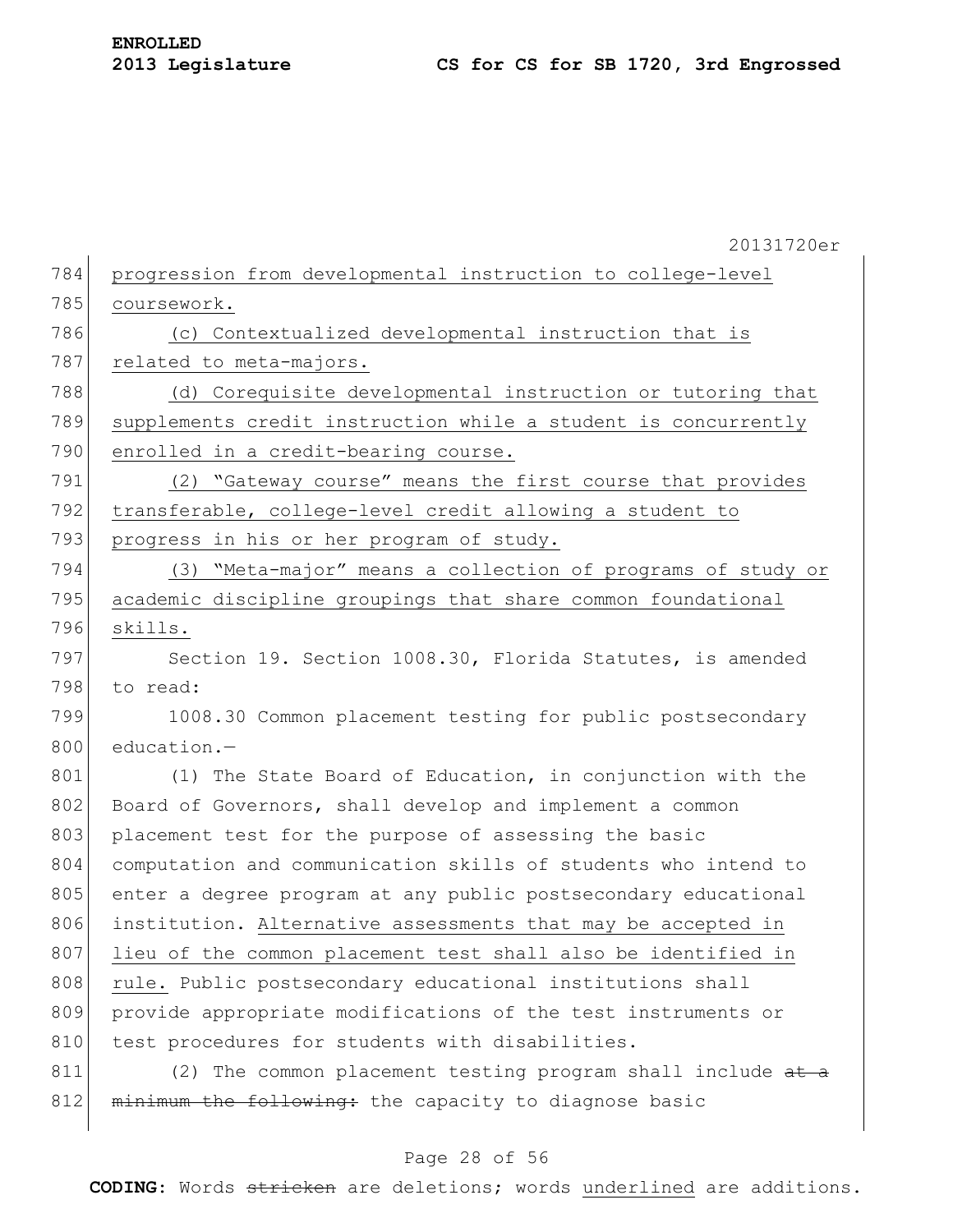813 competencies in the areas of English, reading, and mathematics 814 which are essential for success in meta-majors and to provide to 815 perform college-level work; prerequisite skills that relate to 816 progressively advanced instruction in mathematics, such as 817 algebra and geometry; prerequisite skills that relate to 818 progressively advanced instruction in language arts, such as 819 English composition and literature; and provision of test 820 information to students on the specific skills the student needs 821 to attain deficiencies.

822 (3) The State Board of Education shall adopt rules that 823 require high schools to evaluate before the beginning of grade 824 12 the college readiness of each student who scores at Level 2 825 or Level 3 on the reading portion of the grade 10 FCAT Reading 826 or Level 2, Level 3, or Level 4 on the Algebra I mathematics 827 assessments under s. 1008.22  $s. 1008.22(3)(c)$ . High schools 828 shall perform this evaluation using results from the 829 corresponding component of the common placement test prescribed 830 in this section, or an alternative equivalent test identified by 831 the State Board of Education. The State Board of Education shall 832 identify in rule the assessments necessary to perform the 833 evaluations required by this subsection and shall work with the 834 school districts to administer the assessments. The State Board 835 of Education shall establish by rule the minimum test scores a 836 student must achieve to demonstrate readiness. Students who 837 demonstrate readiness by achieving the minimum test scores 838 established by the state board and enroll in a Florida College 839 System institution within 2 years of achieving such scores shall 840 not be required to retest or enroll in remediation when admitted 841 to any Florida College System institution. The high school shall

## Page 29 of 56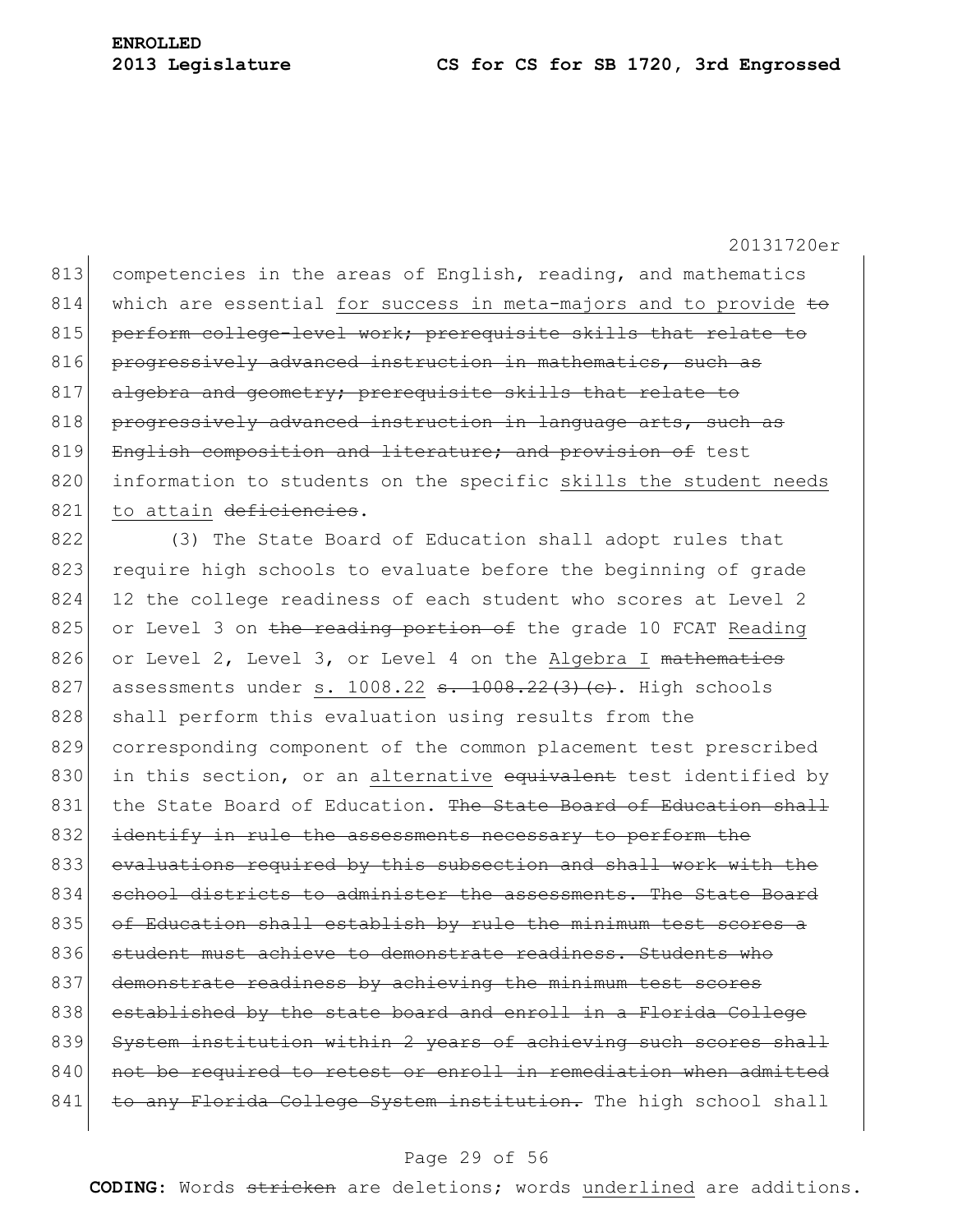842 use the results of the test to advise the students of any 843 identified deficiencies and to provide 12th grade students, and 844 require them to complete, appropriate postsecondary preparatory 845 instruction prior to high school graduation. The curriculum 846 provided under this subsection shall be identified in rule by 847 the State Board of Education and encompass Florida's 848 Postsecondary Readiness Competencies. Other elective courses may 849 not be substituted for the selected postsecondary reading, 850 mathematics, or writing preparatory course unless the elective 851 course covers the same competencies included in the 852 postsecondary reading, mathematics,  $\Theta$ ref writing, or English 853 language arts preparatory course.

854 (4) By October 31, 2013, the State Board of Education shall 855 establish by rule the test scores a student must achieve to 856 demonstrate readiness to perform college-level work, and the 857 rules must specify the following:

858 (a) A student who entered 9th grade in a Florida public 859 school in the 2003-2004 school year, or any year thereafter, and 860 earned a Florida standard high school diploma or a student who 861 is serving as an active duty member of any branch of the United 862 States Armed Services shall not be required to take the common 863 placement test and shall not be required to enroll in 864 developmental education instruction in a Florida College System 865 institution. However, a student who is not required to take the 866 common placement test and is not required to enroll in 867 developmental education under this paragraph may opt to be 868 assessed and to enroll in developmental education instruction, 869 and the college shall provide such assessment and instruction 870 upon the student's request.

#### Page 30 of 56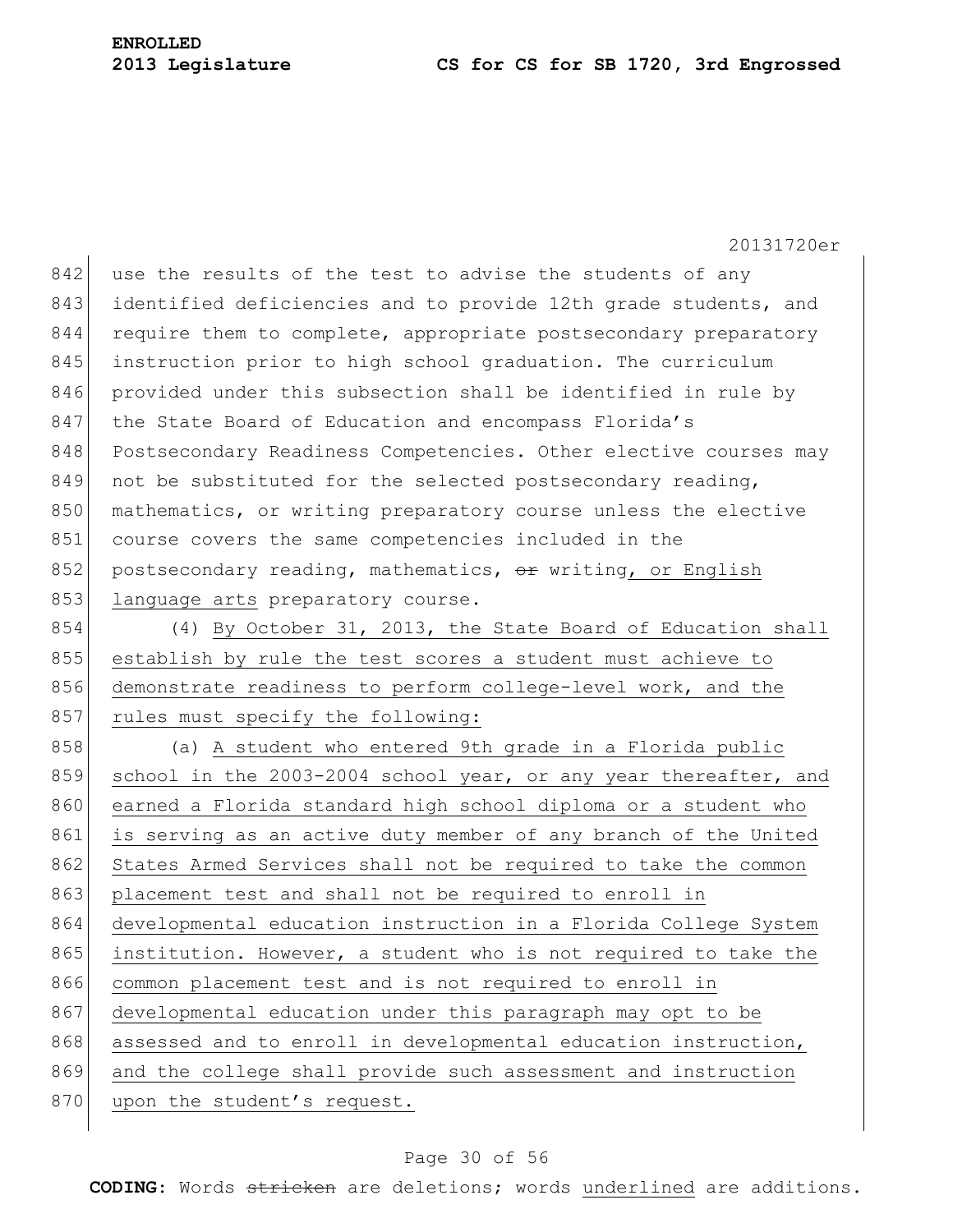20131720er 871 (b) A student who takes the common placement test and whose 872 score on the test indicates a need for developmental education 873 must be advised of all the developmental education options 874 offered at the institution and, after advisement, shall be 875 allowed to enroll in the developmental education option of his 876 or her choice. 877 (c) A student who demonstrates readiness by achieving or 878 exceeding the test scores established by the state board and 879 enrolls in a Florida College System institution within 2 years 880 after achieving such scores shall not be required to retest or 881 complete developmental education when admitted to any Florida 882 College System institution Students who have been identified as 883 requiring additional preparation pursuant to subsection (1) 884 shall enroll in college-preparatory or other adult education 885 pursuant to s. 1004.93 in Florida College System institutions to 886 develop needed college-entry skills. The State Board of 887 Education shall specify by rule provisions for alternative 888 **remediation opportunities and retesting policies. These students** 889 shall be permitted to take courses within their degree program 890 concurrently in other curriculum areas for which they are 891 qualified while enrolled in college-preparatory instruction 892 courses. A student enrolled in a college-preparatory course may 893 concurrently enroll only in college credit courses that do not 894 require the skills addressed in the college-preparatory course. 895 A degree-seeking student who is required to complete a college-896 preparatory course must successfully complete the required 897 college-preparatory studies by the time the student has 898 accumulated 12 hours of lower-division college credit degree 899 coursework; however, a student may continue enrollment in

#### Page 31 of 56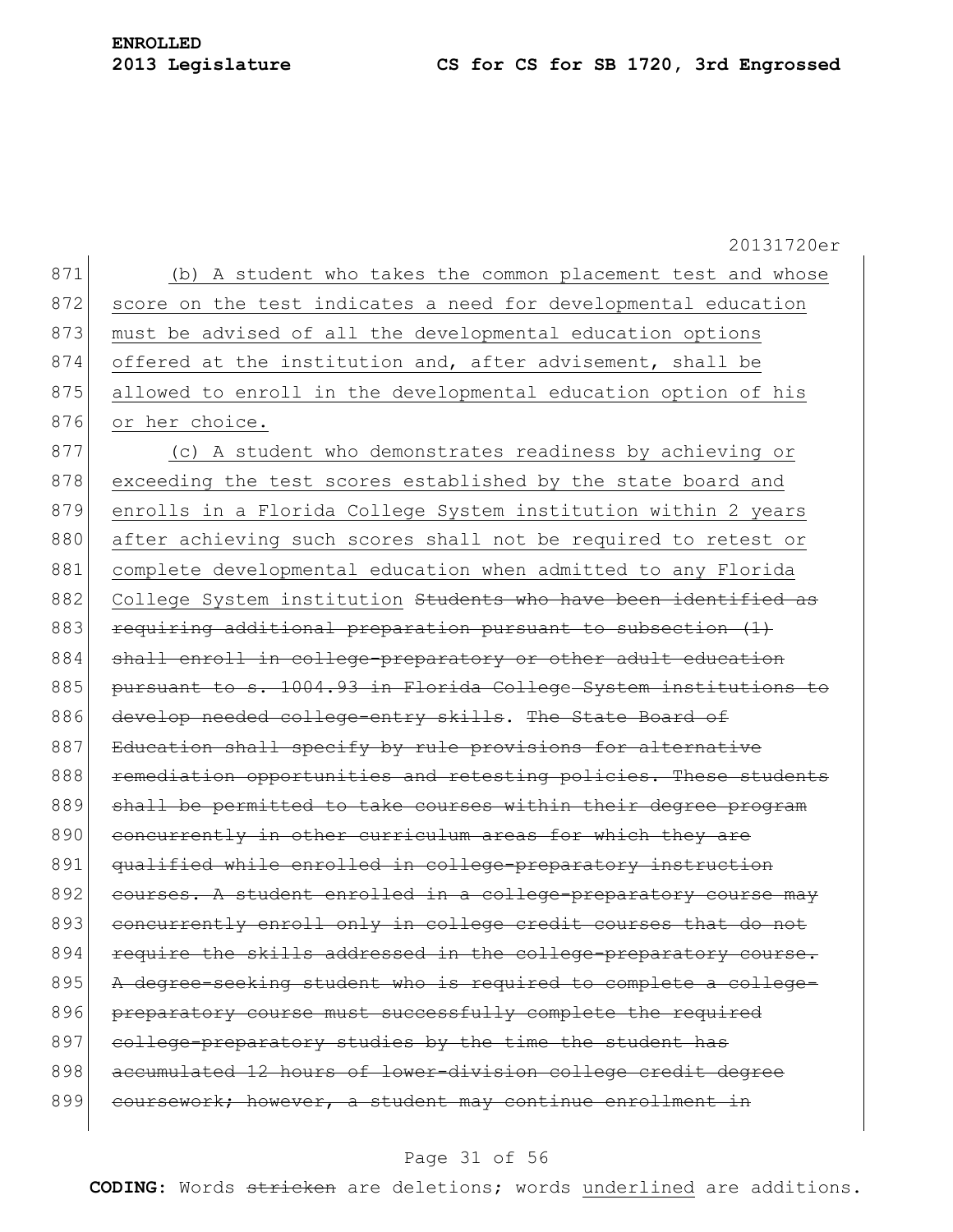| 900 | degree-earning coursework provided the student maintains         |
|-----|------------------------------------------------------------------|
| 901 | enrollment in college-preparatory coursework for each subsequent |
| 902 | semester until college-preparatory coursework requirements are   |
| 903 | completed, and provided the student demonstrates satisfactory    |
| 904 | performance in degree-earning coursework. A student who has      |
| 905 | accumulated 12 college credit hours and has not yet demonstrated |
| 906 | proficiency in the basic competency areas of reading, writing,   |
| 907 | and mathematics must be advised in writing of the requirements   |
| 908 | for associate degree completion and state university admission,  |
| 909 | including information about future financial aid eligibility and |
| 910 | the potential costs of accumulating excessive college credit as  |
| 911 | described in s. 1009.286. Before a student is considered to have |
| 912 | met basic computation and communication skills requirements, the |
| 913 | student must demonstrate successful mastery of the required      |
| 914 | developmental education competencies as defined in State Board   |
|     |                                                                  |
| 915 | of Education rule. Credit awarded for college-preparatory        |
| 916 | instruction may not be counted toward fulfilling the number of   |
| 917 | eredits required for a degree.                                   |
| 918 | (5) By December 31, 2013, the State Board of Education, in       |
| 919 | consultation with the Board of Governors, shall approve a series |
| 920 | of meta-majors and the academic pathways that identify the       |
| 921 | gateway courses associated with each meta-major. Florida College |
| 922 | System institutions shall use placement test results to          |
| 923 | determine the extent to which each student demonstrates          |
| 924 | sufficient communication and computation skills to indicate      |
| 925 | readiness for his or her chosen meta-major. Florida College      |
| 926 | System institutions shall counsel students into college credit   |
| 927 | courses as quickly as possible, with developmental education     |
| 928 | limited to that content needed for success in the meta-major.    |

## Page 32 of 56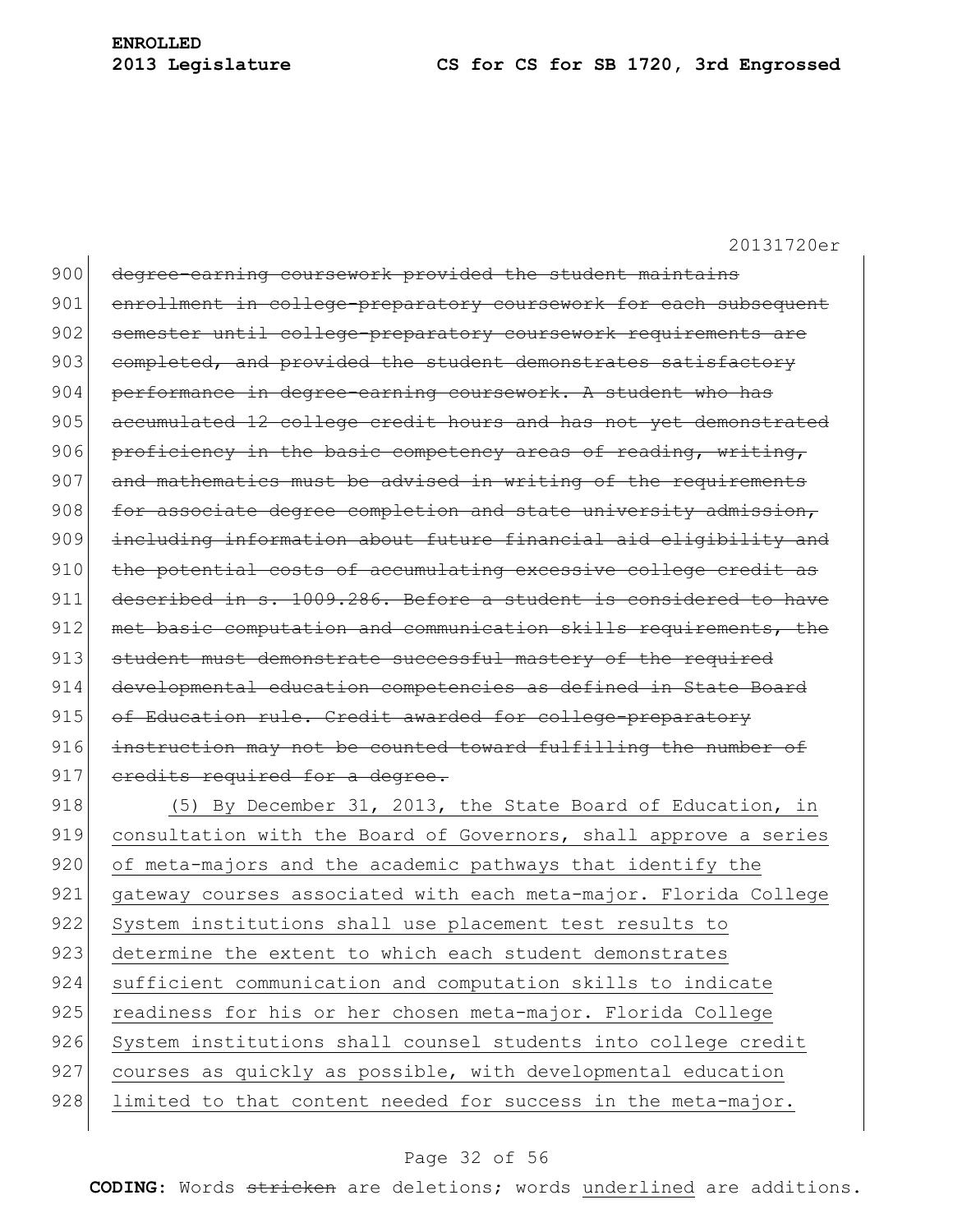|     | 20131720er                                                       |
|-----|------------------------------------------------------------------|
| 929 | (6) (a) Each Florida College System institution board of         |
| 930 | trustees shall develop a plan to implement the developmental     |
| 931 | education strategies defined in s. 1008.02 and rules established |
| 932 | by the State Board of Education. The plan must be submitted to   |
| 933 | the Chancellor of the Florida College System for approval no     |
| 934 | later than March 1, 2014, for implementation no later than the   |
| 935 | fall semester 2014. Each plan must include, at a minimum, local  |
| 936 | policies that outline:                                           |
| 937 | 1. Documented student achievements such as grade point           |
| 938 | averages, work history, military experience, participation in    |
| 939 | juried competitions, career interests, degree major declaration, |
| 940 | or any combination of such achievements that the institution may |
| 941 | consider, in addition to common placement test scores, for       |
| 942 | advising students regarding enrollment options.                  |
| 943 | 2. Developmental education strategies available to               |
| 944 | students.                                                        |
| 945 | 3. A description of student costs and financial aid              |
| 946 | opportunities associated with each option.                       |
| 947 | 4. Provisions for the collection of student success data.        |
| 948 | 5. A comprehensive plan for advising students into               |
| 949 | appropriate developmental education strategies based on student  |
| 950 | success data.                                                    |
| 951 | (b) Beginning October 31, 2015, each Florida College System      |
| 952 | institution shall annually prepare an accountability report that |
| 953 | includes student success data relating to each developmental     |
| 954 | education strategy implemented by the institution. The report    |
| 955 | shall be submitted to the Division of Florida Colleges by        |
| 956 | October 31 in a format determined by the Chancellor of the       |
| 957 | Florida College System. By December 31, the chancellor shall     |
|     |                                                                  |

## Page 33 of 56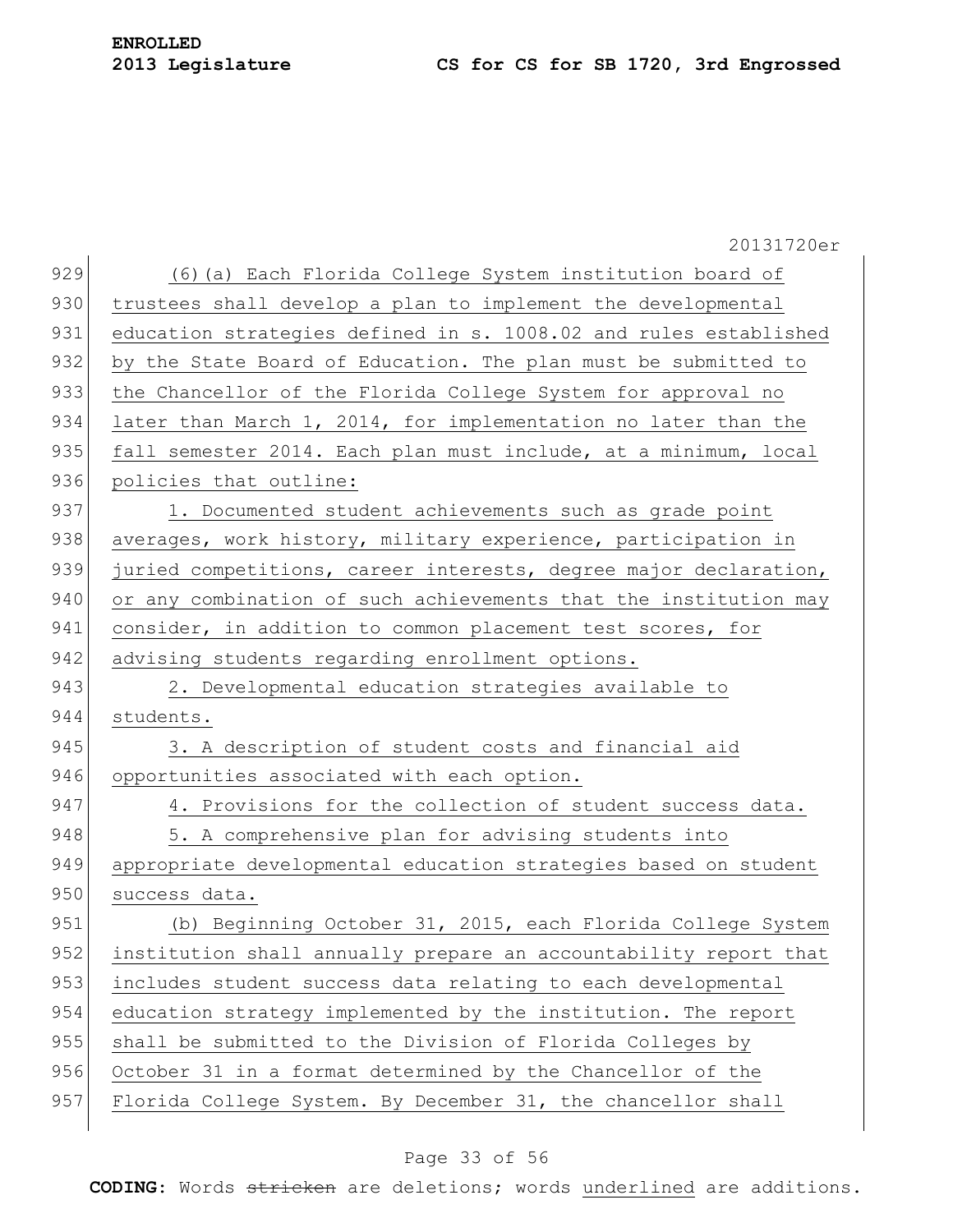## 958 compile and submit the institutional reports to the Governor, 959 the President of the Senate, the Speaker of the House of 960 Representatives, and the State Board of Education.

961 (c)  $(b)$  A university board of trustees may contract with a 962 Florida College System institution board of trustees for the 963 Florida College System institution to provide developmental 964 education such instruction on the state university campus. Any 965 state university in which the percentage of incoming students 966 requiring developmental education college-preparatory 967 instruction equals or exceeds the average percentage of such 968 students for the Florida College System may offer developmental 969 education college-preparatory instruction without contracting 970 with a Florida College System institution; however, any state 971 university offering college-preparatory instruction as of 972 January 1, 1996, may continue to provide such services.

973  $(7)$   $(5)$  A student may not be enrolled in a college credit 974 mathematics or English course on a dual enrollment basis unless 975 the student has demonstrated adequate precollegiate preparation 976 on the section of the basic computation and communication skills 977 assessment required pursuant to subsection (1) that is 978 appropriate for successful student participation in the course. 979 Section 20. Subsection (3) of section 1008.31, Florida

980 Statutes, is amended to read:

981 1008.31 Florida's K-20 education performance accountability 982 system; legislative intent; mission, goals, and systemwide 983 measures; data quality improvements.-

984 (3) K-20 EDUCATION DATA QUALITY IMPROVEMENTS.—To provide 985 data required to implement education performance accountability 986 measures in state and federal law, the Commissioner of Education

## Page 34 of 56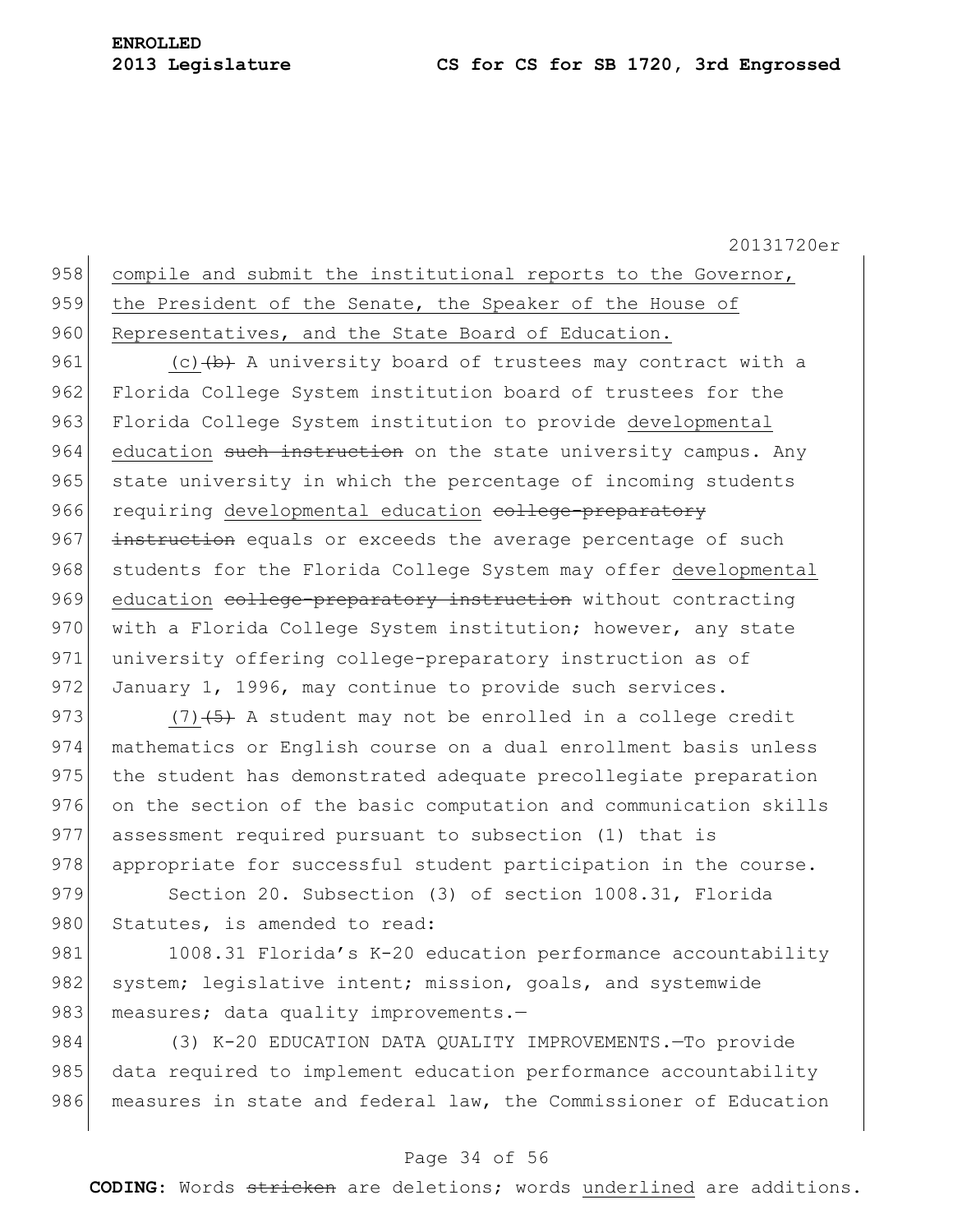987 shall initiate and maintain strategies to improve data quality 988 and timeliness. The Board of Governors shall make available to 989 the department all data within the State University Database 990 System to collected from state universities shall, as determined 991 by the commissioner, be integrated into the K-20 data warehouse. 992 The commissioner shall have unlimited access to such data solely 993 for the purposes of conducting studies, reporting annual and 994 longitudinal student outcomes, and improving college readiness 995 and articulation. All public educational institutions shall 996 annually provide data from the prior year to the K-20 data 997 warehouse in a format based on data elements identified 998 specified by the commissioner.

999 (a) School districts and public postsecondary educational 1000 institutions shall maintain information systems that will 1001 provide the State Board of Education, the Board of Governors of 1002 the State University System, and the Legislature with 1003 information and reports necessary to address the specifications 1004 of the accountability system. The level of comprehensiveness and 1005 quality must shall be no less than that which was available as 1006 of June 30, 2001.

1007 (b) Colleges and universities eligible to participate in 1008 the William L. Boyd, IV, Florida Resident Access Grant Program 1009 shall annually report student-level data from the prior year for 1010 each student who receives state funds in a format prescribed by 1011 the Department of Education. At a minimum, data from the prior 1012 year must shall be reported annually to the department and 1013 include retention rates, transfer rates, completion rates, 1014 graduation rates, employment and placement rates, and earnings 1015 of graduates. By December 31, 2013, the colleges and

## Page 35 of 56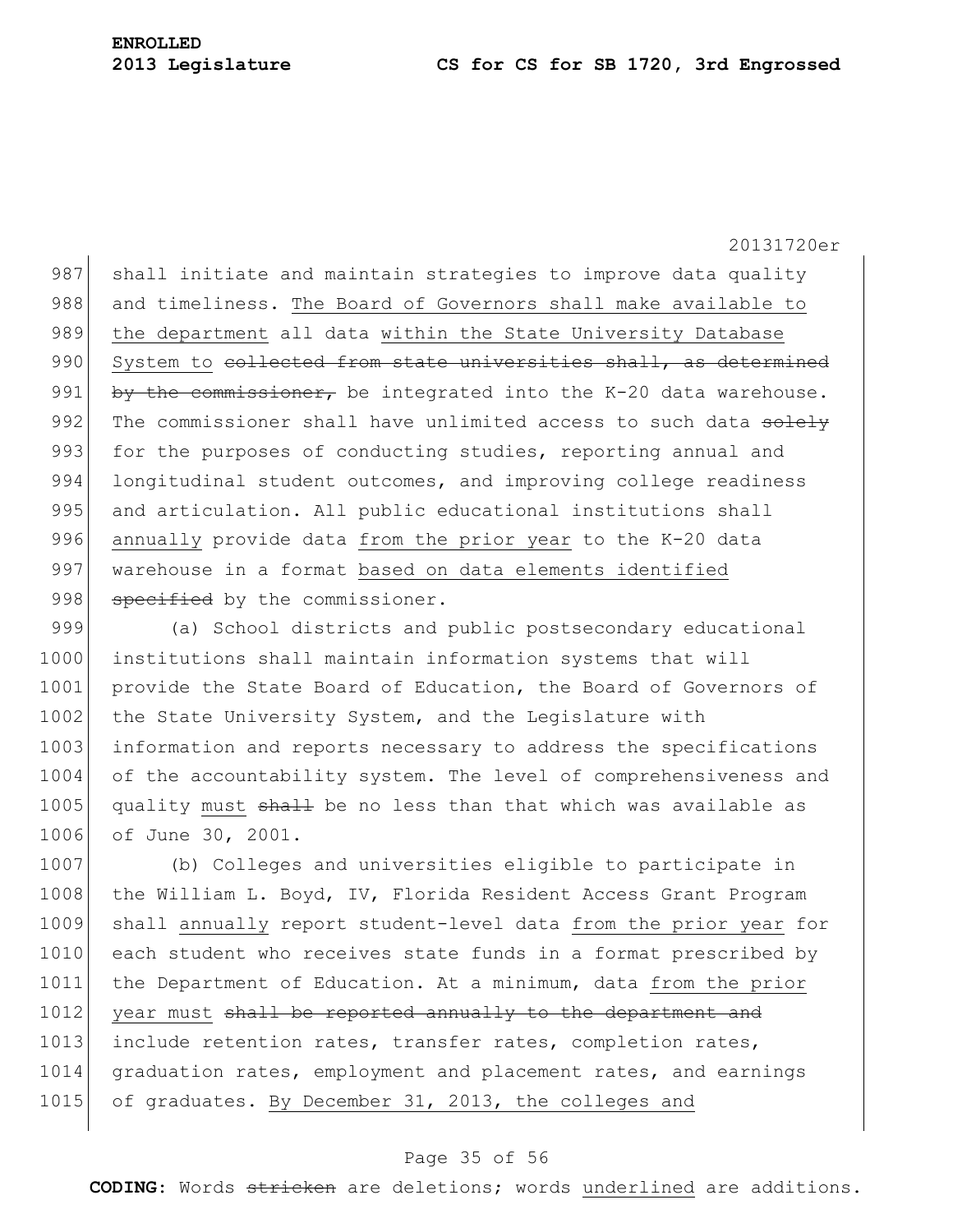1016 universities described in this paragraph shall report the data 1017 for the 2012-2013 academic year to the department. By October 1 1018 of each year thereafter, the colleges and universities described 1019 in this paragraph shall report the data to the department.

1020 (c) The Commissioner of Education shall determine the 1021 standards for the required data, monitor data quality, and 1022 measure improvements. The commissioner shall report annually to 1023 the State Board of Education, the Board of Governors of the 1024 State University System, the President of the Senate, and the 1025 Speaker of the House of Representatives data quality indicators 1026 and ratings for all school districts and public postsecondary 1027 educational institutions.

1028 (d) The commissioner shall continuously monitor and review 1029 the collection of paperwork, data, and reports by school 1030 districts and complete an annual review of such collection by no 1031 **later than** June 1 of each year. The annual review must include 1032 recommendations for consolidating paperwork, data, and reports, 1033 wherever feasible, in order to reduce the burdens on school 1034 districts.

 (e) By July 1 of each year, the commissioner shall prepare a report assisting the school districts in eliminating or consolidating paperwork, data, and reports by providing 1038 suggestions, technical assistance, and guidance.

1039 (f) Before establishing any new reporting or data 1040 collection requirements, the commissioner of Education shall use 1041 utilize existing data being collected to reduce duplication and 1042 minimize paperwork.

1043 Section 21. Subsection (4) of section 1008.32, Florida 1044 Statutes, is amended to read:

## Page 36 of 56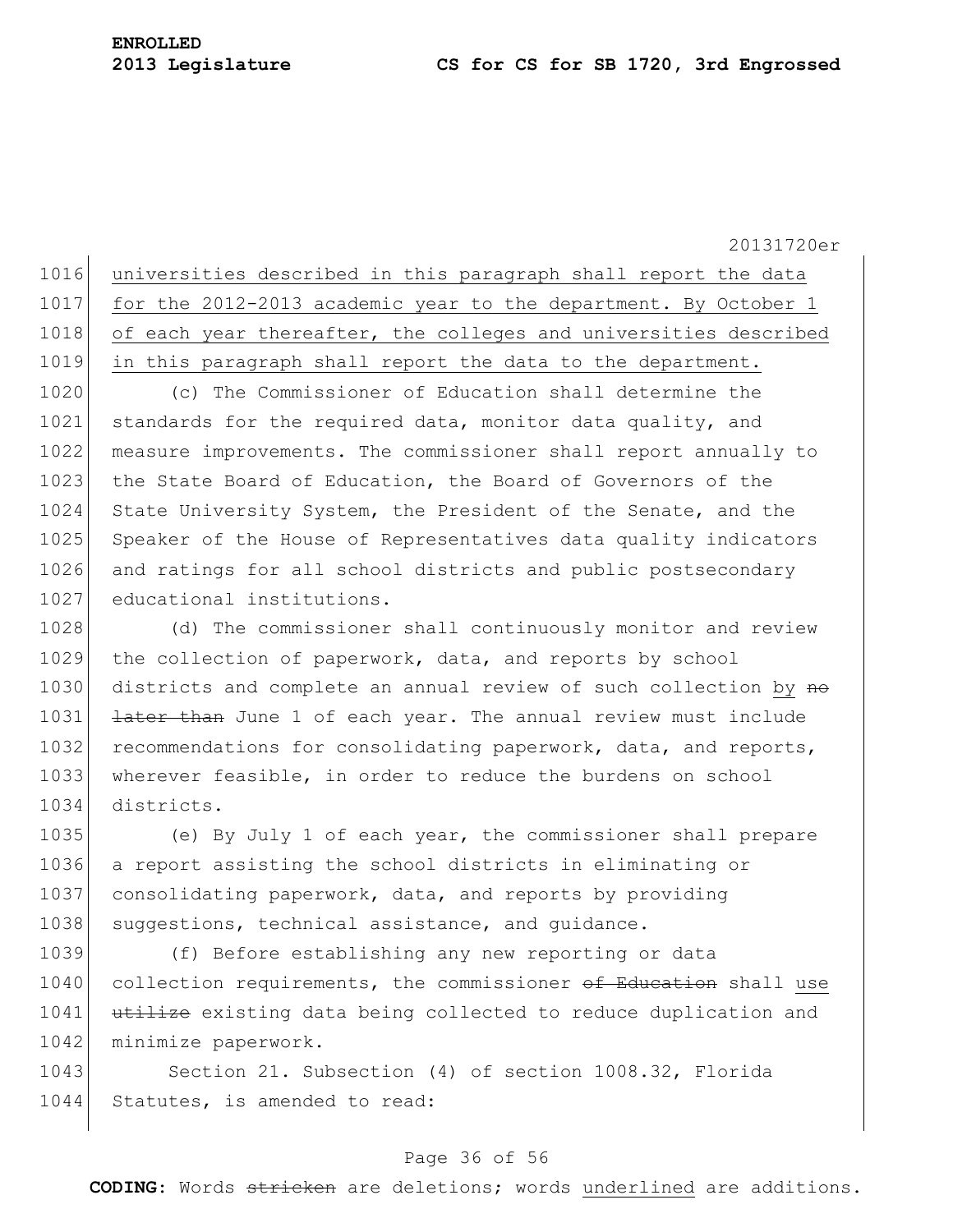20131720er

1045 1008.32 State Board of Education oversight enforcement 1046 authority. The State Board of Education shall oversee the 1047 performance of district school boards and Florida College System 1048 institution boards of trustees in enforcement of all laws and 1049 rules. District school boards and Florida College System 1050 institution boards of trustees shall be primarily responsible 1051 for compliance with law and state board rule.

 (4) If the State Board of Education determines that a district school board or Florida College System institution board of trustees is unwilling or unable to comply with law or 1055 state board rule within the specified time, the state board shall have the authority to initiate any of the following 1057 actions:

1058 (a) Report to the Legislature that the school district or 1059 Florida College System institution is has been unwilling or 1060 unable to comply with law or state board rule and recommend 1061 action to be taken by the Legislature.

1062 (b) Reduce the discretionary lottery appropriation until 1063 the school district or Florida College System institution 1064 complies with the law or state board rule.

1065 (b)  $\left\lbrace \begin{array}{c} \epsilon \end{array} \right\rbrace$  Withhold the transfer of state funds, discretionary 1066 grant funds, discretionary lottery funds, or any other funds 1067 | specified as eligible for this purpose by the Legislature until 1068 the school district or Florida College System institution 1069 complies with the law or state board rule.

1070  $(c)$   $(d)$  Declare the school district or Florida College 1071 System institution ineligible for competitive grants.

1072 (d) $\left\{ e \right\}$  Require monthly or periodic reporting on the 1073 situation related to noncompliance until it is remedied.

## Page 37 of 56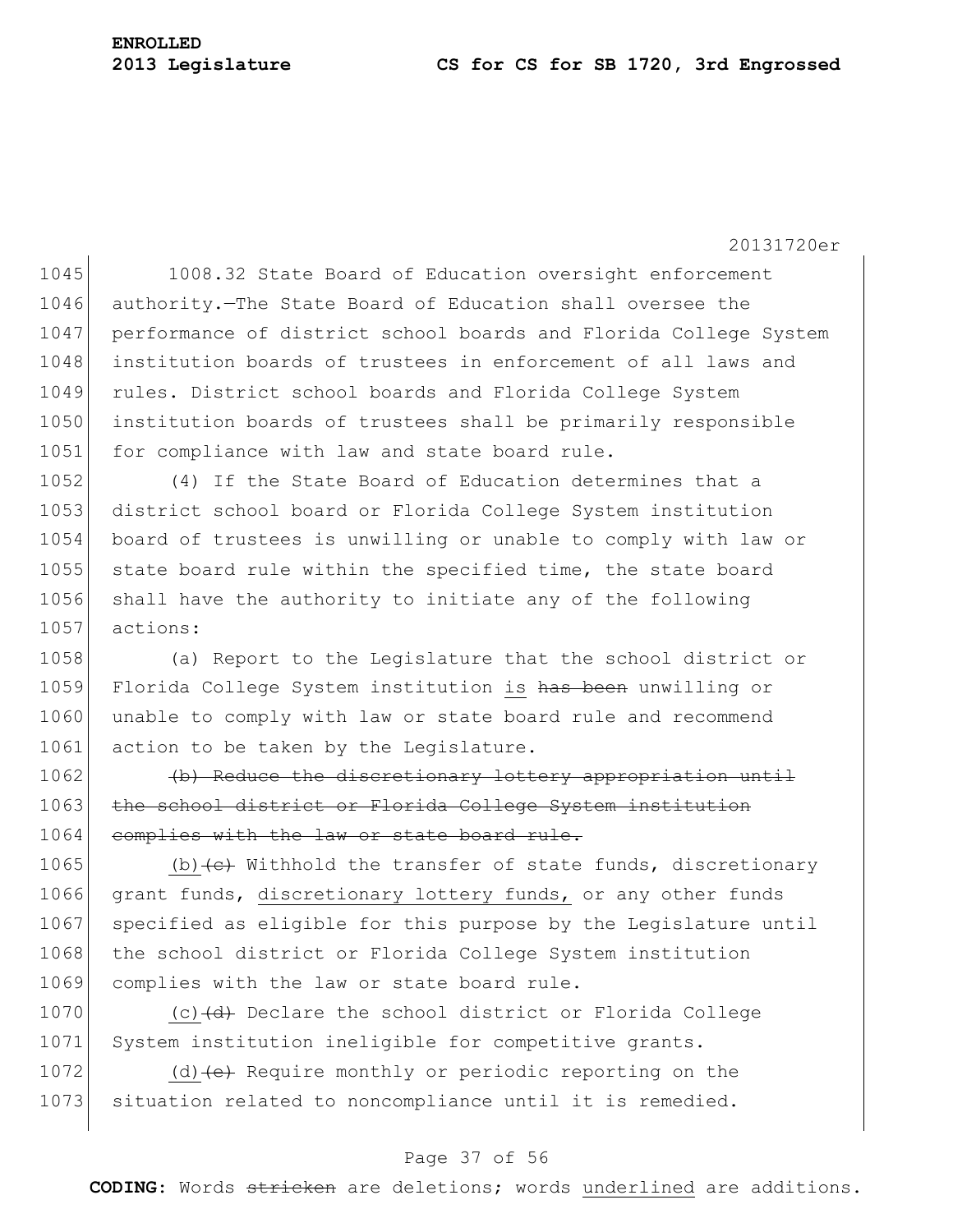|      | 20131720er                                                      |
|------|-----------------------------------------------------------------|
| 1074 | Section 22. Section 1008.322, Florida Statutes, is created      |
| 1075 | to read:                                                        |
| 1076 | 1008.322 Board of Governors oversight enforcement               |
| 1077 | $a$ uthority.-                                                  |
| 1078 | (1) The Board of Governors of the State University System       |
| 1079 | shall oversee the performance of state university boards of     |
| 1080 | trustees in the enforcement of laws, rules, and regulations.    |
| 1081 | State university boards of trustees shall be primarily          |
| 1082 | responsible for compliance with laws and Board of Governors'    |
| 1083 | rules and regulations.                                          |
| 1084 | (2) The Board of Governors' constitutional authority to         |
| 1085 | operate, regulate, control, and be fully responsible for the    |
| 1086 | management of the entire State University System mandates that  |
| 1087 | the state universities comply with all requests by the Board of |
| 1088 | Governors for information, data, and reports. The state         |
| 1089 | university presidents are responsible for the accuracy of the   |
| 1090 | information and data reported to the Board of Governors.        |
| 1091 | (3) The Chancellor of the State University System may           |
| 1092 | investigate allegations of noncompliance with any law or Board  |
| 1093 | of Governors' rule or regulation and determine probable cause.  |
| 1094 | The chancellor shall report determinations of probable cause to |
| 1095 | the Board of Governors, which may require the university board  |
| 1096 | of trustees to document compliance with the law or Board of     |
| 1097 | Governors' rule or regulation.                                  |
| 1098 | (4) If the university board of trustees cannot                  |
| 1099 | satisfactorily document compliance, the Board of Governors may  |
| 1100 | order compliance within a specified timeframe.                  |
| 1101 | (5) If the Board of Governors determines that a state           |
| 1102 | university board of trustees is unwilling or unable to comply   |
|      |                                                                 |

## Page 38 of 56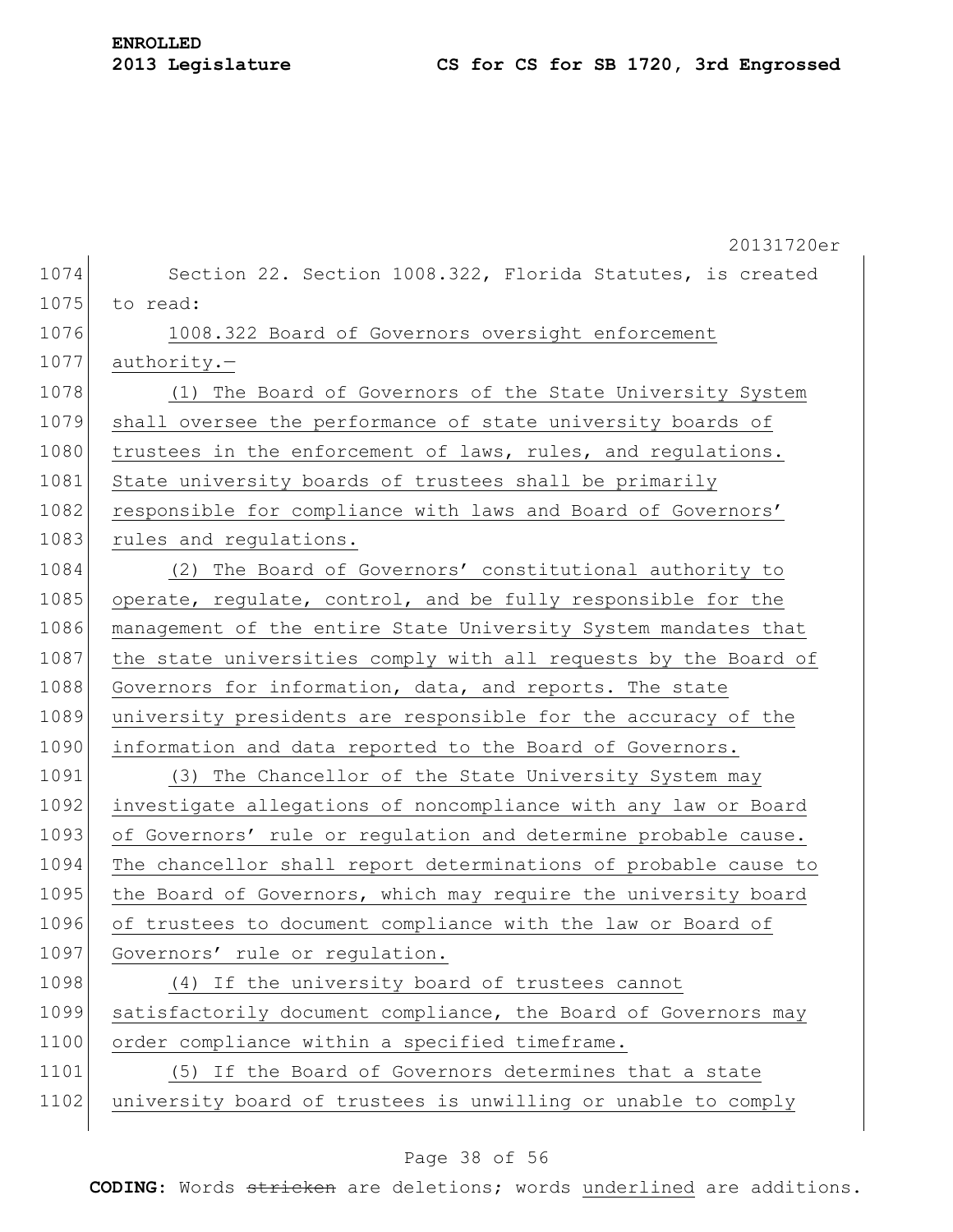20131720er 1103 with any law or Board of Governors' rule or regulation or audit 1104 recommendation within the specified time, the Board of 1105 Governors, in addition to actions constitutionally authorized, 1106 may initiate any of the following actions: 1107 (a) Withhold the transfer of state funds, discretionary 1108 grant funds, discretionary lottery funds, or any other funds 1109 appropriated to the Board of Governors by the Legislature for 1110 disbursement to the state university until the university 1111 complies with the law or Board of Governors' rule or regulation. 1112 (b) Declare the state university ineligible for competitive 1113 grants disbursed by the Board of Governors. 1114 (c) Require monthly or periodic reporting on the situation 1115 related to noncompliance until it is remedied. 1116 (d) Report to the Legislature that the state university is 1117 unwilling or unable to comply with the law or Board of 1118 Governors' rule or regulation and recommend action to be taken 1119 by the Legislature. 1120 (6) Nothing in this section may be construed to create a 1121 private cause of action or create any rights for individuals or 1122 entities in addition to those provided elsewhere in law, rule, 1123 or regulation. 1124 Section 23. Subsection (1) and paragraph (a) of subsection 1125 (3) of section 1008.34, Florida Statutes, are amended to read: 1126 1008.34 School grading system; school report cards; 1127 district grade.-1128 (1) ANNUAL REPORTS.—The Commissioner of Education shall 1129 prepare annual reports of the results of the statewide 1130 assessment program which describe student achievement in the 1131 state, each district, and each school. The commissioner shall

## Page 39 of 56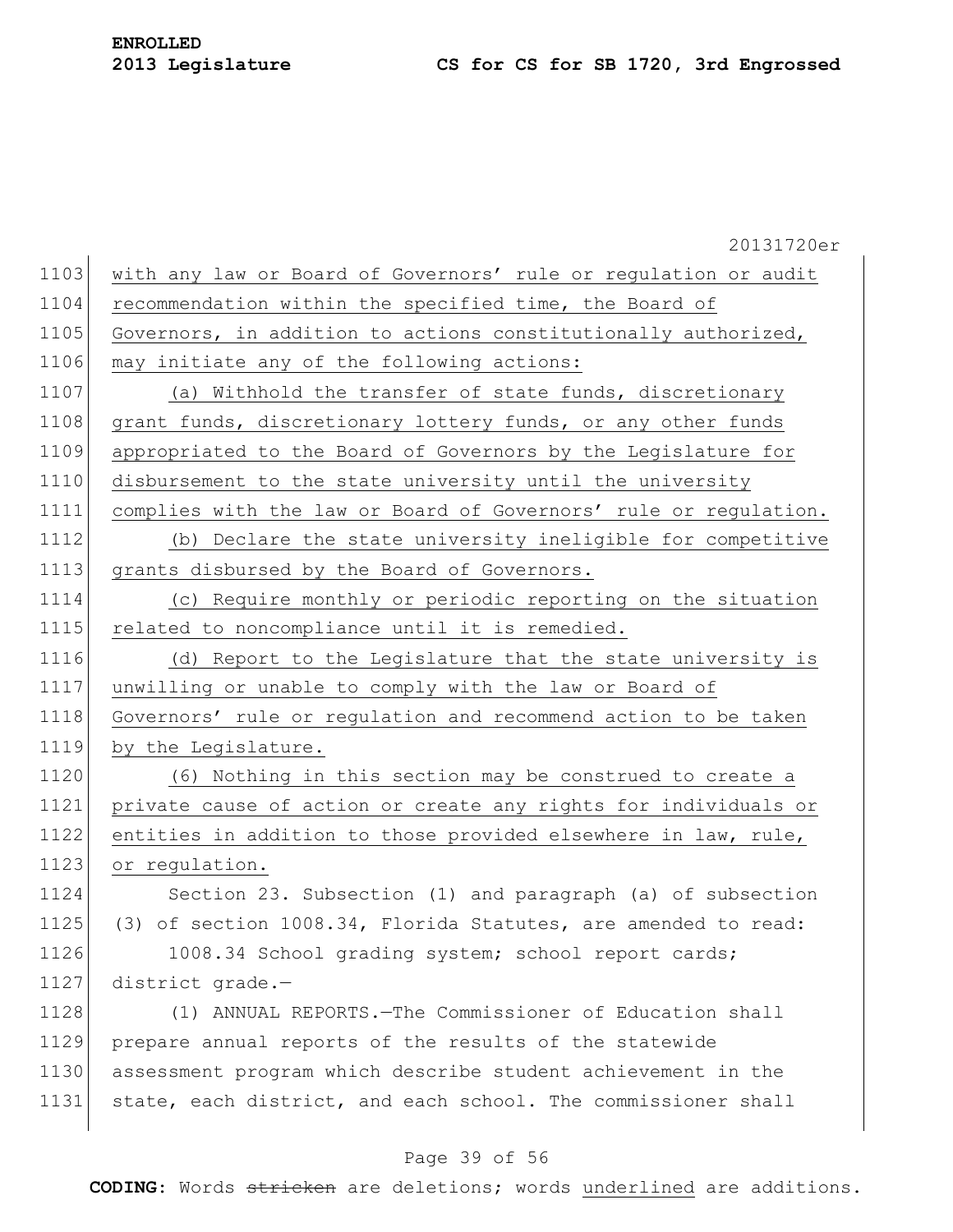20131720er 1132 prescribe the design and content of these reports, which must 1133 include descriptions of the performance of all schools 1134 participating in the assessment program and all of their major 1135 student populations as determined by the commissioner. The 1136 report must also include the percent of students performing at 1137 or above grade level and making  $a$  year's learning gains growth 1138  $\frac{1}{10}$  in a year's time in reading and mathematics. The provisions of 1139 s. 1002.22 pertaining to student records apply to this section. 1140 (3) DESIGNATION OF SCHOOL GRADES.-1141 (a) Beginning with the 2013-2014 school year, each school 1142 that has students who are tested and included in the school 1143 grading system shall receive a school grade if the number of its 1144 students tested on statewide assessments pursuant to s. 1008.22 1145 meets or exceeds the minimum sample size of 10, except as 1146 follows:  $1147$  1. A school shall not receive a school grade if the number 1148 of its students tested and included in the school grading system 1149 is less than the minimum sample size necessary, based on 1150 accepted professional practice, for statistical reliability and 1151 prevention of the unlawful release of personally identifiable 1152 student data under s. 1002.22 or 20 U.S.C. s. 1232g. 1153 1.2. An alternative school may choose to receive a school 1154 grade under this section or a school improvement rating under s. 1155 1008.341. For charter schools that meet the definition of an 1156 alternative school pursuant to State Board of Education rule,

1158 charter school governing board.

1159 2.3. A school that serves any combination of students in 1160 kindergarten through grade 3 which does not receive a school

1157 the decision to receive a school grade is the decision of the

## Page 40 of 56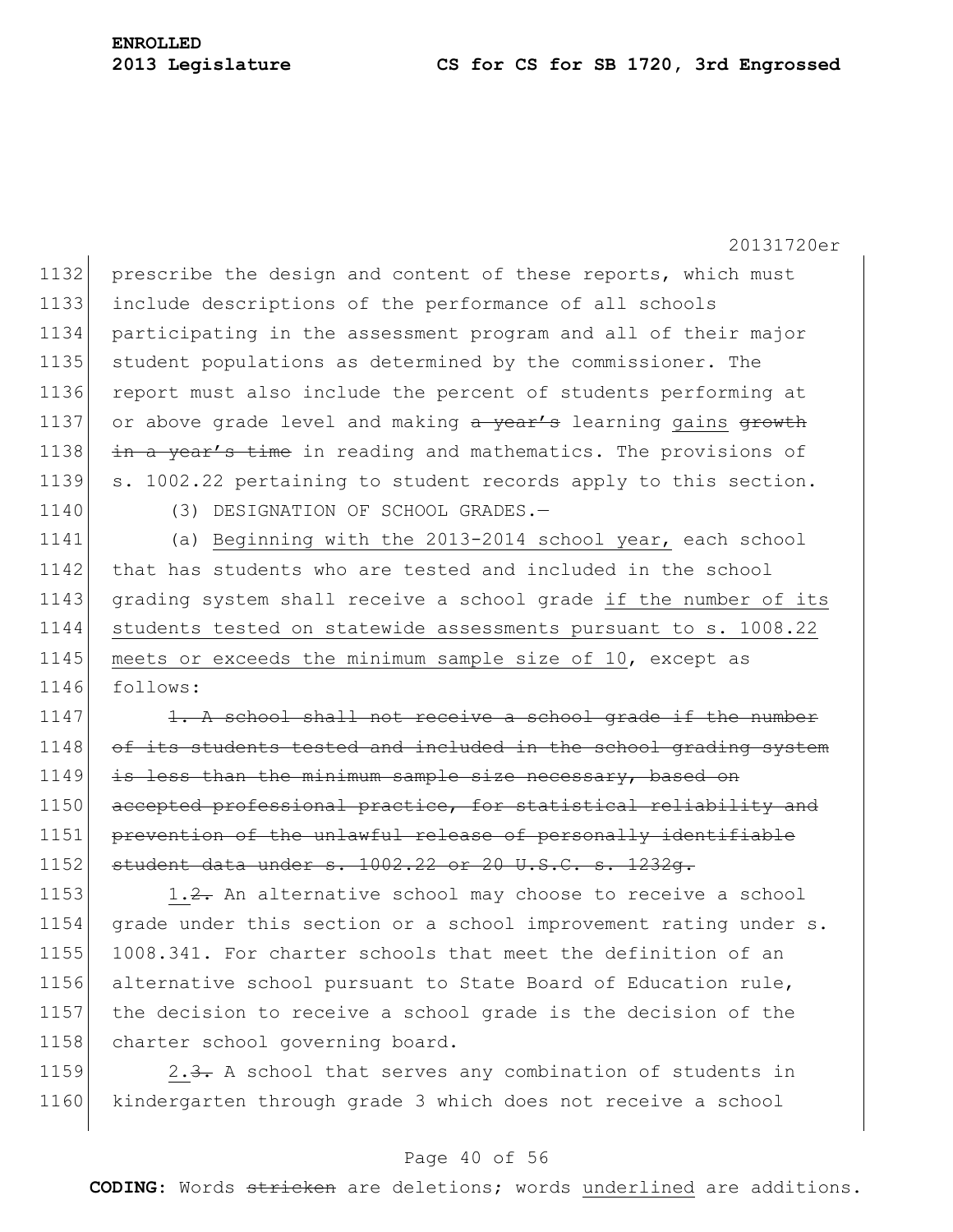20131720er 1161 grade because its students are not tested and included in the 1162 school grading system shall receive the school grade designation 1163 of a K-3 feeder pattern school identified by the Department of 1164 Education and verified by the school district. A school feeder 1165 pattern exists if at least 60 percent of the students in the 1166 school serving a combination of students in kindergarten through 1167 grade 3 are scheduled to be assigned to the graded school. 1168 3. If a collocated school does not earn a school grade or 1169 school improvement rating for the performance of its students, 1170 the student performance data of all schools operating at the 1171 same facility must be aggregated to develop a school grade that 1172 will be assigned to all schools at that location. A collocated 1173 school is a school that has its own unique master school 1174 identification number, provides for the education of each of its 1175 enrolled students, and operates at the same facility as another 1176 school that has its own unique master school identification 1177 number and provides for the education of each of its enrolled 1178 students. 1179 1180 The State Board of Education shall adopt appropriate criteria 1181 for each school grade. The criteria must also give added weight 1182 to student achievement in reading. Schools earning a grade of 1183 "C," making satisfactory progress, shall be required to 1184 demonstrate that adequate progress has been made by students in 1185 the school who are in the lowest 25th percentile in reading and 1186 mathematics on the FCAT and end-of-course assessments as 1187 described in s. 1008.22(3)(c)2.a., unless these students are

1188 exhibiting satisfactory performance. For schools comprised of 1189 high school grades 9, 10, 11, and 12, or grades 10, 11, and 12,

#### Page 41 of 56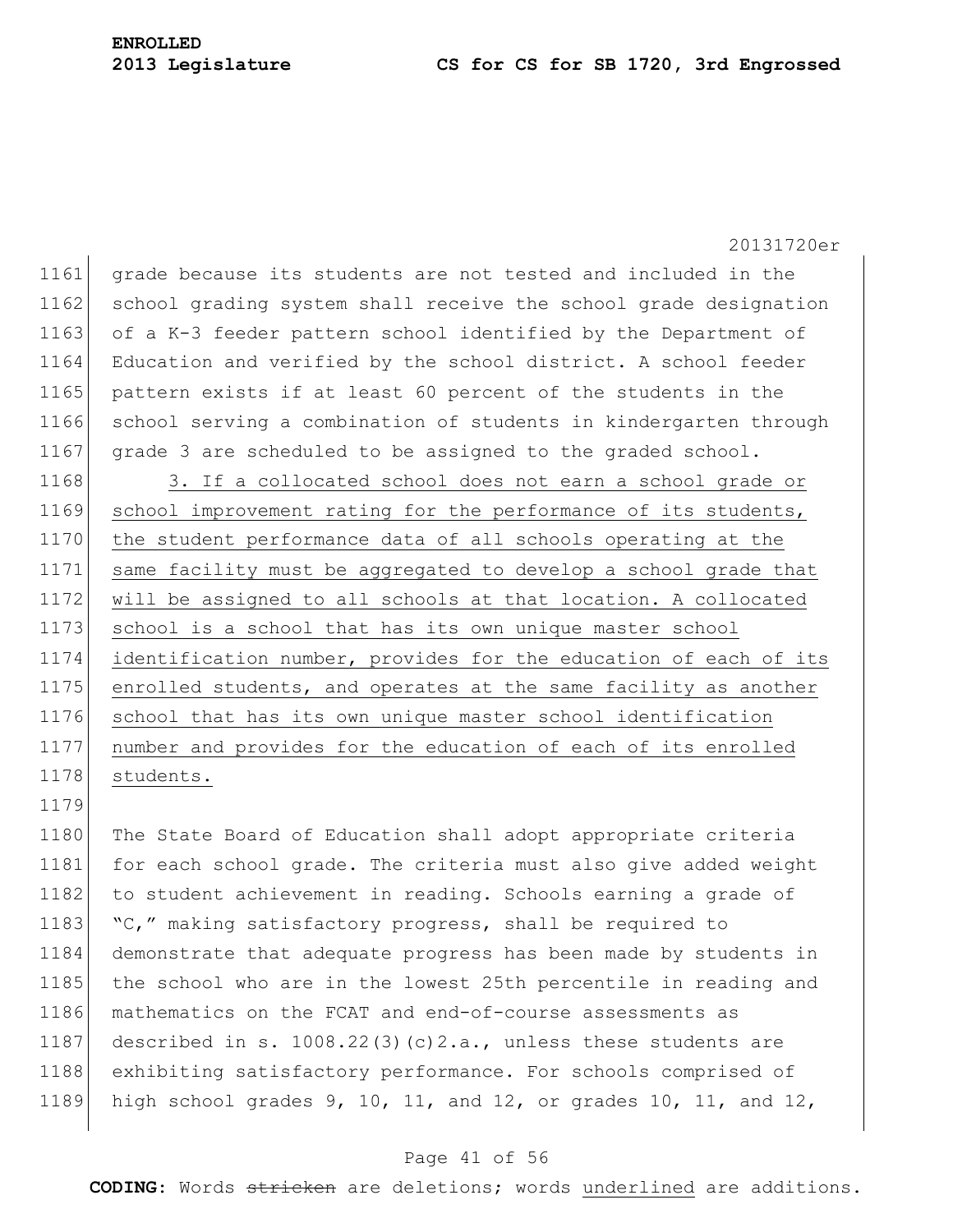20131720er 1190 the criteria for school grades must also give added weight to 1191 the graduation rate of all eligible at-risk students. In order 1192 for a high school to earn a grade of "A," the school must 1193 demonstrate that its at-risk students, as defined in this 1194 paragraph, are making adequate progress. 1195 Section 24. Subsections (2), (3), and (5) of section 1196 1008.341, Florida Statutes, are amended to read: 1197 1008.341 School improvement rating for alternative  $1198$  schools.-1199 (2) SCHOOL IMPROVEMENT RATING.—An alternative school is a 1200 school that provides dropout prevention and academic 1201 intervention services pursuant to s. 1003.53. An alternative 1202 school shall receive a school improvement rating pursuant to 1203 this section unless the school earns a school grade pursuant to 1204 s. 1008.34. Beginning with the 2013-2014 school year, each 1205 However, an alternative school that chooses to receive a school 1206 improvement rating shall not receive a school improvement rating 1207 if the number of its students for whom student performance data 1208 on statewide, standardized assessments pursuant to s. 1008.22 1209 which is available for the current year and previous year meets 1210 or exceeds is less than the minimum sample size of 10. An 1211 alternative school that tests at least 80 percent of its 1212 students may receive a school improvement rating. If an 1213 alternative school tests less than 90 percent of its students, 1214 the school may not earn a rating higher than "maintaining." 1215 necessary, based on accepted professional practice, for 1216 statistical reliability and prevention of the unlawful release 1217 of personally identifiable student data under s. 1002.22 or 20 1218 U.S.C. s. 1232g. The school improvement rating shall identify an

#### Page 42 of 56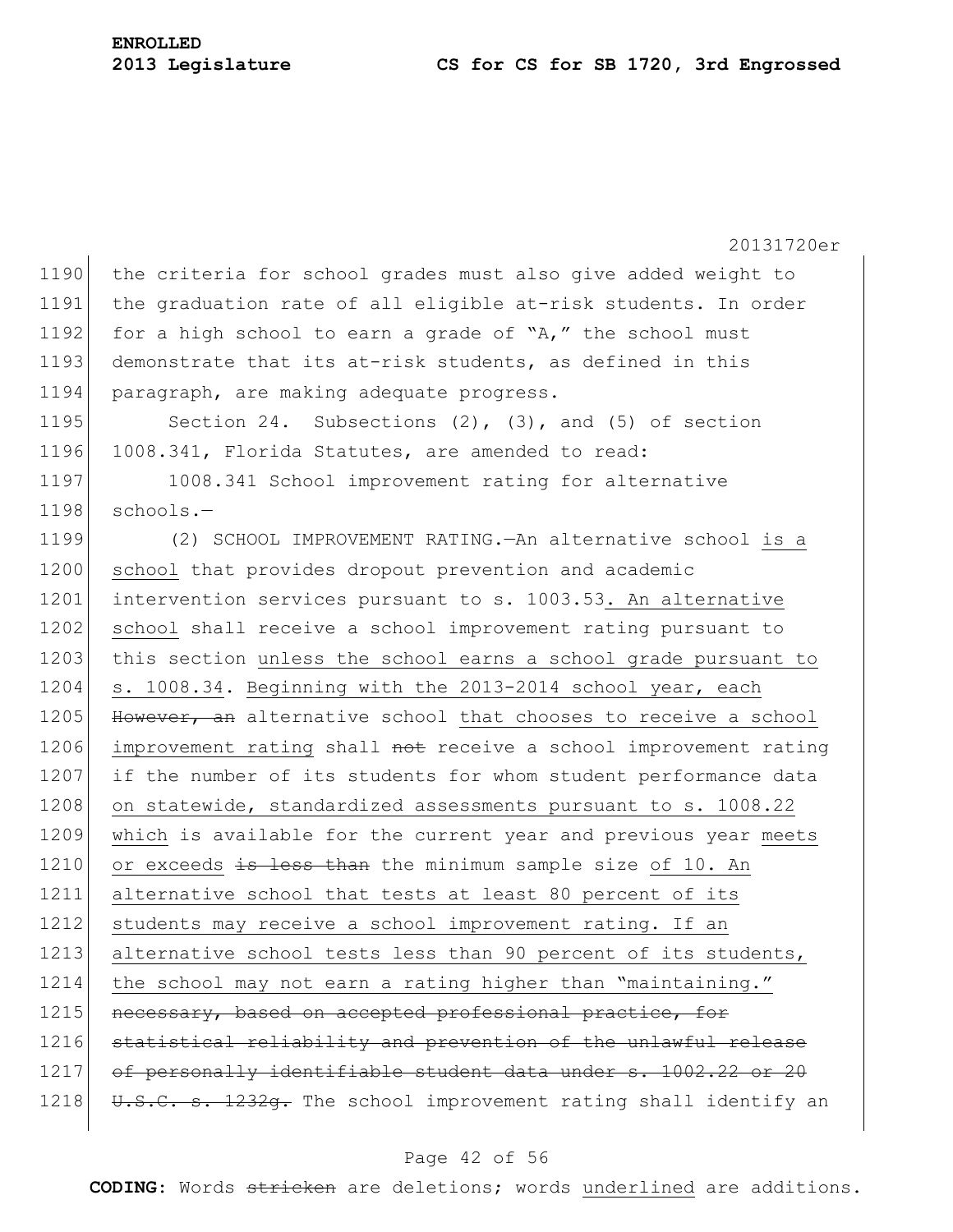20131720er 1219 alternative school as having one of the following ratings 1220 defined according to rules of the State Board of Education: 1221 (a) "Improving" means the students attending the school are 1222 making more academic progress than when the students were served 1223 in their home schools. 1224 (b) "Maintaining" means the students attending the school 1225 are making progress equivalent to the progress made when the 1226 students were served in their home schools. 1227 (c) "Declining" means the students attending the school are 1228 making less academic progress than when the students were served 1229 in their home schools. 1230 1231 The school improvement rating shall be based on a comparison of 1232 student performance data for the current year and previous year. 1233 Schools that improve at least one level or maintain an 1234 "improving" rating pursuant to this section are eligible for 1235 school recognition awards pursuant to s. 1008.36. 1236 (3) DESIGNATION OF SCHOOL IMPROVEMENT RATING.—Student data 1237 used in determining an alternative school's school improvement 1238 rating shall include: 1239 (a) Student performance results based The aggregate scores 1240 on statewide, standardized assessments, including retakes, 1241 administered under s. 1008.22 for all eligible students who were 1242 assigned to and enrolled in the school during the October or 1243 February FTE count and who have assessment scores FCAT or 1244 comparable scores for the preceding school year. 1245 (b) Student performance results based The aggregate scores 1246 on statewide, standardized assessments, including retakes, 1247 administered under s. 1008.22 for all eligible students who were

#### Page 43 of 56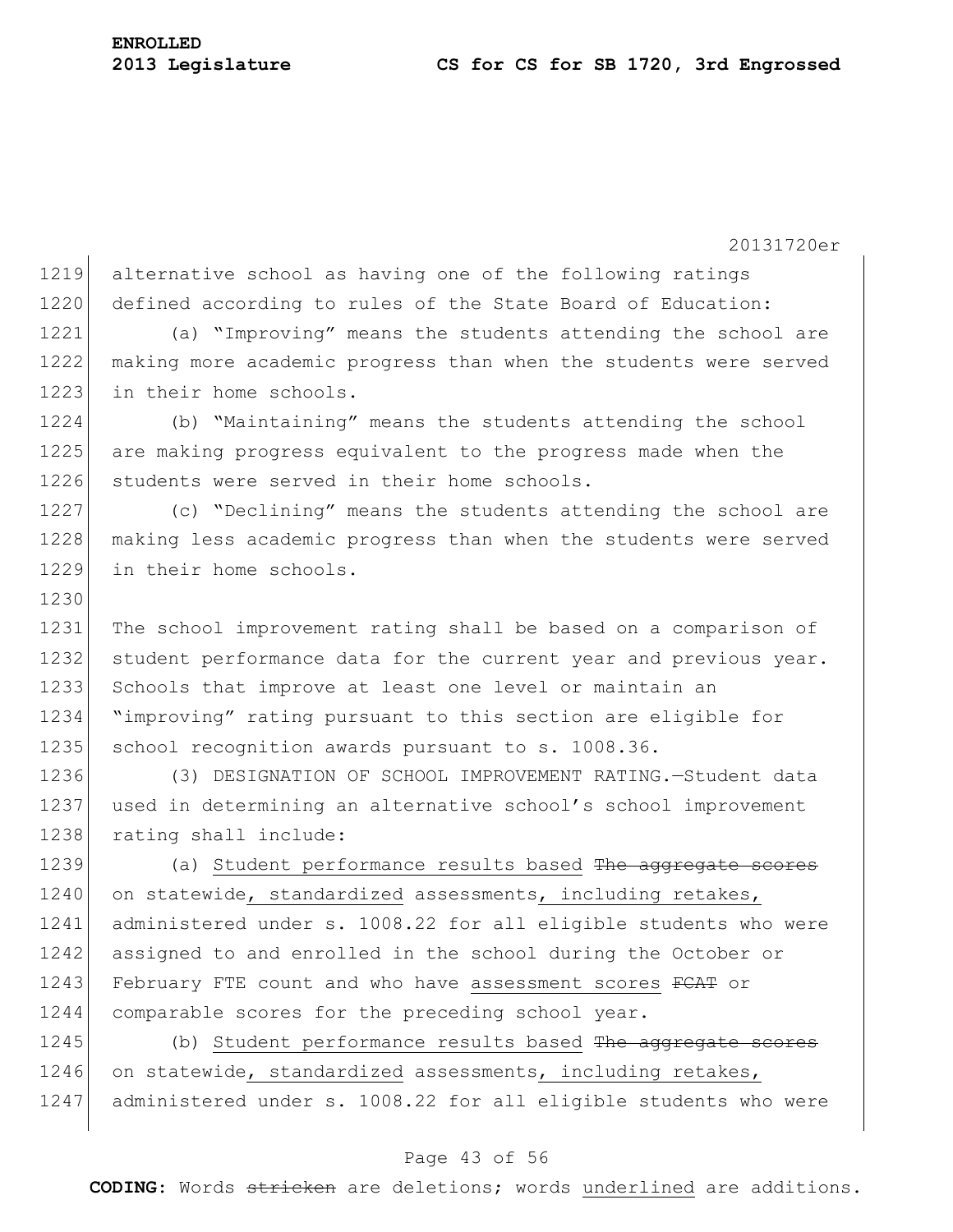1251

20131720er

1248 assigned to and enrolled in the school during the October or 1249 February FTE count and who have scored in the lowest 25th 1250 percentile of students in the state on FCAT Reading.

1252 Student performance results The assessment scores of students 1253 who are subject to district school board policies for expulsion 1254 for repeated or serious offenses, who are in dropout retrieval 1255 programs serving students who have officially been designated as 1256 dropouts, or who are in programs operated or contracted by the 1257 Department of Juvenile Justice may not be included in an 1258 alternative school's school improvement rating.

1259 (5) SCHOOL AND STUDENT REPORT CARDS CARD. The Department of 1260 Education shall annually develop, in collaboration with the 1261 school districts, a school report card for alternative schools 1262 to be delivered to parents throughout each school district. The 1263 report card shall include the school improvement rating, 1264 identification of student learning gains, student attendance 1265 data, information regarding school improvement, an explanation 1266 of school performance as evaluated by the federal No Child Left 1267 Behind Act of 2001, and indicators of return on investment. An 1268 alternative school that serves at least 10 students who are 1269 tested on the statewide, standardized assessments pursuant to s. 1270 1008.22 in the current year and previous year shall distribute 1271 an individual student report card to parents which includes the 1272 student's learning gains and progress toward meeting high school 1273 graduation requirements. The report card must also include the 1274 school's industry certification rate, college readiness rate, 1275 dropout rate, and graduation rate. This subsection does not 1276 abrogate the provisions of s. 1002.22 relating to student

### Page 44 of 56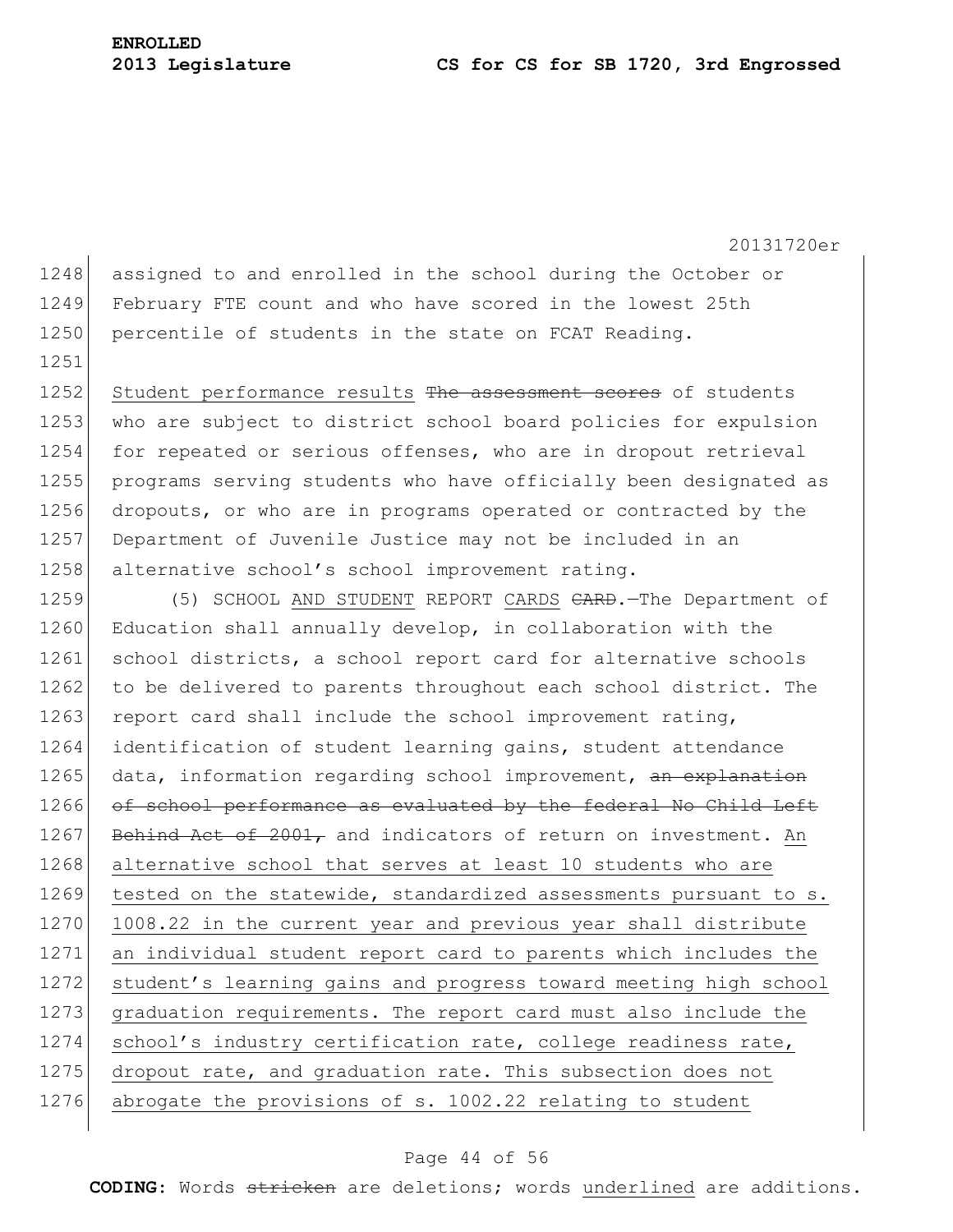20131720er 1277 records or the requirements of 20 U.S.C. s. 1232g, the Family 1278 Educational Rights and Privacy Act. 1279 Section 25. Subsection (2) of section 1008.37, Florida 1280 Statutes, is amended to read: 1281 1008.37 Postsecondary feedback of information to high  $1282$  schools.-1283 (2) The Commissioner of Education shall report, by high 1284 school, to the State Board of Education, the Board of Governors, 1285 and the Legislature, no later than November 30 of each year, on 1286 the number of prior year Florida high school graduates who 1287 enrolled for the first time in public postsecondary education in 1288 this state during the previous summer, fall, or spring term, 1289 indicating the number of students whose scores on the common 1290 placement test indicated the need for developmental education 1291 under s. 1008.30 or for applied academics for adult education 1292 under remediation through college-preparatory or vocational-1293 preparatory instruction pursuant to s. 1004.91 or s. 1008.30. 1294 Section 26. Paragraph (a) of subsection (2) of section 1295 1008.385, Florida Statutes, is amended to read: 1296 1008.385 Educational planning and information systems.-1297 (2) COMPREHENSIVE MANAGEMENT INFORMATION SYSTEMS.—The 1298 Commissioner of Education shall develop and implement an 1299 integrated information system for educational management. The 1300 system must be designed to collect, via electronic transfer, all 1301 student and school performance data required to ascertain the 1302 degree to which schools and school districts are meeting state 1303 performance standards, and must be capable of producing data for 1304 a comprehensive annual report on school and district 1305 performance. In addition, the system shall support, as feasible,

## Page 45 of 56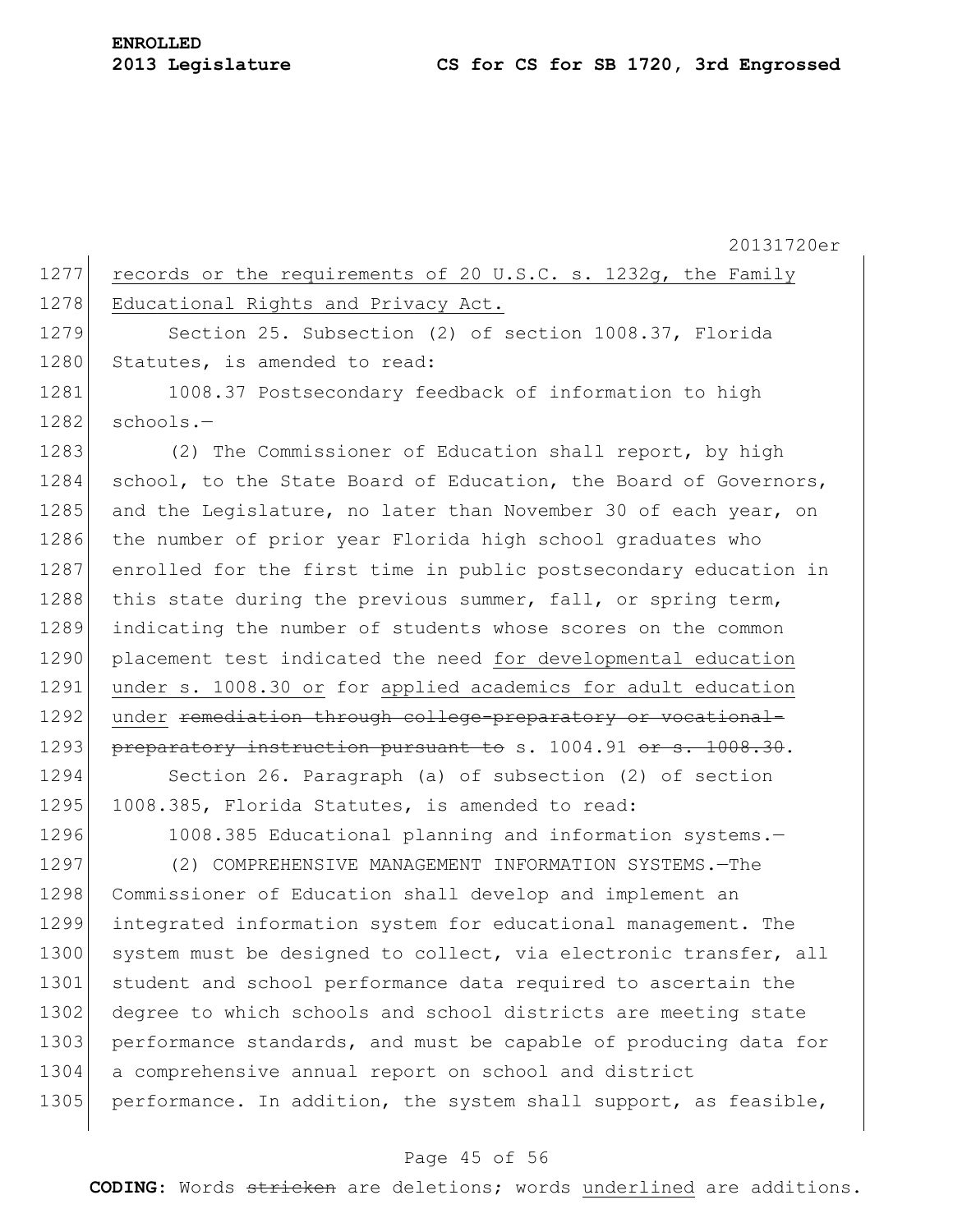1306 the management decisions to be made in each division of the 1307 department and at the individual school and district levels. 1308 Similar data elements among divisions and levels shall be 1309 compatible. The system shall be based on an overall conceptual 1310 design; the information needed for such decisions, including 1311 fiscal, student, program, personnel, facility, community, 1312 evaluation, and other relevant data; and the relationship 1313 between cost and effectiveness. The system shall be managed and 1314 administered by the commissioner and shall include a district 1315 subsystem component to be administered at the district level, 1316 with input from the reports-and-forms control management 1317 committees. Each district school system with a unique management 1318 information system shall assure that compatibility exists 1319 between its unique system and the district component of the 1320 state system so that all data required as input to the state 1321 system is made available via electronic transfer and in the 1322 appropriate input format.

1323 (a) The specific responsibilities of the commissioner shall 1324 include:

1325 1. Consulting with school district representatives in the 1326 development of the system design model and implementation plans 1327 for the management information system for public school 1328 education management;

1329 2. Providing operational definitions for the proposed 1330 system, including criteria for issuing and revoking master 1331 school identification numbers to support the maintenance of 1332 education records, to enforce and support education 1333 accountability, to support the distribution of funds to school 1334 districts, to support the preparation and analysis of school

## Page 46 of 56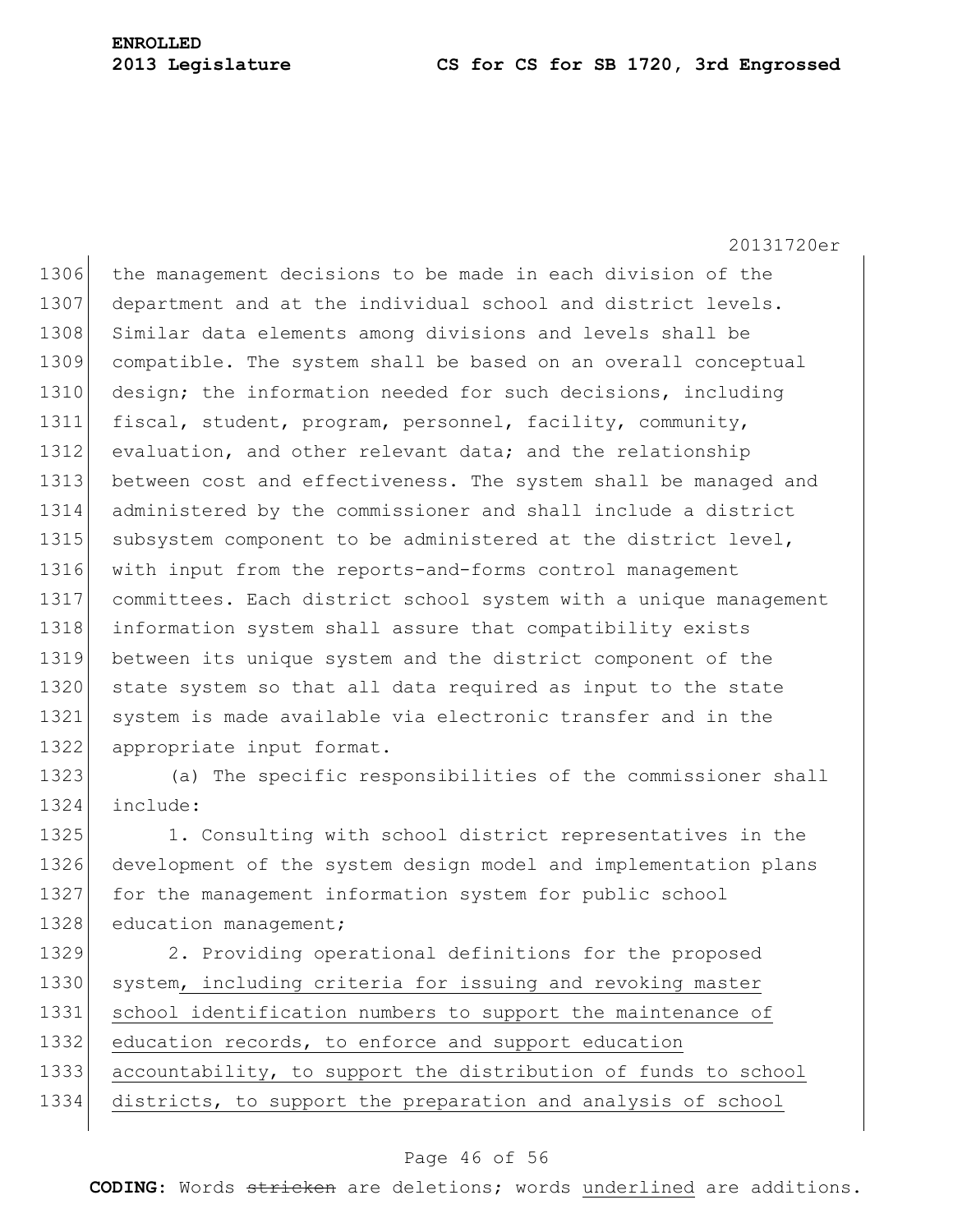1335 district financial reports, and to assist the commissioner in

1336 carrying out the duties specified in ss. 1001.10 and 1001.11;

1337 3. Determining the information and specific data elements 1338 required for the management decisions made at each educational 1339 level, recognizing that the primary unit for information input 1340 is the individual school and recognizing that time and effort of 1341 instructional personnel expended in collection and compilation 1342 of data should be minimized;

1343 4. Developing standardized terminology and procedures to be 1344 followed at all levels of the system;

1345 5. Developing a standard transmittal format to be used for 1346 collection of data from the various levels of the system;

1347 6. Developing appropriate computer programs to assure 1348 integration of the various information components dealing with 1349 students, personnel, facilities, fiscal, program, community, and 1350 evaluation data;

 7. Developing the necessary programs to provide statistical 1352 analysis of the integrated data provided in subparagraph 6. in 1353 such a way that required reports may be disseminated, comparisons may be made, and relationships may be determined in order to provide the necessary information for making management decisions at all levels;

1357 8. Developing output report formats which will provide 1358 district school systems with information for making management 1359 decisions at the various educational levels;

1360 9. Developing a phased plan for distributing computer 1361 services equitably among all public schools and school districts 1362 in the state as rapidly as possible. The plan shall describe 1363 alternatives available to the state in providing such computing

#### Page 47 of 56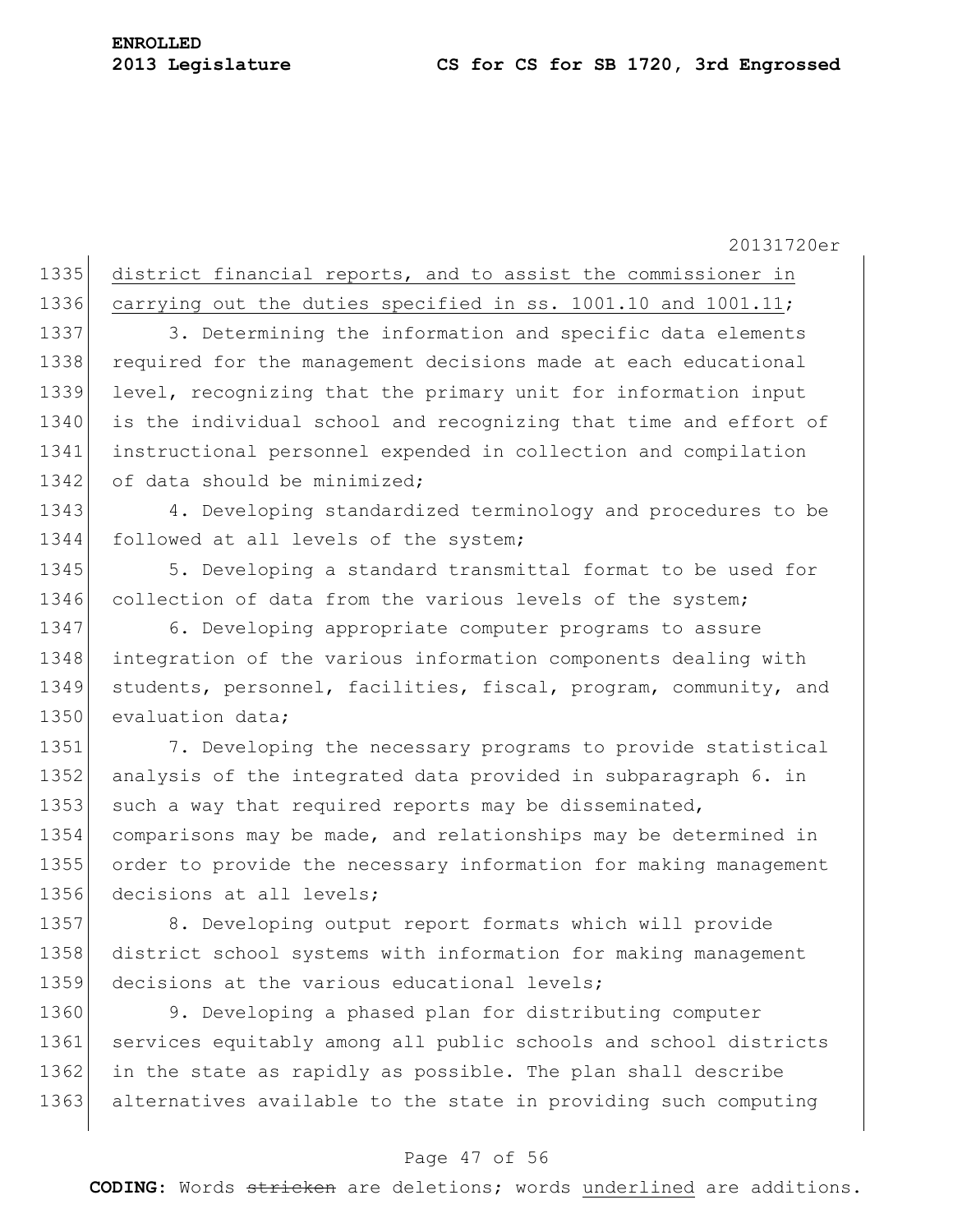20131720er

1364 services and shall contain estimates of the cost of each 1365 alternative, together with a recommendation for action. In 1366 developing the plan, the feasibility of shared use of computing 1367 hardware and software by school districts, Florida College 1368 System institutions, and universities shall be examined. Laws or 1369 administrative rules regulating procurement of data processing 1370 equipment, communication services, or data processing services 1371 by state agencies shall not be construed to apply to local 1372 agencies which share computing facilities with state agencies;

1373 10. Assisting the district school systems in establishing 1374 their subsystem components and assuring compatibility with 1375 current district systems;

1376 11. Establishing procedures for continuous evaluation of 1377 system efficiency and effectiveness;

1378 12. Initiating a reports-management and forms-management 1379 system to ascertain that duplication in collection of data does 1380 not exist and that forms and reports for reporting under state 1381 and federal requirements and other forms and reports are 1382 prepared in a logical and uncomplicated format, resulting in a 1383 reduction in the number and complexity of required reports, 1384 particularly at the school level; and

1385 13. Initiating such other actions as are necessary to carry 1386 out the intent of the Legislature that a management information 1387 system for public school management needs be implemented. Such 1388 other actions shall be based on criteria including, but not 1389 limited to:

| 1390 |  | a. The purpose of the reporting requirement;            |
|------|--|---------------------------------------------------------|
| 1391 |  | b. The origination of the reporting requirement;        |
| 1392 |  | c. The date of origin of the reporting requirement; and |

#### Page 48 of 56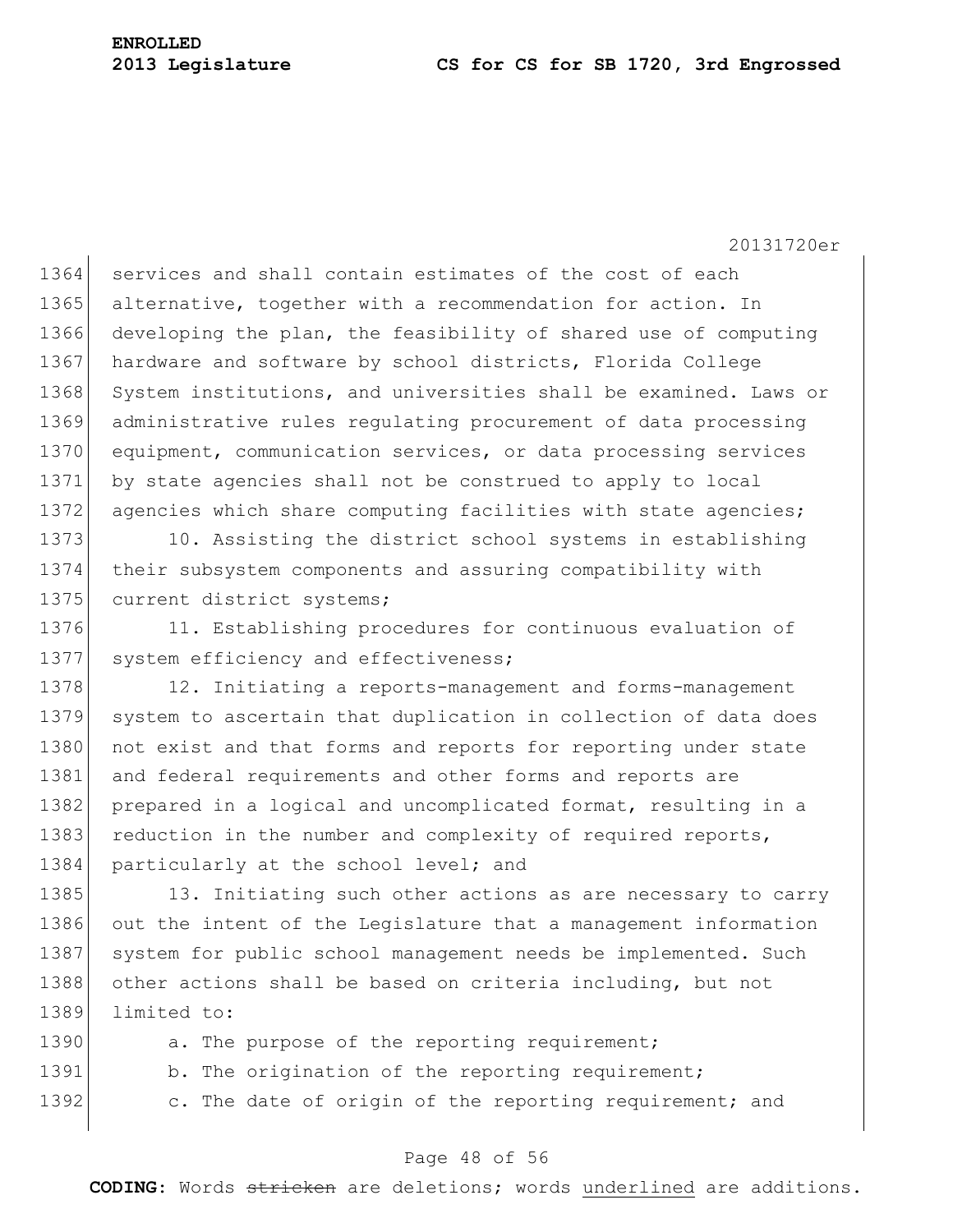20131720er 1393 d. The date of repeal of the reporting requirement. 1394 Section 27. Paragraph (a) of subsection (3) of section 1395 1009.22, Florida Statutes, is amended to read: 1396 1009.22 Workforce education postsecondary student fees.-1397 (3) (a) Except as otherwise provided by law, fees for 1398 students who are nonresidents for tuition purposes must offset 1399 the full cost of instruction. Residency of students shall be 1400 determined as required in s. 1009.21. Fee-nonexempt students 1401 enrolled in vocational-preparatory instruction shall be charged 1402 fees equal to the fees charged for adult general education 1403 programs. Each Florida College System institution that conducts 1404 developmental education college-preparatory and vocational-1405 preparatory instruction in the same class section may charge a 1406 single fee for both types of instruction. 1407 Section 28. Subsection (1), paragraph (b) of subsection 1408 (2), paragraphs (a) and (b) of subsection (3), and subsections 1409 (6) and (10) of section 1009.23, Florida Statutes, are amended 1410 to read: 1411 1009.23 Florida College System institution student fees.-1412 (1) Unless otherwise provided, this section applies only to 1413 fees charged for college credit instruction leading to an 1414 associate in arts degree, an associate in applied science 1415 degree, an associate in science degree, or a baccalaureate 1416 degree authorized pursuant to s. 1007.33, for noncollege credit 1417 developmental education college-preparatory courses defined in 1418 s. 1004.02, and for educator preparation institute programs 1419 defined in s. 1004.85. 1420 (2) 1421 (b) Tuition and out-of-state fees for upper-division

## Page 49 of 56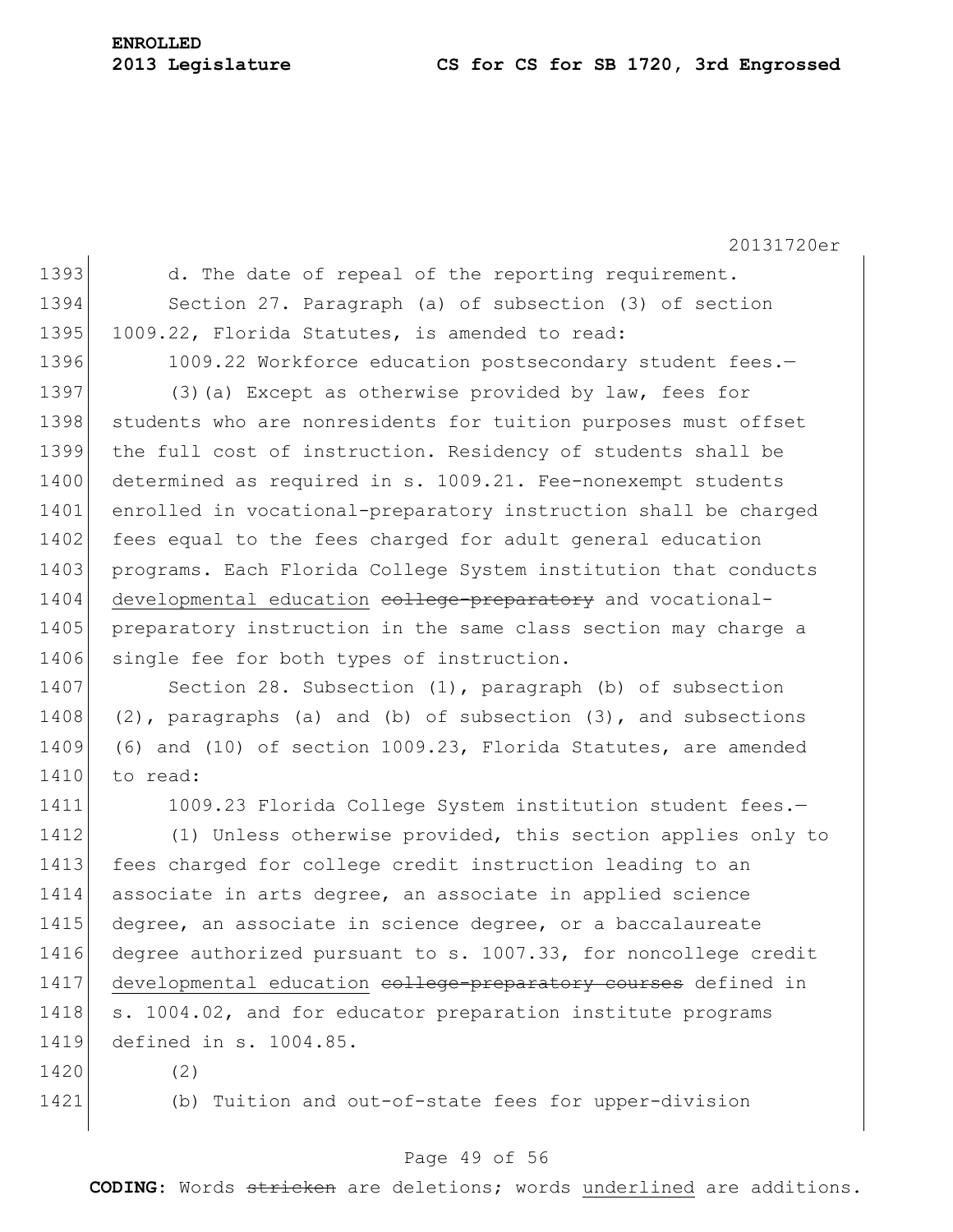1422 courses must reflect the fact that the Florida College System 1423 institution has a less expensive cost structure than that of a 1424 state university. Therefore, the board of trustees shall 1425 establish tuition and out-of-state fees for upper-division 1426 courses in baccalaureate degree programs approved pursuant to s. 1427 1007.33 consistent with law and proviso language in the General 1428 Appropriations Act. However, the board of trustees may not vary 1429 tuition and out-of-state fees only as provided in subsection (6) 1430 and s. 1009.26(11)  $(4)$ .

1431 (3) (a) Effective July 1, 2011, for advanced and 1432 professional, postsecondary vocational, developmental education 1433 college preparatory, and educator preparation institute 1434 programs, the standard tuition shall be \$68.56 per credit hour 1435 for residents and nonresidents, and the out-of-state fee shall 1436 be \$205.82 per credit hour.

1437 (b) Effective July 1, 2011, for baccalaureate degree 1438 programs, the following tuition and fee rates shall apply:

1439 1. The tuition shall be \$87.42 per credit hour for students 1440 who are residents for tuition purposes.

1441 2. The sum of the tuition and the out-of-state fee per 1442 credit hour for students who are nonresidents for tuition 1443 purposes shall be no more than 85 percent of the sum of the 1444 tuition and the out-of-state fee at the state university nearest 1445 the Florida College System institution.

1446 (6)(a) A Florida College System institution board of 1447 trustees that has a service area that borders another state may 1448 implement a plan for a differential out-of-state fee.

1449 (b) A Florida College System institution board of trustees 1450 may establish a differential out-of-state fee for a student who

## Page 50 of 56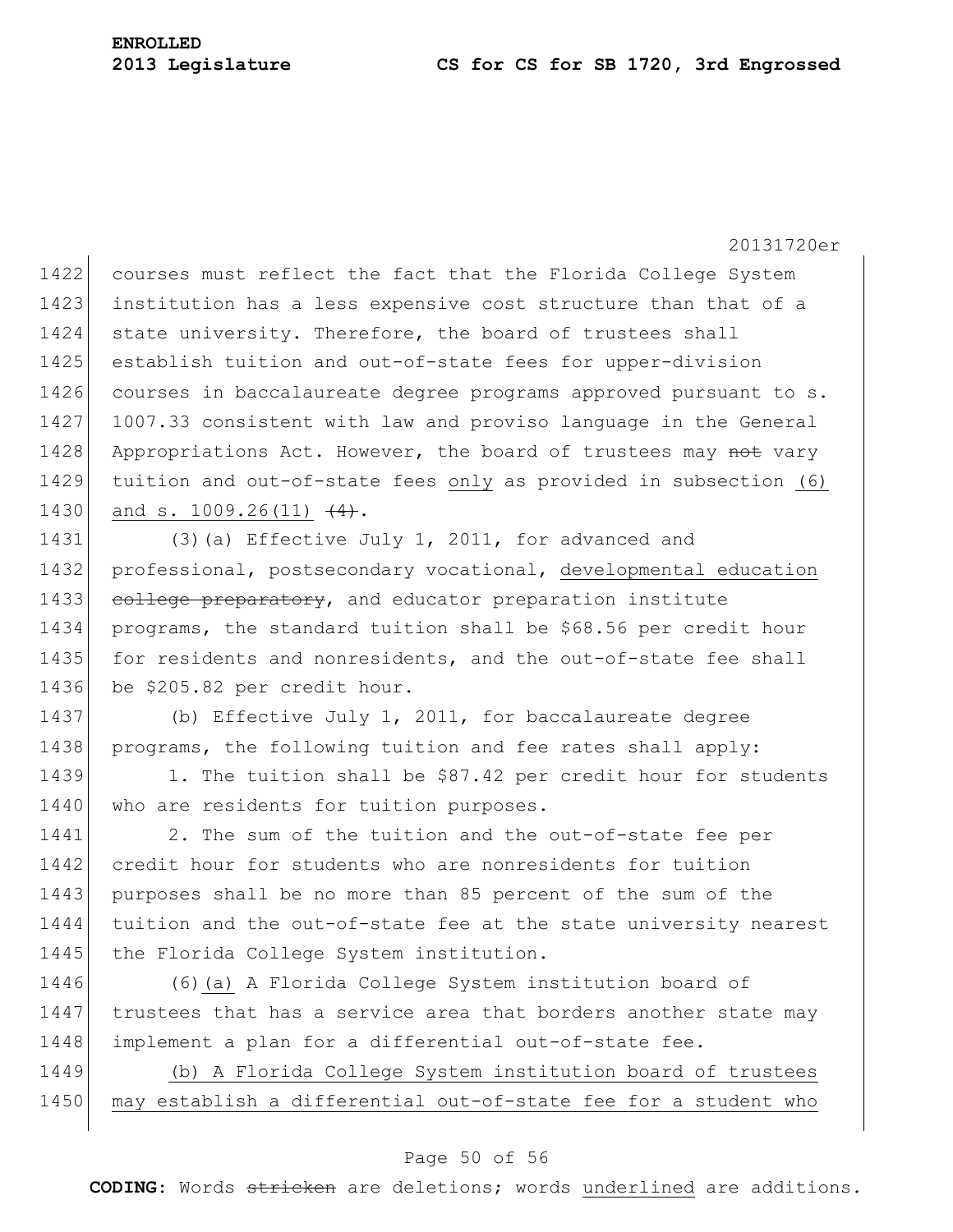1451 has been determined to be a nonresident for tuition purposes 1452 pursuant to s. 1009.21 and is enrolled in a distance learning 1453 course offered by the institution. A differential out-of-state 1454 fee established pursuant to this paragraph shall be applicable 1455 only to distance learning courses and must be established such 1456 that the sum of tuition and the differential out-of-state fee is 1457 sufficient to defray the full cost of instruction.

1458 (10) Each Florida College System institution board of 1459 trustees is authorized to establish a separate fee for 1460 technology, which may not exceed 5 percent of tuition per credit 1461 hour or credit-hour equivalent for resident students and may not 1462 exceed 5 percent of tuition and the out-of-state fee per credit 1463 hour or credit-hour equivalent for nonresident students. 1464 Revenues generated from the technology fee shall be used to 1465 enhance instructional technology resources for students and 1466 faculty. The technology fee may apply to both college credit and 1467 developmental education college-preparatory instruction and 1468 shall not be included in any award under the Florida Bright 1469 Futures Scholarship Program. Fifty percent of technology fee 1470 revenues may be pledged by a Florida College System institution 1471 board of trustees as a dedicated revenue source for the 1472 repayment of debt, including lease-purchase agreements, not to 1473 exceed the useful life of the asset being financed. Revenues 1474 generated from the technology fee may not be bonded.

1475 Section 29. Subsection (2) of section 1009.25, Florida 1476 Statutes, is amended to read:

1477 1009.25 Fee exemptions.-

1478 (2) Each Florida College System institution is authorized 1479 to grant student fee exemptions from all fees adopted by the

## Page 51 of 56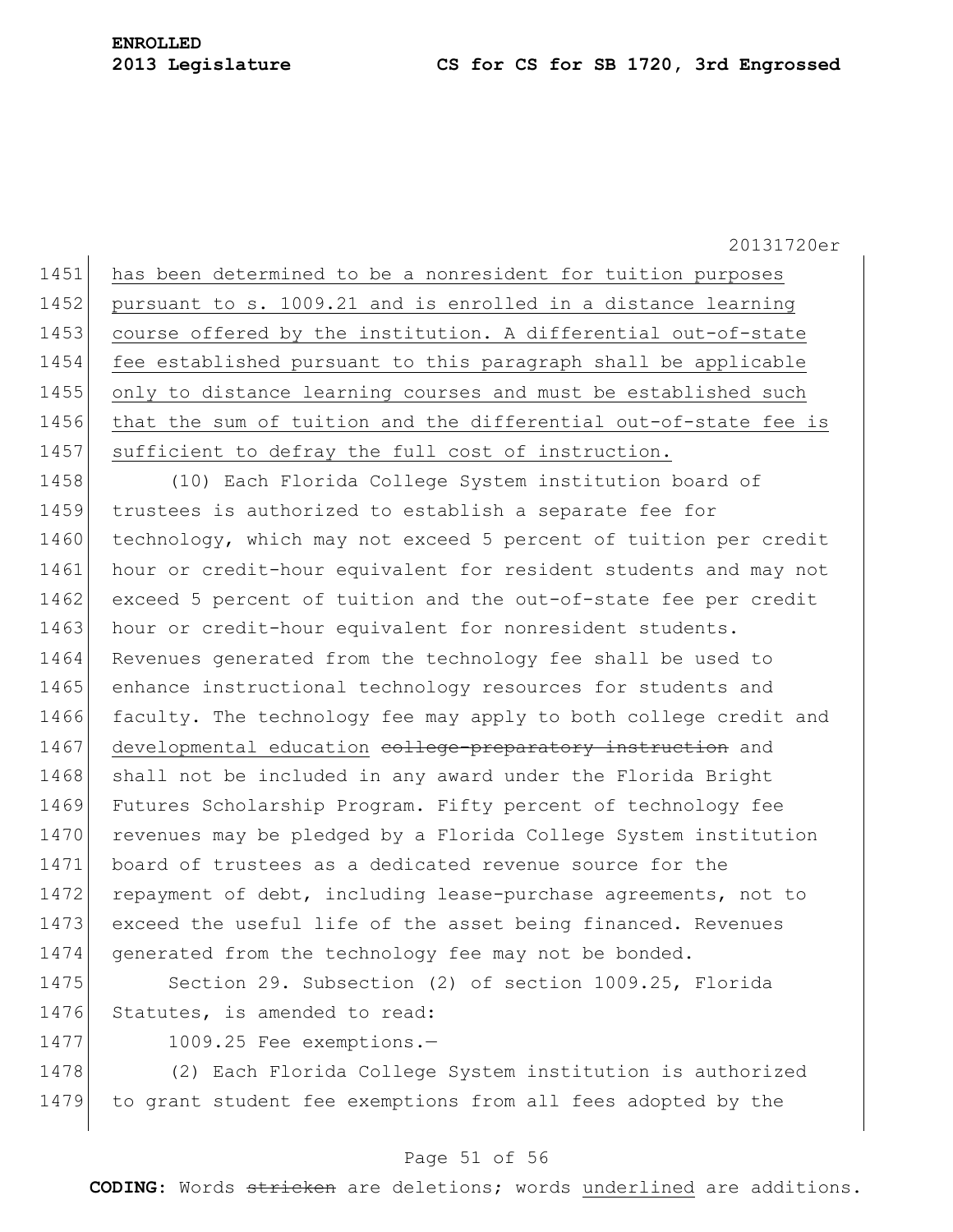20131720er 1480 State Board of Education and the Florida College System 1481 institution board of trustees for up to 54 40 full-time 1482 equivalent students or 1 percent of the institution's total 1483 full-time equivalent enrollment, whichever is greater, at each 1484 institution. 1485 Section 30. Section 1009.28, Florida Statutes, is amended 1486 to read: 1487 1009.28 Fees for repeated enrollment in developmental 1488 education college-preparatory classes. - A student enrolled in the 1489 same developmental education college-preparatory class more than 1490 twice shall pay 100 percent of the full cost of instruction to 1491 support continuous enrollment of that student in the same class, 1492 and the student shall not be included in calculations of full-1493 time equivalent enrollments for state funding purposes; however, 1494 students who withdraw or fail a class due to extenuating 1495 circumstances may be granted an exception only once for each 1496 class, provided approval is granted according to policy 1497 established by the board of trustees. Each Florida College 1498 System institution may review and reduce fees paid by students 1499 due to continued enrollment in a developmental education 1500 college-preparatory class on an individual basis contingent upon 1501 the student's financial hardship, pursuant to definitions and 1502 fee levels established by the State Board of Education. 1503 Section 31. Subsection (3) of section 1009.40, Florida 1504 Statutes, is amended to read: 1505 1009.40 General requirements for student eligibility for

1506 state financial aid awards and tuition assistance grants.-1507 (3) Undergraduate students are eligible to receive

1508 financial aid for a maximum of 8 semesters or 12 quarters.

## Page 52 of 56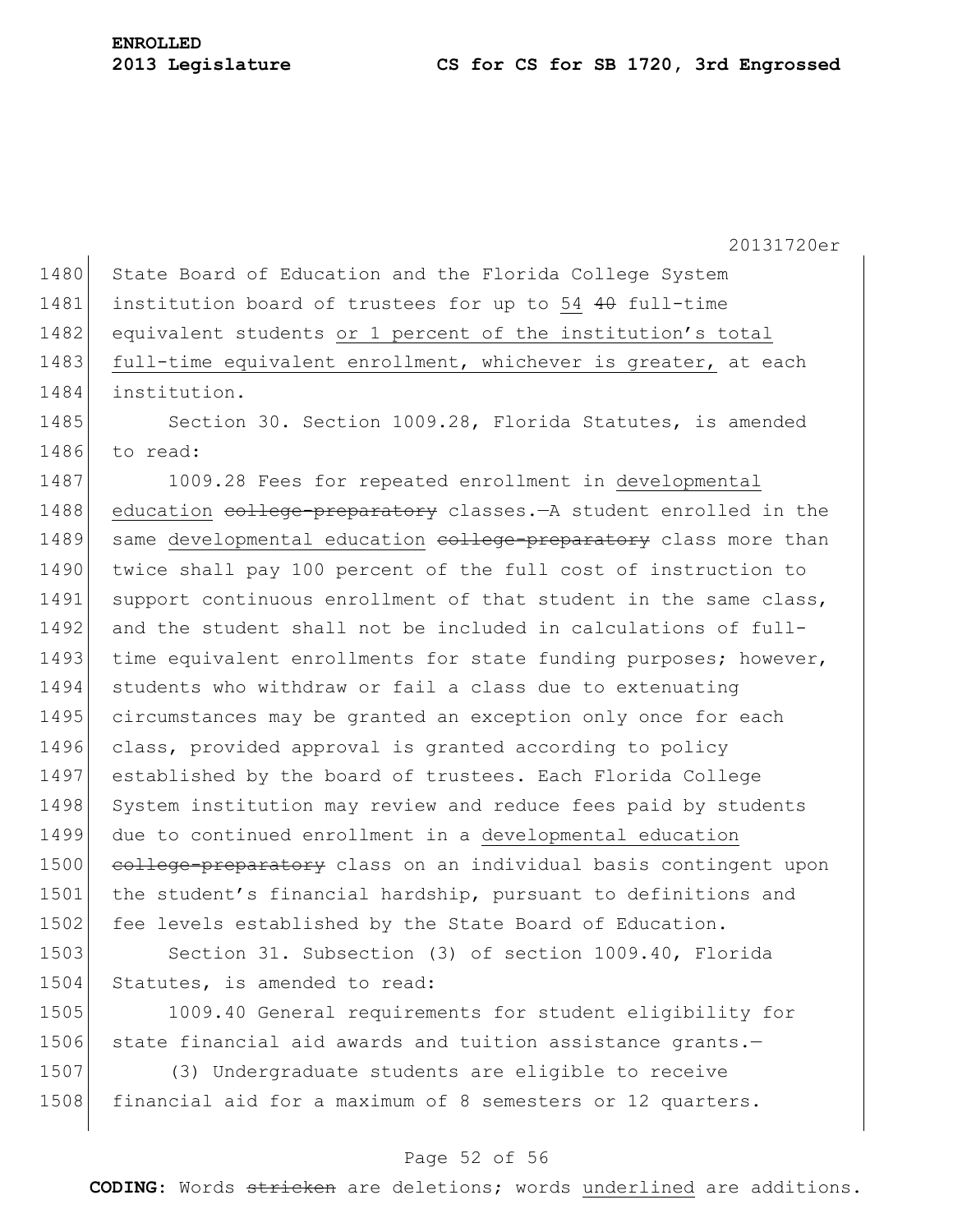| 1509 | However, undergraduate students participating in developmental   |
|------|------------------------------------------------------------------|
| 1510 | education and college-preparatory instruction, students          |
| 1511 | requiring additional time to complete the college-level          |
| 1512 | communication and computation skills testing programs, or        |
| 1513 | students enrolled in a 5-year undergraduate degree program are   |
| 1514 | eligible to receive financial aid for a maximum of 10 semesters  |
| 1515 | or 15 quarters.                                                  |
| 1516 | Section 32. Subsection (10) of section 1009.53, Florida          |
| 1517 | Statutes, is amended to read:                                    |
| 1518 | 1009.53 Florida Bright Futures Scholarship Program.-             |
| 1519 | (10) Funds from any scholarship within the Florida Bright        |
| 1520 | Futures Scholarship Program may not be used to pay for remedial  |
| 1521 | coursework or developmental education college-preparatory        |
| 1522 | coursework.                                                      |
| 1523 | Section 33. Subsection (7) of section 1009.531, Florida          |
| 1524 | Statutes, is amended to read:                                    |
| 1525 | 1009.531 Florida Bright Futures Scholarship Program;             |
| 1526 | student eligibility requirements for initial awards.-            |
| 1527 | (7) To be eligible for an initial award and each renewal         |
| 1528 | award under the Florida Bright Futures Scholarship Program, a    |
| 1529 | student must submit a Free Application for Federal Student Aid   |
| 1530 | which is complete and error free prior to disbursement.          |
| 1531 | Section 34. Subsection (6) of section 1009.73, Florida           |
| 1532 | Statutes, is amended to read:                                    |
| 1533 | 1009.73 Mary McLeod Bethune Scholarship Program.-                |
| 1534 | (6) The amount of the scholarship to be granted to each          |
| 1535 | recipient is \$3,000 annually. Priority in the awarding of       |
| 1536 | scholarships shall be given to students having financial need as |
| 1537 | determined by the institution. If funds are insufficient to      |

## Page 53 of 56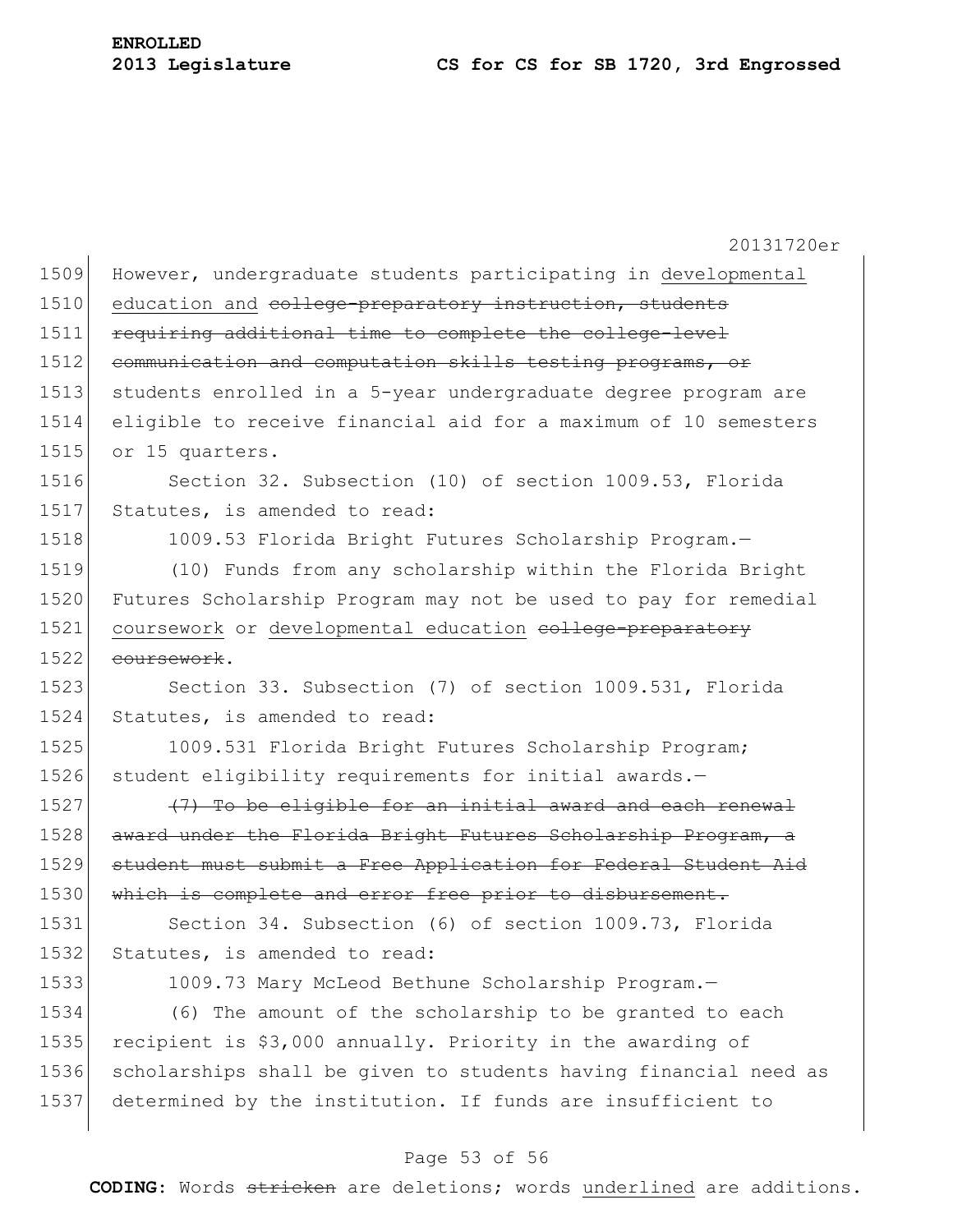20131720er 1538 provide the full amount of the scholarship authorized in this 1539 section to each eligible applicant, the institution may prorate 1540 available funds and make a partial award to each eligible 1541 applicant. A student may not receive an award for more than the 1542 equivalent of 8 semesters or 12 quarters over a period of 6 1543 consecutive years, except that a student who is participating in 1544 developmental education college-preparatory instruction or who 1545 requires additional time to complete the college-level 1546 communication and computation skills testing program may 1547 continue to receive a scholarship while enrolled for the purpose 1548 of receiving developmental education college-preparatory 1549 instruction or while completing the testing program. 1550 Section 35. Subsection (4) of section 1009.89, Florida 1551 Statutes, is amended to read: 1552 1009.89 The William L. Boyd, IV, Florida resident access  $1553$  grants.  $-$ 1554 (4) A person is eligible to receive such William L. Boyd, 1555 IV, Florida resident access grant if: 1556 (a) He or she meets the general requirements, including 1557 residency, for student eligibility as provided in s. 1009.40, 1558 except as otherwise provided in this section; and 1559 (b)1. He or she is enrolled as a full-time undergraduate 1560 student at an eligible college or university; 1561 2. He or she is not enrolled in a program of study leading 1562 to a degree in theology or divinity; and 1563 3. He or she is making satisfactory academic progress as 1564 defined by the college or university in which he or she is 1565 enrolled<del>; and</del> 1566 **(c)** He or she submits a Free Application for Federal

## Page 54 of 56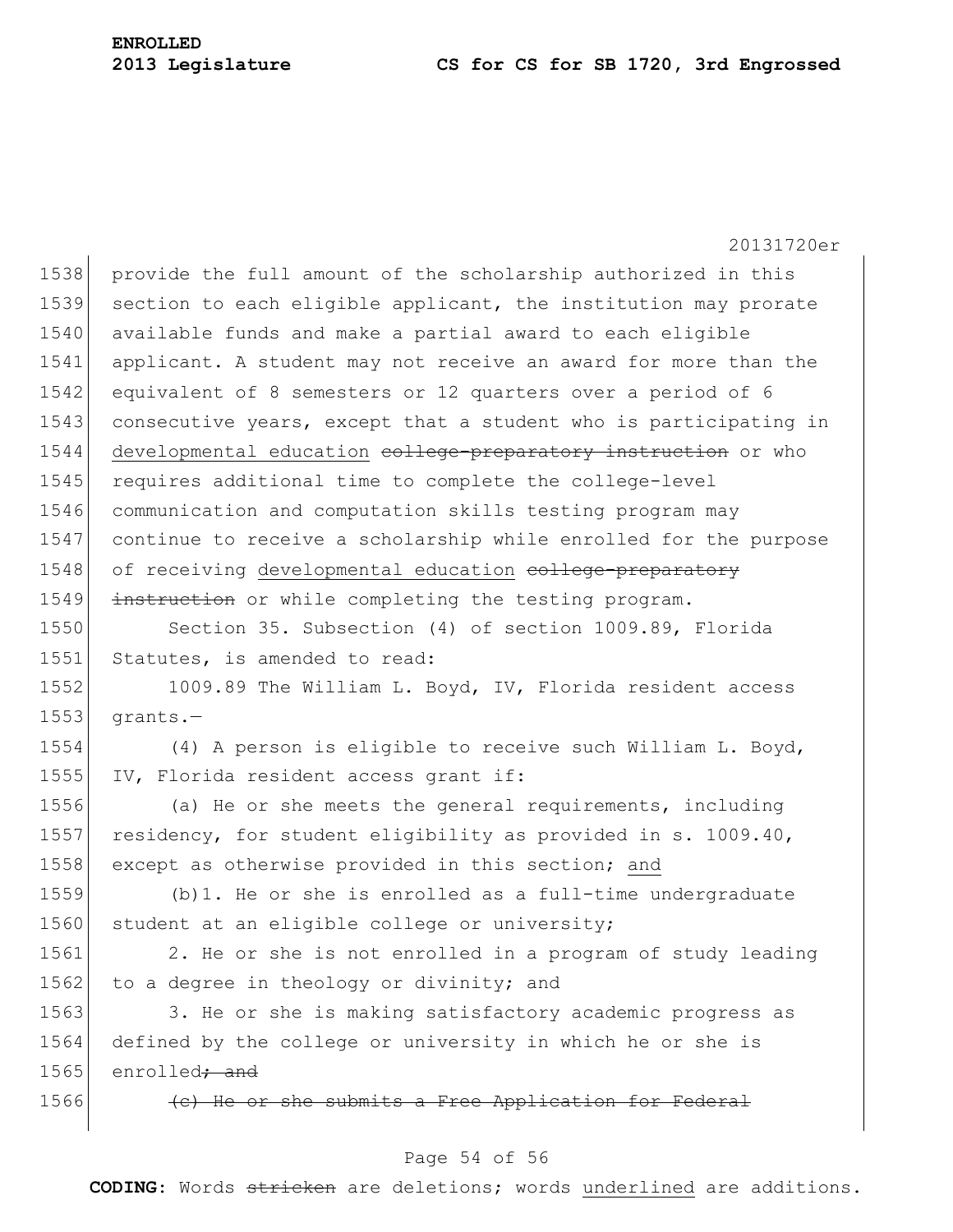**ENROLLED**

20131720er 1567 Student Aid which is complete and error free prior to 1568 disbursement. 1569 Section 36. Subsection (4) of section 1009.891, Florida 1570 Statutes, is amended to read: 1571 1009.891 The Access to Better Learning and Education Grant 1572 Program.-1573 (4) A person is eligible to receive an access grant if: 1574 (a) He or she meets the general requirements, including 1575 residency, for student eligibility as provided in s. 1009.40, 1576 except as otherwise provided in this section; and 1577 (b)1. He or she is enrolled as a full-time undergraduate 1578 student at an eligible college or university in a program of 1579 study leading to a baccalaureate degree; 1580 2. He or she is not enrolled in a program of study leading 1581 to a degree in theology or divinity; and 1582 3. He or she is making satisfactory academic progress as 1583 defined by the college or university in which he or she is 1584 enrolled<del>; and</del> 1585 **(c)** He or she submits a Free Application for Federal 1586 Student Aid which is complete and error free prior to 1587 disbursement. 1588 Section 37. Paragraph (b) of subsection (1) and subsection 1589 (5) of section 1011.84, Florida Statutes, are amended to read: 1590 1011.84 Procedure for determining state financial support 1591 and annual apportionment of state funds to each Florida College 1592 System institution district.—The procedure for determining state 1593 financial support and the annual apportionment to each Florida 1594 College System institution district authorized to operate a 1595 Florida College System institution under the provisions of s.

#### Page 55 of 56